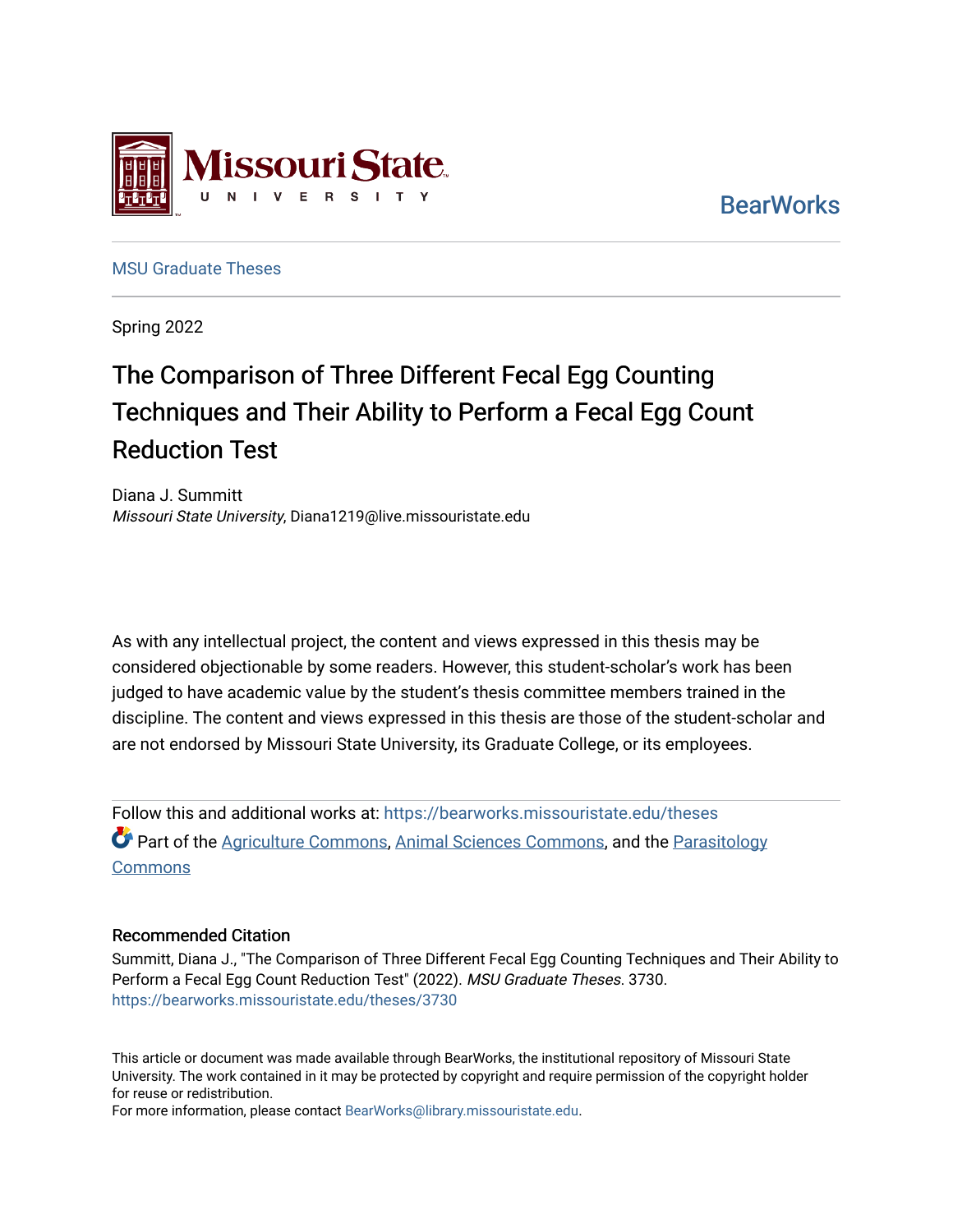# **THE COMPARISON OF THREE DIFFERENT FECAL EGG COUNTING TECHNIQUES AND THEIR ABILITY TO PERFORM A FECAL EGG COUNT REDUCTION TEST**

A Master's Thesis

Presented to

The Graduate College of

Missouri State University

In Partial Fulfillment

Of the Requirements for the Degree

Master of Science, Agriculture

By

Diana Summitt

May 2022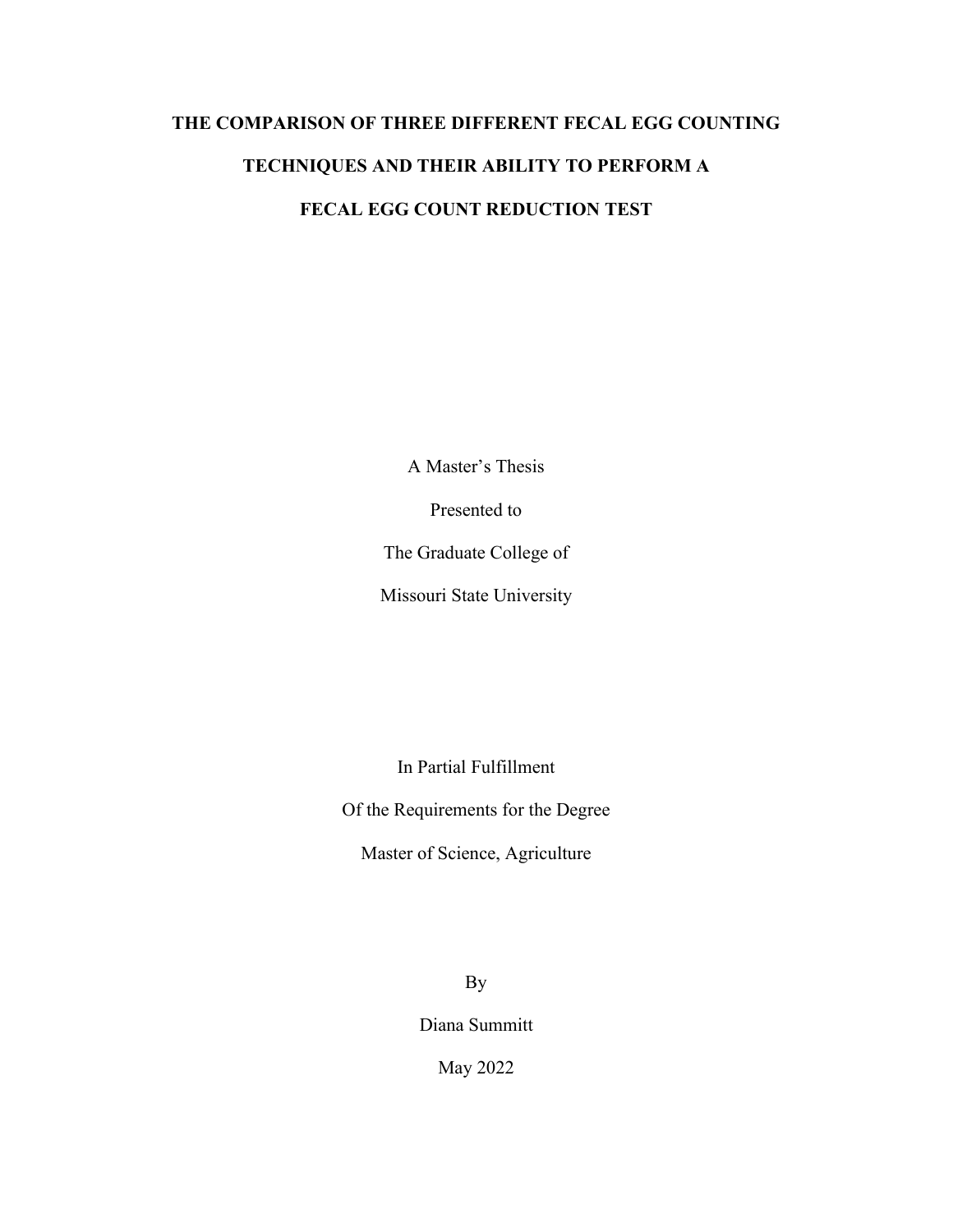Copyright 2022 by Diana Summitt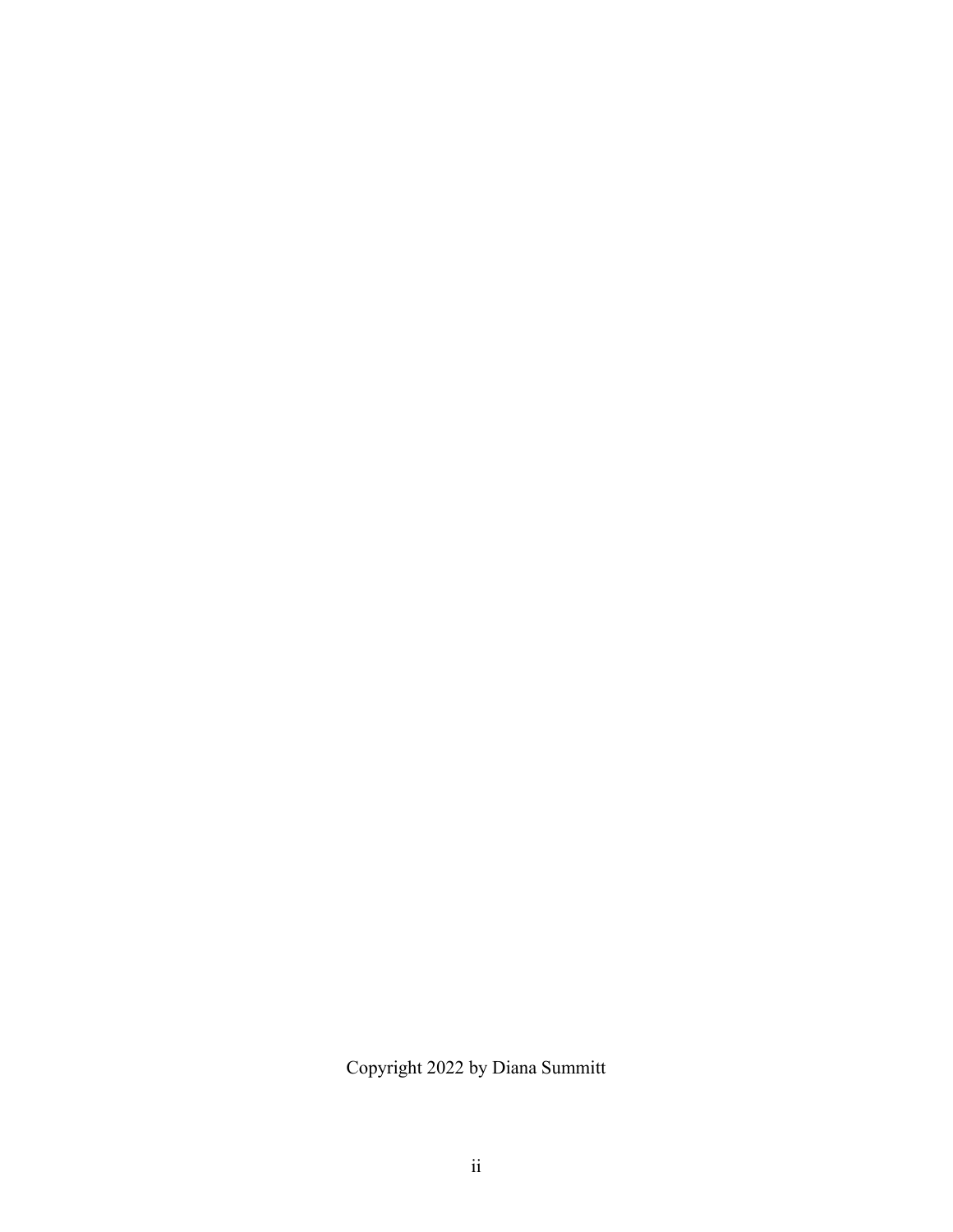## **THE COMPARISON OF THREE DIFFERENT FECAL EGG COUNTING**

# **TECHNIQUES AND THEIR ABILITY TO PERFORM A FECAL EGG COUNT**

#### **REDUCTION TEST**

Agriculture

Missouri State University, May 2022

Master of Science

Diana Summitt

## **ABSTRACT**

A comprehensive gastrointestinal parasite control program includes an understanding of common parasites, application of chemotherapeutic agents, as well as frequent and appropriate diagnostic testing. An effective control program is essential for facilities such as animal shelters, that deal with large populations of transient canines with unknown parasite exposure and deworming history. The identification of a sensitive flotation method to evaluate anthelmintic efficacy is critical in monitoring parasite populations for drug resistance. The objective of the current study was to compare three different fecal egg counting technologies and their ability to perform a fecal egg reduction test. The flotation techniques evaluated include a Modified McMasters, a Modified Wisconsin, and the Mini-FLOTAC. Canine fecal samples were obtained from Polk County Humane Society in Bolivar, MO. When possible, three samples were submitted for each canine: the first stool eliminated in the shelter, a sample 7 days after shelter deworming, and a sample 14 days after deworming. Each sample was divided into aliquots of 2 grams for each of the three different diagnostic techniques. Upon examination all ova detected were identified, counted, and the appropriate multiplication factor applied to yield an egg per gram (EPG) result. Where follow up samples were collected, the FEC results were used to preform reduction tests to determine percent ova reduction after anthelmintic treatment. One way ANOVA results determined that the three flotation methods were not different in mean EPG or EPG level for roundworms ( $p=0.284$ ), whipworms( $p=0.130$ ), or coccidia( $p=0.315$ ). One way ANOVA found a difference between total Nematode EPG (*p*=0.002) and hookworm EPG (*p*=0.033), where the Mini-FLOTAC yielded a higher average EPG than the Modified McMasters or the Modified Wisconsin. No difference was found in FECRT between flotation methods.

**KEYWORDS**: fecal egg count, fecal egg count reduction test, Modified McMasters, Modified Wisconsin, Mini-FLOTAC,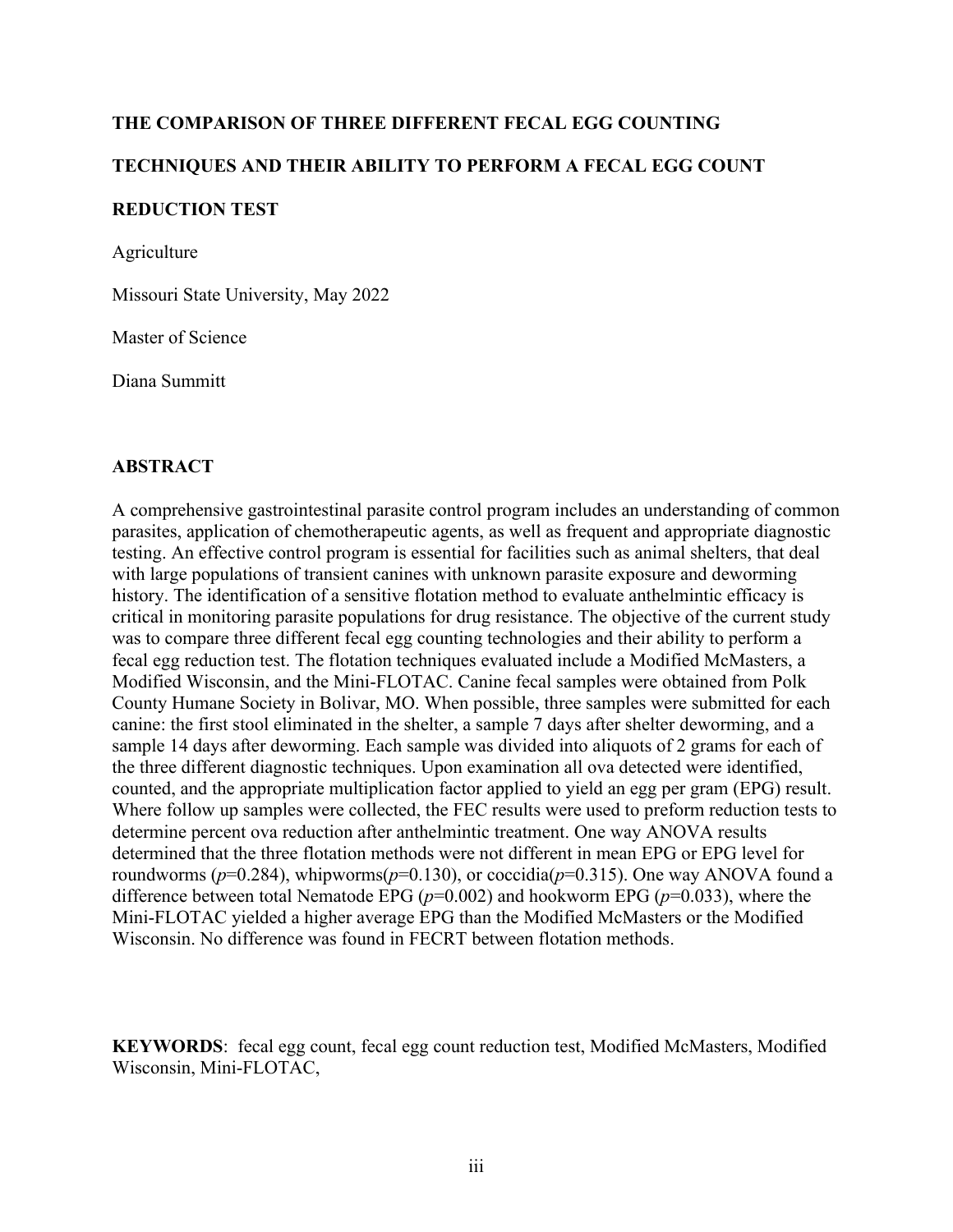# **THE COMPARISON OF THREE DIFFERENT FECAL EGG COUNTING**

# **TECHNIQUES AND THEIR ABILITY TO PERFORM A**

# **FECAL EGG COUNT REDUCTION TEST**

By

Diana Summitt

Master of Science, Agriculture

A Master's Thesis Submitted to the Graduate College Of Missouri State University In Partial Fulfillment of the Requirements For the Degree of Master of Science, Agriculture

May 2022

Approved:

Lacy Sukovaty, D.V.M., Thesis Committee Chair

Gary Webb, Ph.D., Committee Member

Adam McGee, Ph.D., Committee Member

Julie Masterson, Ph.D., Dean of the Graduate College

In the interest of academic freedom and the principle of free speech, approval of this thesis indicates the format is acceptable and meets the academic criteria for the discipline as determined by the faculty that constitute the thesis committee. The content and views expressed in this thesis are those of the student-scholar and are not endorsed by Missouri State University, its Graduate College, or its employees.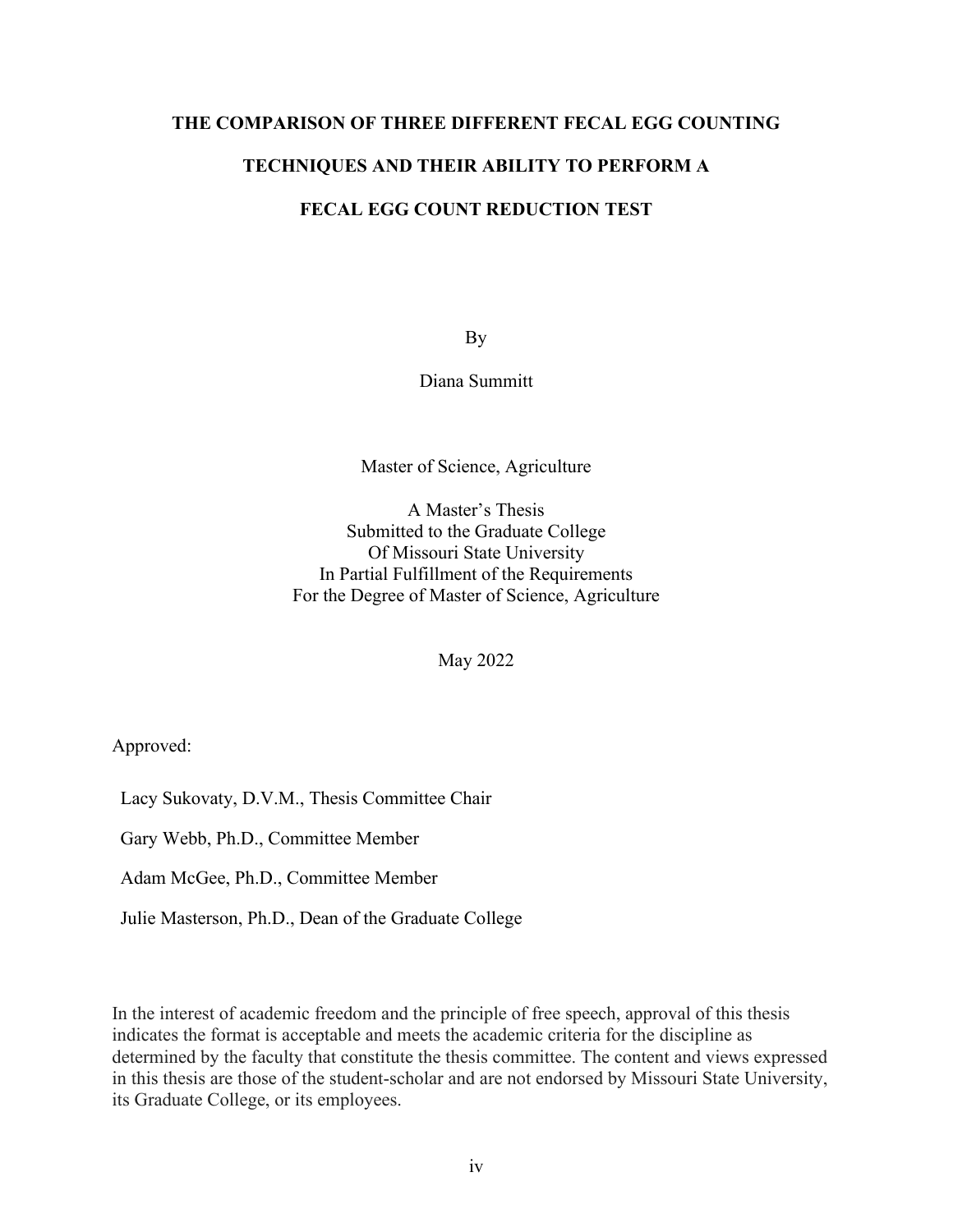# **TABLE OF CONTENTS**

| Introduction                                                                | 1              |
|-----------------------------------------------------------------------------|----------------|
| <b>Literature Review</b>                                                    | 3              |
| Overview of Intestinal Parasite Species                                     | $\overline{3}$ |
| Canine Immune Response                                                      | 8              |
| Treatment                                                                   | 13             |
| Diagnostic Methods                                                          | 20             |
| <b>Comparison of Diagnostic Methods</b>                                     | 27             |
| Prevalence                                                                  | 31             |
| Zoonotic Potential                                                          | 34             |
| <b>Methods and Materials</b>                                                | 37             |
| <b>Modified McMasters</b>                                                   | 38             |
| Modified Wisconsin                                                          | 39             |
| Mini-FLOTAC                                                                 | 39             |
| Procedures                                                                  | 40             |
| <b>Statistics</b>                                                           | 41             |
| <b>Results</b>                                                              | 43             |
| Discussion                                                                  | 47             |
| Data limitations                                                            | 47             |
| Summary                                                                     | 48             |
| References                                                                  | 50             |
| Appendices                                                                  | 53             |
| Appendix A: Research Compliance                                             | 53             |
| Appendix B: Intake sheet submitted by the shelter with each canine's sample | 54             |
| Appendix C: Reference images for ova identification                         | 55             |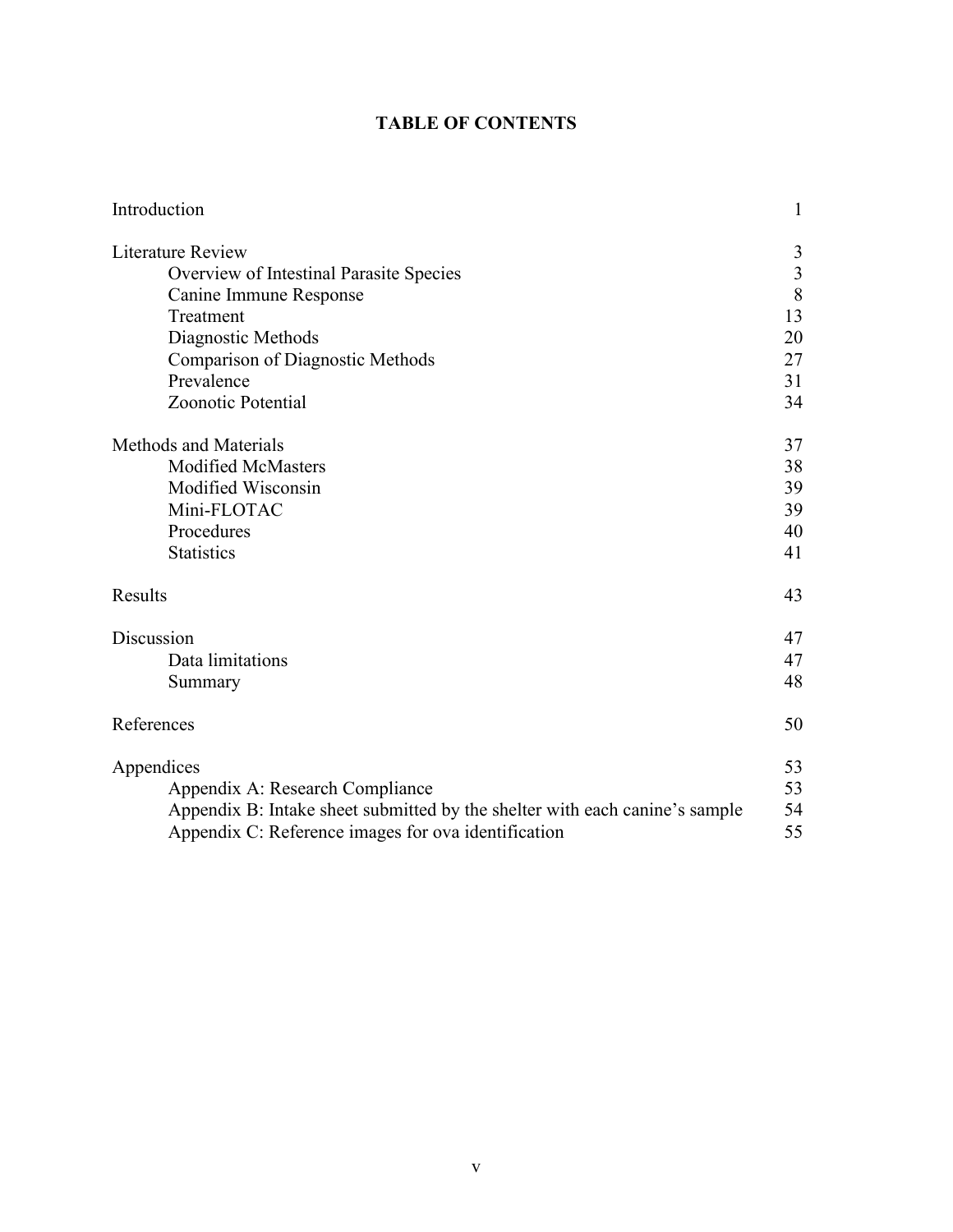# **LIST OF TABLES**

| Table 1. Common intestinal parasites                                                  | 8  |
|---------------------------------------------------------------------------------------|----|
| Table 2. Number of canine intake fecal samples categorized                            | 42 |
| Table 3. Number of canine fecal samples positive or negative for intestinal parasites | 45 |
| Table 4. Number of canine fecal samples positive for the same parasite                | 45 |
| Table 5. FECRT results by percent reduction for 7 and 14 day follow up samples        | 46 |
| Table 6. Comparison of EPGs in canine fecal samples yielded by each FEC method        | 47 |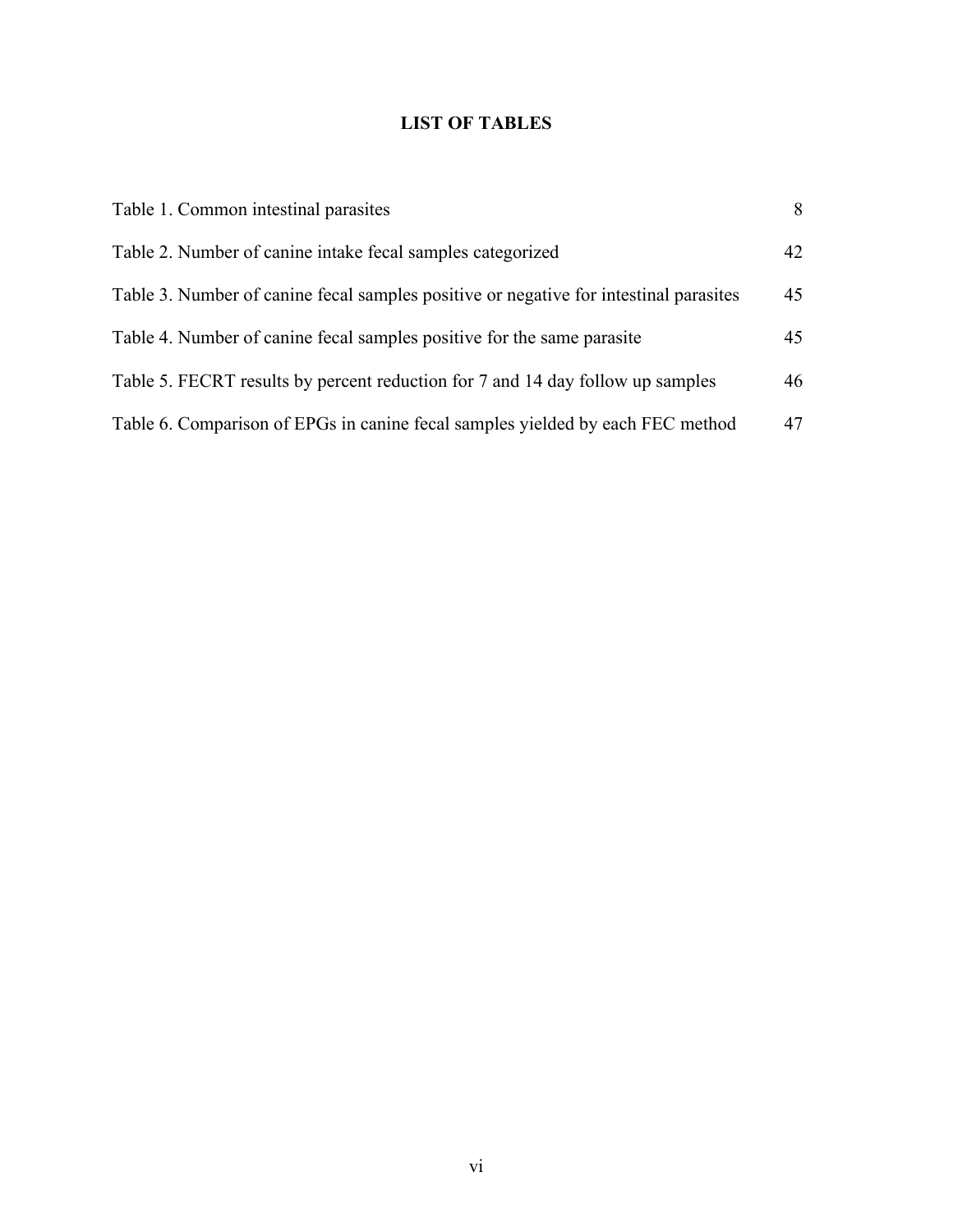# **LIST OF FIGURES**

Figure 1. Summary of immune response to parasites 11

vii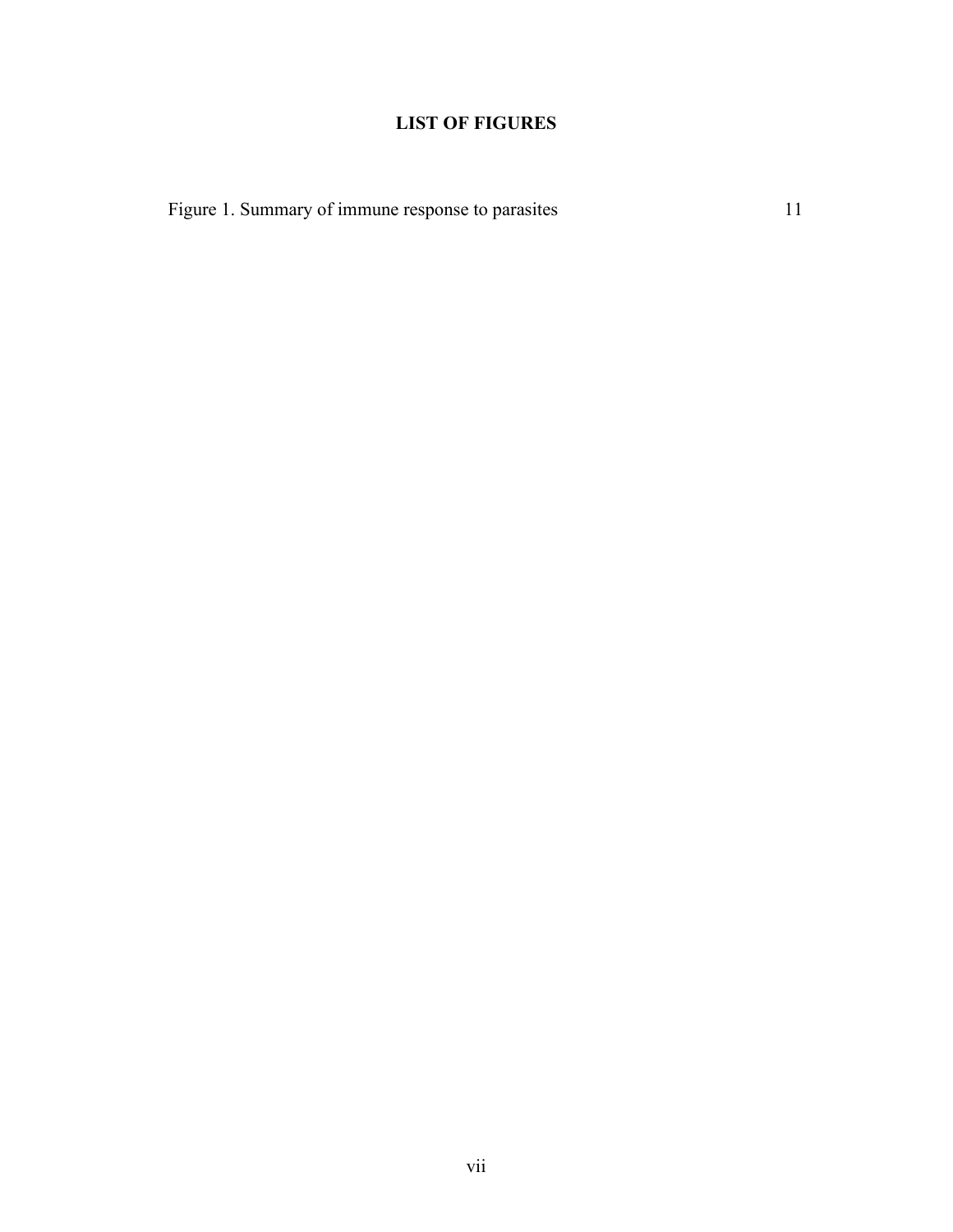#### **INTRODUCTION**

A successful animal shelter management plan includes a comprehensive approach to parasite control. Managing parasite prevalence in a shelter is vastly different from individual management of pets. Shelters manage a colony of canines and are responsible for the health of the entire group. It is essential that their goals include managing and reducing the transmission of a variety of parasites among the colony in their care. A comprehensive approach to parasite control includes: a basic understanding of the various parasites commonly found in shelter environments; frequent and appropriate diagnostic testing; appropriate application of chemotherapeutic agents as well as post-treatment examination of drug efficacy; and environmental control measures. Focusing on parasite management will not only ensure the health and welfare of the animals in the shelter but will also contribute to protecting humans from zoonotic parasites.

Endoparasites that commonly infect dogs include helminths and protozoans. The word helminth refers to several taxonomic phyla that include numerous and diverse species of parasitic worms. Helminths belong to the phyla Nematoda and *Platyhelminthes*. Nematodes are often given common names associated with their physical morphology. That common name may encompass numerous species. Nematodes that infect dogs include groups of parasites commonly referred to as "roundworms", "hookworms", "whipworms" and "threadworms". Roundworms belong to the order Ascaridida and are often referred to ascarids. Ascarids include the species *Toxocara canis* and *Toxasaris leonina*. Hookworms known to infect dogs include species such as *Ancylostoma caninum,* and *Uncinaria stenocephala.* The canine whipworm is a species identified as *Trichuris vulpis* and the canine threadworm is *Strongyloides stercoralis*.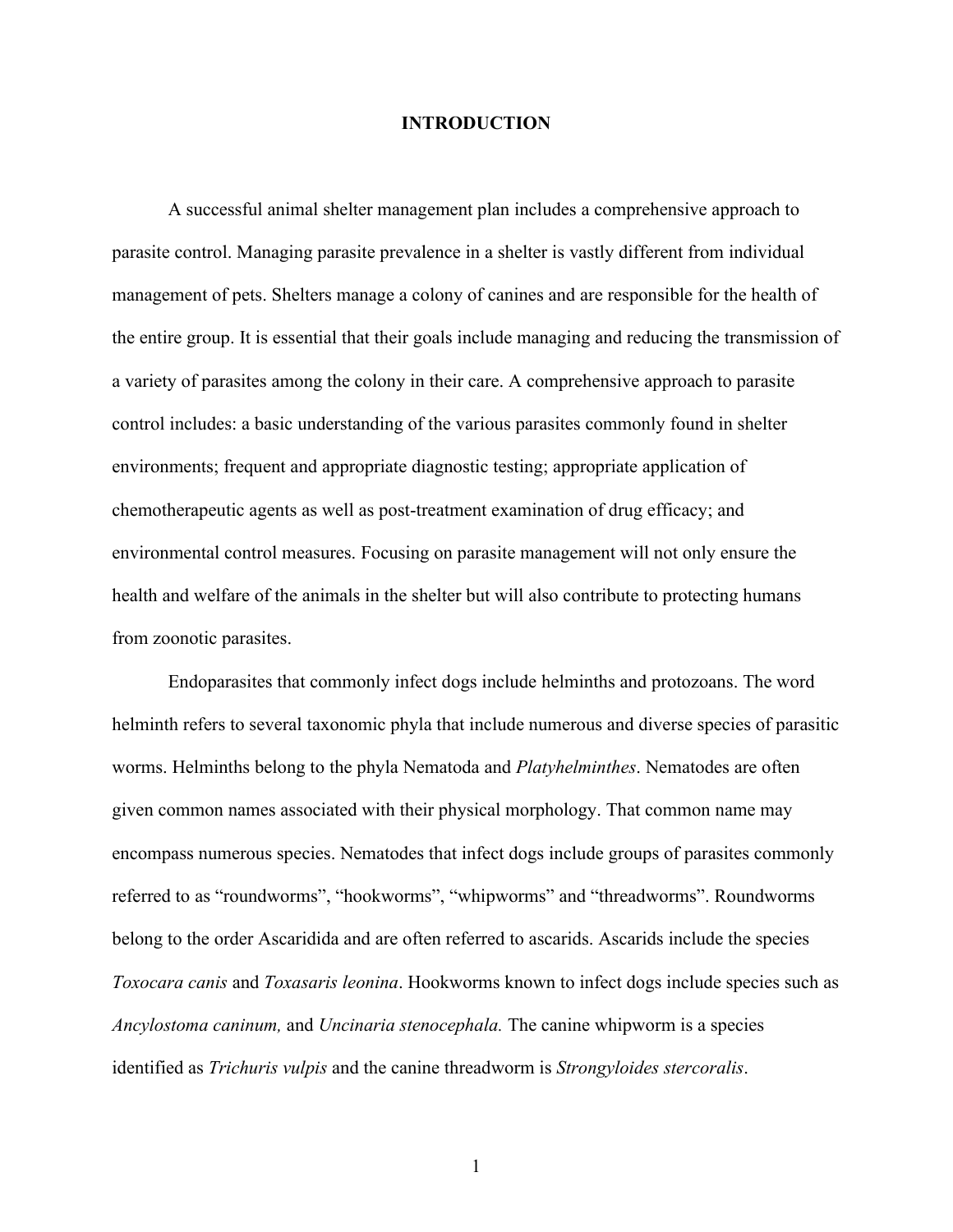Platyhelminthes can further be divided into two classes, Cestodes and Trematodes. Cestodes are more commonly known as Tapeworms. *Dipylidium canium* and *Taennia pisiformis* are the species of cestodes known to infect canines.

Protozoa are single celled eukaryotes. There are protozoan species that are free living in the environment, and there are species of protozoa that are parasitic. Parasitic protozoa that commonly infect dogs include *giardia*, *Cryptosporidium* and *Isopora* species of coccidians, and *Sarcocystis*.

Symptoms of both helminth and protozoa infections are generally associated with the gastro-intestinal tract. However, symptoms range from subclinical to clinical. The severity of symptoms is dependent on the age, nutritional status, and immune competency of the host.

While there are multiple types of parasite diagnostic techniques, this study focuses on the comparison of quantitative fecal floatation methods. Flotation methods detect patent parasite infections by mixing feces with a flotation solution that will concentrate parasite ova to the top of the solution to be evaluated. The test is quantitative as parasitic evidence (ova and cysts) are counted, and results used to make an estimation of the number of ova/cysts per gram. Clinically, fecal floats may be performed qualitatively as the objective is just to determine the presence or absence of a parasite. Having a sensitive and effective FEC method allows for an estimation of parasite load, as well as provide a means for monitoring the reduction of parasite load using follow up samples.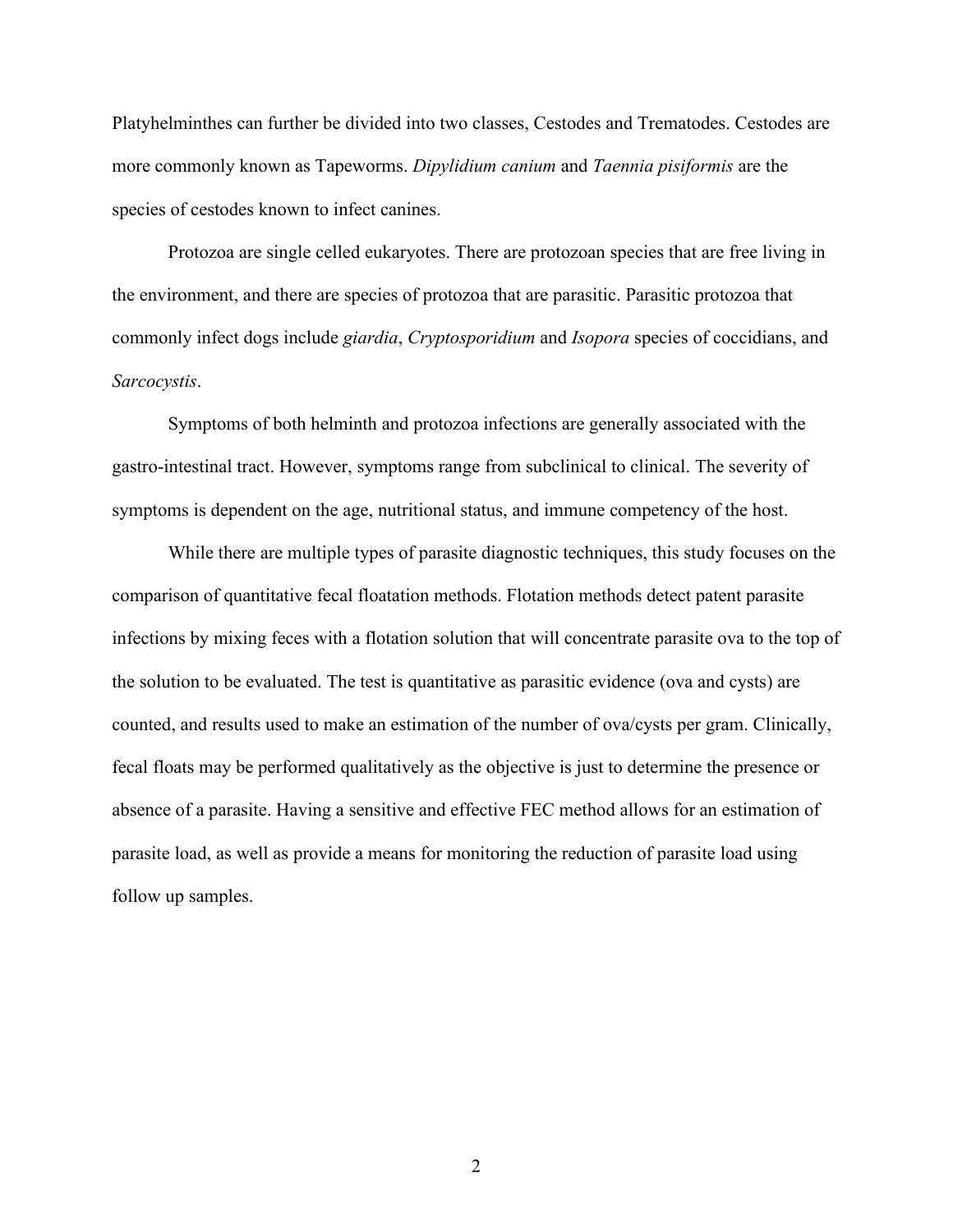#### **LITERATURE REVIEW**

#### **Overview of Intestinal Parasite Species**

**Ascarids.** *Toxocara canis* and *Toxasaris leonina* are the species that have been identified to infect dogs. Adult ascarids can grow to be 7 to 18 centimeters long in the small intestine where the adults will produce ova that will be shed in the feces to perpetuate infections (Foreyt, 2001). The ova shed in the feces do not yet have a viable embryo and are considered unembryonated. The egg must first develop under desirable conditions that allow the larvae inside to molt twice, producing a L3 stage larvae capable of infection (Schnieder et al., 2011). If conditions are favorable, between 25 and  $30^{\circ}$ C with a relative humidity between 85% and 95%, the ova develop to infective L3 stage larvae in as little as 9 to 15 days (Schnieder et al., 2011). However dynamic environments do not always maintain favorable conditions for larvation, resulting in delayed development of ova. *T. canis* ova may remain viable for up to a year in the environment (Schnieder et al., 2011). After ingestion of material contaminated with ova containing L3 larvae, the ova pass through stomach to the duodenum where it they will hatch in 2-4 hours (Schnieder et al., 2011). Free larvae penetrate intestinal mucosa, where they infiltrate the lymphatic system, migrate to the mesenteric lymph nodes and enter venous capillaries that will guide them to the liver. From portal circulation the migration continues to the lungs via the pulmonary artery where the larvae may cause coughing, nasal discharge, and pneumonia (Raza et al., 2018). Schnieder et al., 2011 reported seeing larvae in the liver in as little as 24 hours after ingestion and larvae in the lungs in 24-36 hours. The numbers in the lungs continued to increase up to 96 hours. This larval migration can cause liver damage, lung damage, and even death. Once in the lungs there are two possible migration routes the parasites utilize. The larvae may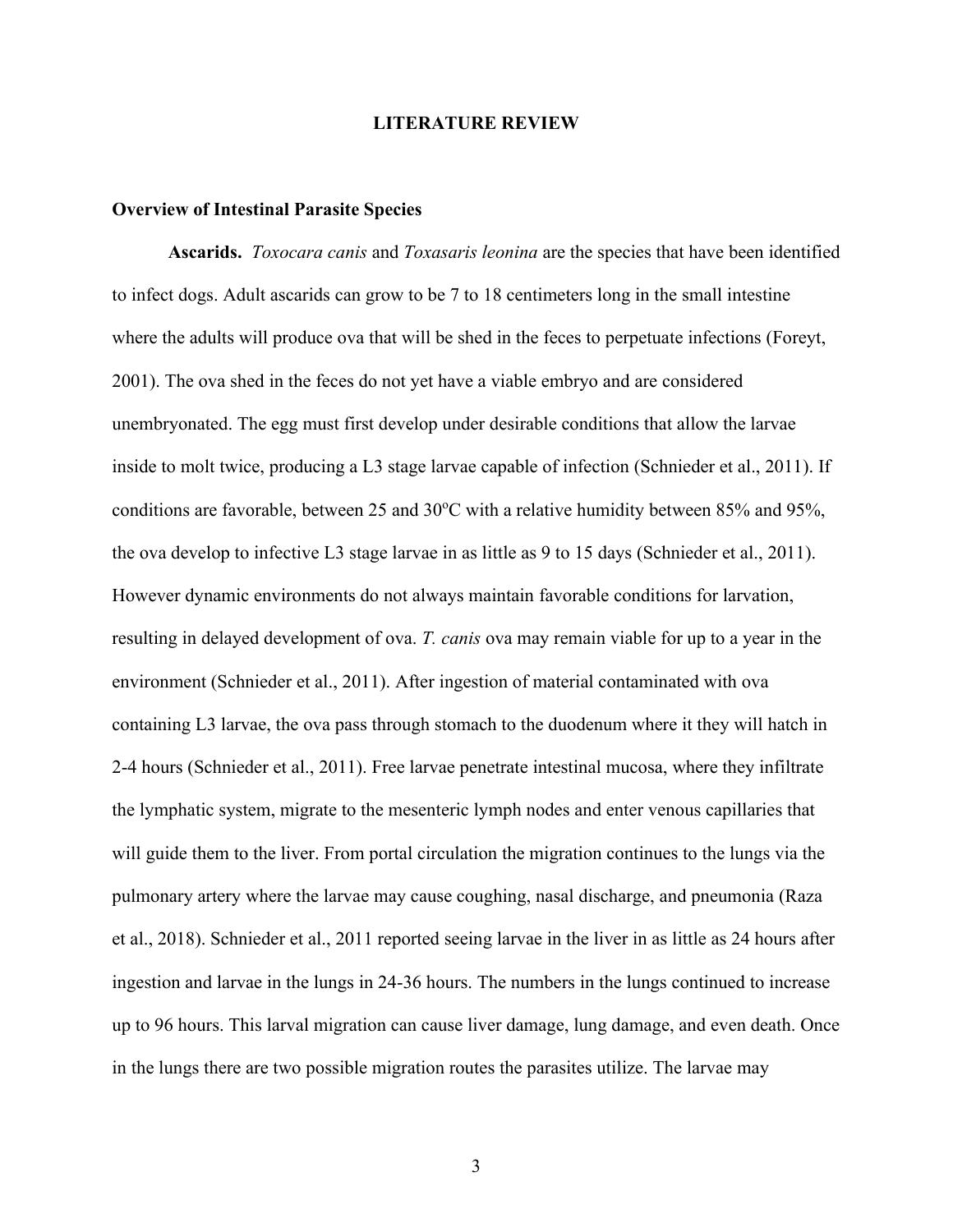penetrate the alveoli to either migrate up the bronchioles, trachea and pharynx or enter the circulatory system (Schnieder et al., 2011). Those that migrate up the respiratory tract are swallowed and find themselves in the intestines once again. Those that reenter the circulatory system end up in the somatic tissues of the body. Schnieder et al., 2011 discusses that though it is unclear exactly where L3 larvae molt into L4 larvae, the molt takes place somewhere between tracheal migration and passing through to the stomach. The larvae will molt again in the small intestine producing a pre-adult L5 stage worm (Schnieder et al., 2011).

Dogs may also contract parasites such as ascarids by ingesting the flesh of parenthetic hosts infected with L3 larvae. Paratenic hosts are intermediate hosts that may become infected with larvae, however, as paratenic hosts are not the definitive host the larvae do not develop nor behave the same as in the intermediate host. Paratenic hosts of *T. canis* include birds, rodents, rabbits, pigs, foxes, and humans (Schnieder et al., 2011). Upon ingestion of a paratenic host harboring ascarid larvae, the larvae find themselves in the intestines of the definitive host and may either migrate or mature to reproductive status (Schnieder et al., 2011).

Another important mechanism that roundworms utilize for transmission of infection includes trans-placental/trans-mammary transmission. Puppies may contract the infection in utero from arrested L3 stage larvae in the somatic tissue of the bitch that have been activated to transfer to puppies prior to whelping. Schnieder et al., 2011 reports that the mechanisms that activate the arrested larvae remain unclear, but that assumes activation is based on hormonal changes. The reactivated L3 stage larvae migrate through the placenta to the puppies livers where they will remain until after birth. After whelping the larvae will begin tracheal migration. Three days after whelping, the majority of larvae will reach the lung, and in seven days the larvae reach the intestines (Schnieder et al., 2011). After whelping, *Toxocara* larvae may also be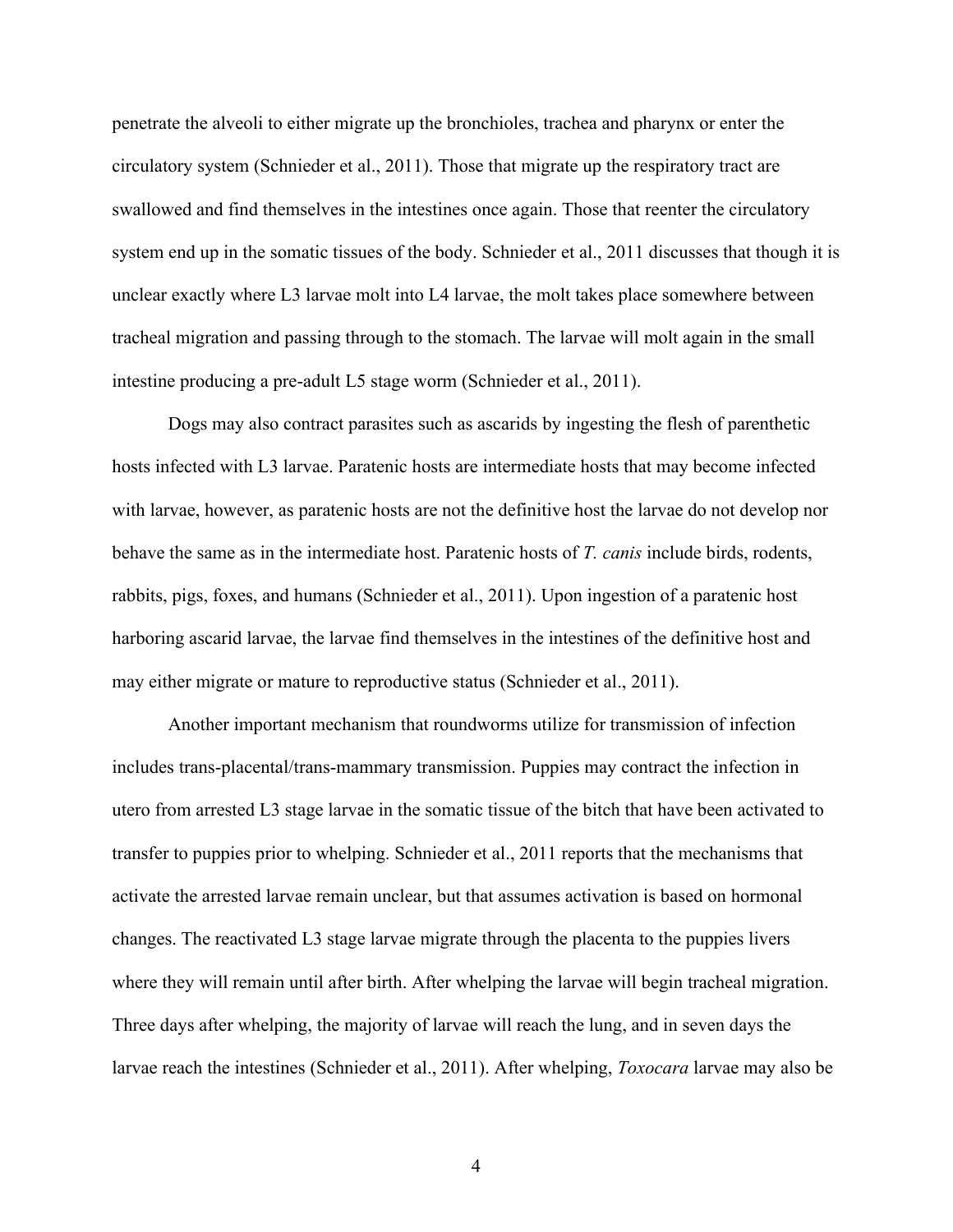transmitted to the puppies via trans-mammary transmission. Migration pattern is correlated with age. Tracheal migration is more commonly observed in puppies, while in adults it is more common to see arrested larvae in the tissues as a result of somatic migration (Raza et al., 2018). Schnieder et., al 2011 reported that in three-week-old puppies almost all of the larvae migrated using the tracheal route. Symptoms of infection include vomiting/diarrhea, anorexia, anemia, epileptiform seizures, mucoid enteritis, emaciation, or a pot belly appearance (Raza et al., 2018). Additionally, ascarids may respond to stimuli such as an acidic pH and entangle into knots causing obstruction or even ruptures in the gastrointestinal tract (Raza et al., 2018).

**Hookworms.** Another common nematode known to infect dogs are those species referred to as hookworms. *Ancylostoma caninum* (Southern hookworm), *Uncinaria stenocephala* (Northern hookworm), *Ancylostoma duodenale* (Old world hookworm), *Necator americanus* (New world hookworm), *Ancylostoma braziliense*, and *Ancylostoma ceylanicum* are all species of hookworms that have been documented to infect canines. Much like ascarids, a hookworm infection is contracted via the ingestion of infective stage larvae. Additionally, hookworms may also infect their host via transdermal penetration of infective L3 stage larvae. Should the larvae penetrate through the skin, they will then migrate through the lymphatic system to the lungs. Once reaching the lungs the larvae will utilize tracheal migration to reach the intestines. *A. caninum* is capable of infecting nursing puppies via trans-mammary transmission. Transplacental transmission of *A. caninum* remains unclear (Raza et al., 2018). *A. braziliense* does not utilize either trans-mammary or trans-placental transmission (Dias et al., 2013). Hookworm larvae can be protected in areas with unpaved soil and fecal contamination. Transmission can be exacerbated during wet seasons with increased humidity (Raza et al., 2018). Hookworms are hematophagous, meaning that they feed on the blood of their host. Hookworms use their hook to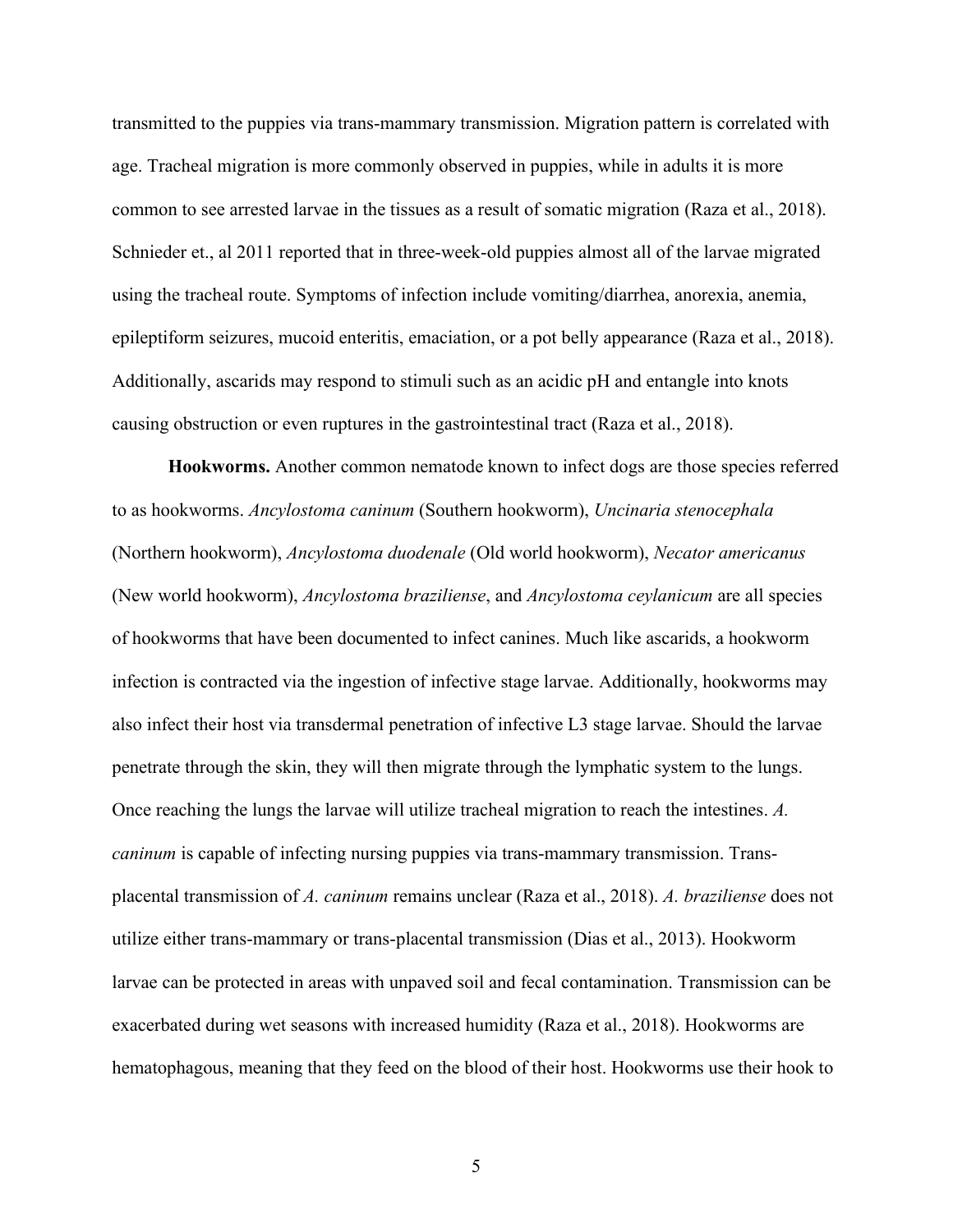pierce the intestinal mucosa in order to feed, resulting in lesions. Their feeding patterns often lead to fluid loss, malabsorption, diarrhea, pale mucous membranes, reduced hemoglobin, reduced packed cell volume (PCV) and reduced red blood cells (RBCs) (Raza et al., 2018). Symptoms of infection is dependent on the pathogenesis of the species and is related to the amount of blood consumed. *Ancylostoma caninum* is generally considered to be the more pathogenic than *Uncinaria stenocephala* (Raza et al., 2018).

**Whipworms.** The canine whipworm, *Trichuris vulpis,* is contracted via ingestion of embryonated ova. Once ingested the larvae hatch, pierce the intestinal glands, molt, and begin to colonize the large intestine (Raza et al., 2018). They pierce the mucosa with their slender anterior end while their posterior end remains free in the intestinal lumen. *T. vulpis* cannot utilize transplacental or trans-mammary transmission and therefore most infections are observed in adult dogs who are at risk of reinfection (Raza et al., 2018). *T. vulpis* infection symptoms can range from subclinical to G.I. upset. G.I. upset may present as alternating seemingly normal stool with looser watery stools that may contain mucus or blood. Infection may also cause typhlitis (inflammation of the cecum) and weight loss. *T. vulpis* infections are generally considered less pathogenic than infections with *T. canis* or *A. caninum* (Raza et al., 2018).

**Threadworms.** The canine threadworm is the nematode *Strongyloides stercoralis*. *S. setercoralis* infective larvae can also utilize transdermal migration to penetrate the skin and migrate to the lungs in order to complete tracheal migration and begin to colonize the small intestine. In the small intestine they will develop and produce ova to be passed in the stool to perpetuate future infections. *S. setercoralis* also utilizes trans-mammary transmission to infect nursing puppies. Infections may range from subclinical to G.I. upset. The parasites damage the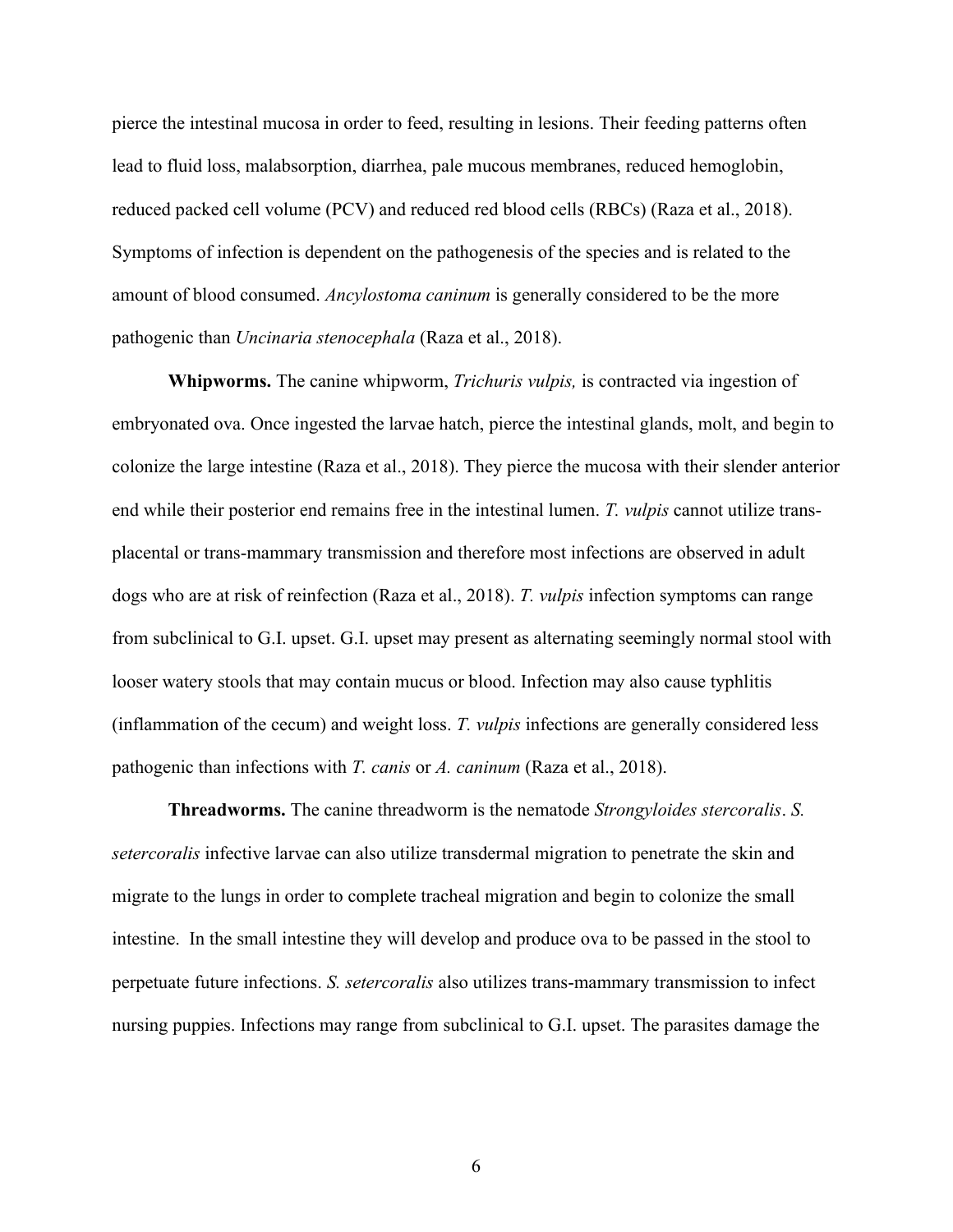G.I. tract and the lungs during migration. Puppies are more prone to clinical infections than older dogs (Raza et al., 2018).

**Tape Worms.** Cestodes are commonly referred to as tape worms. *Dipylidium caninum* is the most common cestode observed to infect canines (Raza et al., 2018). *Taennia pisiformis* is another cestode capable of infecting canines. *D. Caninum* is transmitted via ingestion of intermediate hosts such as fleas and biting lice. Infection is often asymptomatic, however a heavy load in a puppy can lead to poor growth and even intestinal obstruction (Raza et al., 2018).

There are pre-patent and patent parasite infections. Pre-patent infections are infections harboring immature parasite stages not yet capable of reproducing. A patent infection is an infection harboring adult stage parasites that are reproducing and releasing ova into the gastrointestinal tract. The prepatent period is the time between the point of infection to maturation of infective larvae into adult stage parasites capable of reproducing and releasing ova. Each species has a different prepatent period, listed in Table 1.

**Coccidia.** Species belonging to the class conoidasida and phylum apicomplexa are commonly known as coccidia. Species of the *Cryptosporidium*, *Isopora* (also known as *Cystoisospora*), and *Sarcocystis* genus are all coccidians known to infect canines. Coccidia is contracted via the ingestion of infective cysts. *Cryptosporidium* cysts are immediately infective when shed in feces. Most infections are asymptomatic leaving the immunocompromised individuals most at risk (Raza et al., 2018). In *Isopora*, unsporulated oocytes are passed in feces and 9-12 hours later sporulation occurs (Raza et al., 2018). *Sarcocystis* is heteroxenous, requiring two hosts. Herbivores are the intermediate host species while carnivores act as the definitive host. Twenty-one species of *Sarcocystis* have been identified to infect dogs (Raza et al., 2018). Dogs usually contract *Sarcocystis* by ingesting the flesh of an infected herbivore. *Sarcocystis*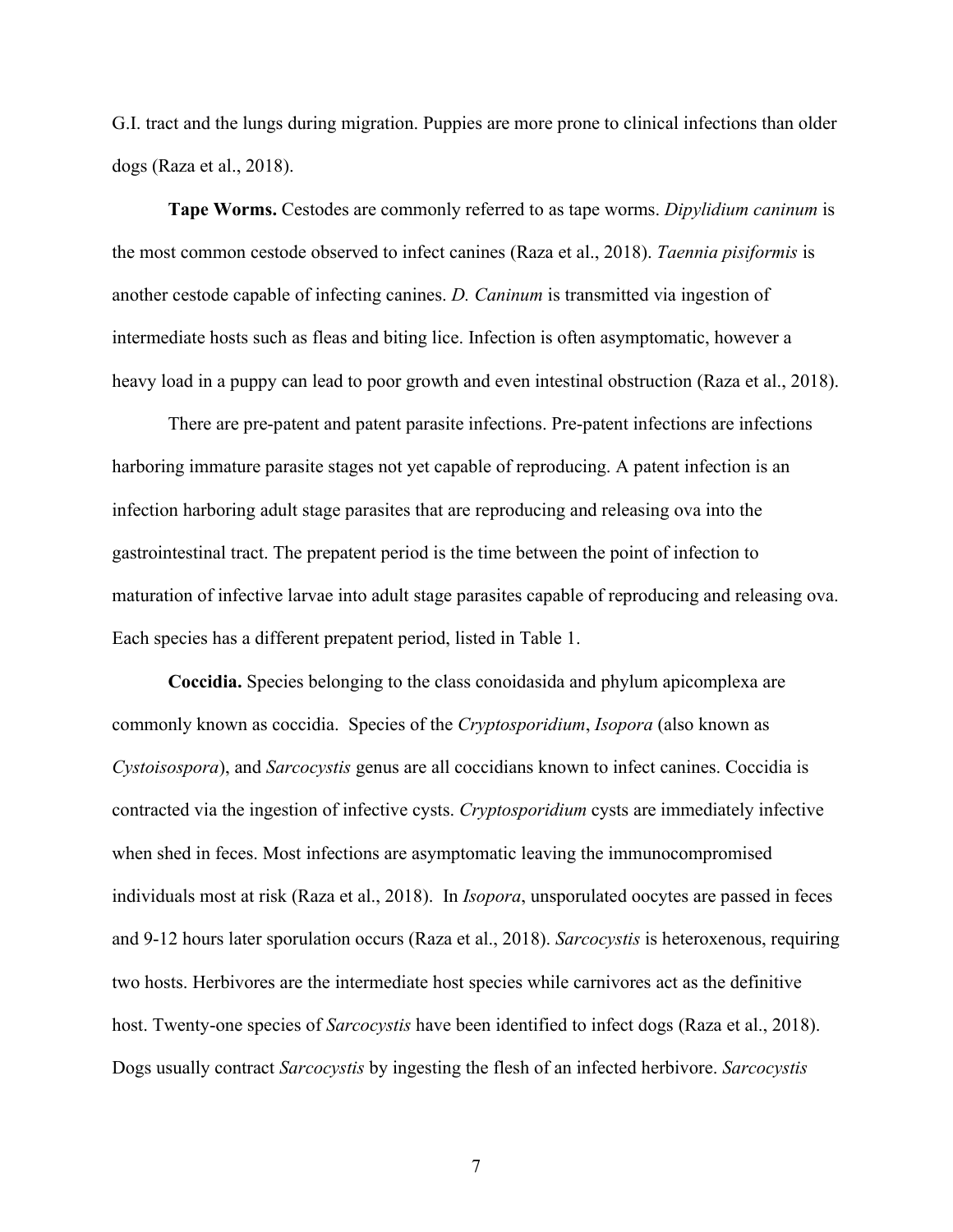infections are often asymptomatic while symptoms may include fever, lymphopenia, thrombocytopenia, myosistis, lethargy, pain, and muscle wasting (Raza et al., 2018).

| Parasite        | Prepatent Period    | Route of Transmission                      |
|-----------------|---------------------|--------------------------------------------|
| T. canis        | 6 weeks             | Oral fecal, Trans-placental, Trans-mammary |
| A. caninum      | 2 weeks             | Oral fecal, Trans-mammary, Subcutaneously  |
| T. vulpis       | 3 months            | Oral fecal                                 |
| Giardia         | 7 days              | Oral fecal                                 |
| Cryptosporidium | $2-10$ days (Avg 7) | Oral fecal                                 |
| <i>Isopora</i>  | 7 days              | Oral fecal                                 |

Table 1. Common intestinal parasites, their prepatent periods, and their route of transmission.

#### **Canine Immune Response to Parasitism**

The immune system is a complex web of reactions that follow an encounter with a pathogen. The immune system can be divided into two parts: the innate immune system and the adaptive immune system. Once a pathogen has breached the physical barriers of the body, the innate immune system is the first to act. The innate immune system involves a diverse collection of cell receptors capable of recognizing an array of various pathogens (bacteria, virus, fungi, or parasites). Once a pathogen is recognized by the innate immune system, the system will recruit effector cells using chemical signals called cytokines. The innate immune system is essential for the initiation of a pathogen specific response but is not a pathogen specific response itself. The innate immune system does not produce antigen specific antibodies or keep an immunological memory for future responses. The cascade of reactions initiated by the innate immune system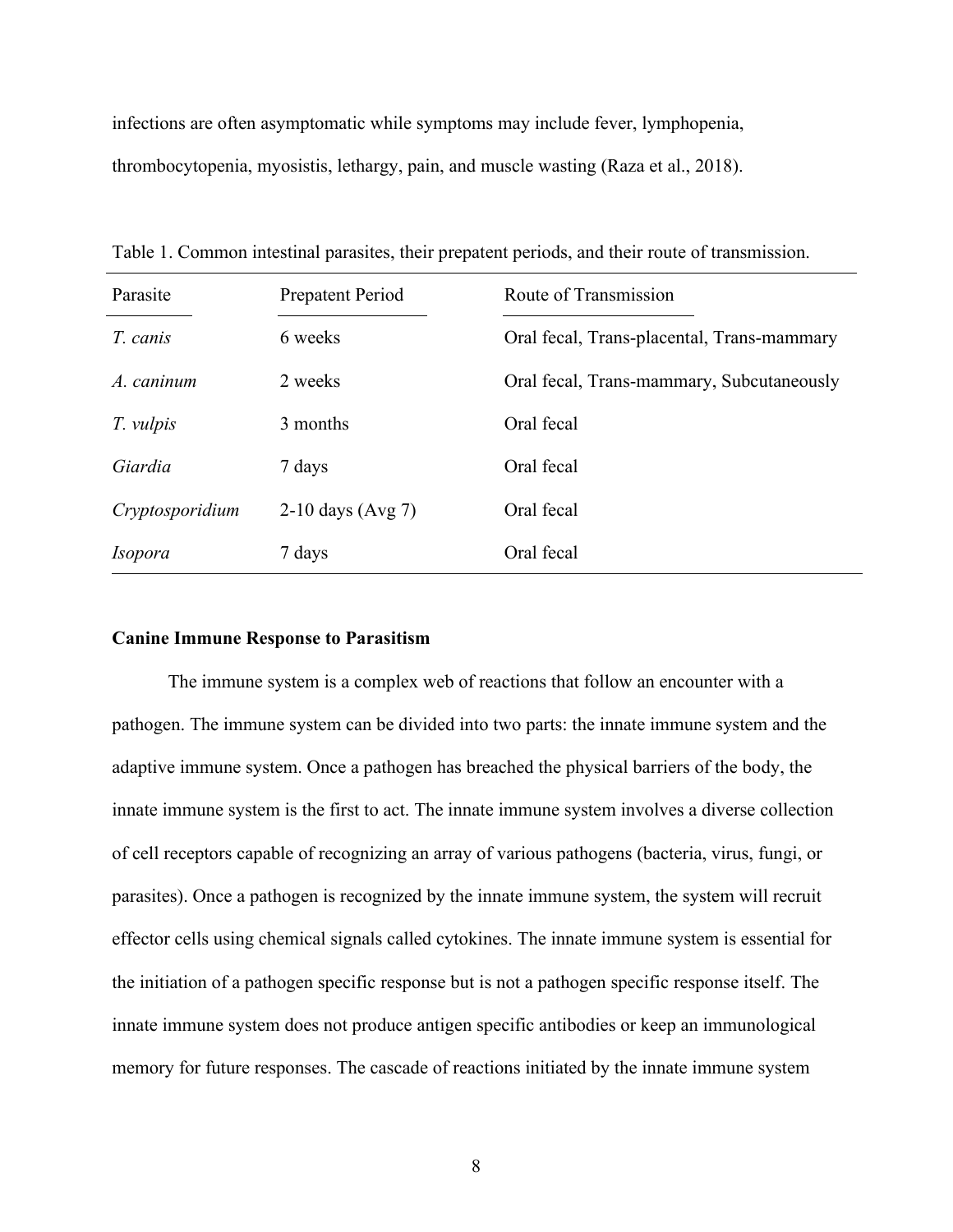triggers the adaptive immune system. The goal of the adaptive immune system is to eliminate a specific pathogen and retain an immunological memory to combat the pathogen more efficiently if encountered again. Antigen specific antibodies and immunological memory are achieved by the adaptive immune system using B and T lymphocytes. B and T lymphocytes must communicate and work together to mount an effective adaptive response. Millions of inactivated B lymphocytes, circulate the body via the bloodstream attaching to antigens that matches their unique antigen receptor. Once a B lymphocyte attaches its unique antigen, the cell must present the antigen to T lymphocytes. The process of antigen presentation determines the activation of B cells. If the T lymphocyte recognizes the antigen being presented, the T lymphocyte communicates to B lymphocyte via cytokines that influence the B cell to activate. Once activated, B lymphocytes begin to produce their antigen specific antibodies. Antibodies are essentially the B cells antigen receptor, replicated and released to survey the blood plasma, lymph, and mucosal surfaces. Generally, antibodies are found in a free-floating non-membrane bound form. Antibodies respond to pathogens in a variety of ways to either disable the pathogen or to make the pathogen more susceptible to destruction. T cells continue to provide cytokines that influence the B lymphocyte to increase the antigen binding affinity of their antibodies. A small population of activated B cells will develop into memory B cells. Memory B cells do not require T cell activation on subsequent encounters with the pathogen, rather will immediately be able to start producing antibodies. T cells not only activate B cells but also help other effector cells in their actions by producing cytokines. The unique combinations of cytokines produced influence the immune response.

When parasites are the encountered pathogen, the most effective immune response is an adaptive immune response dominated by  $Th_2$  response is the most effective in eliminating a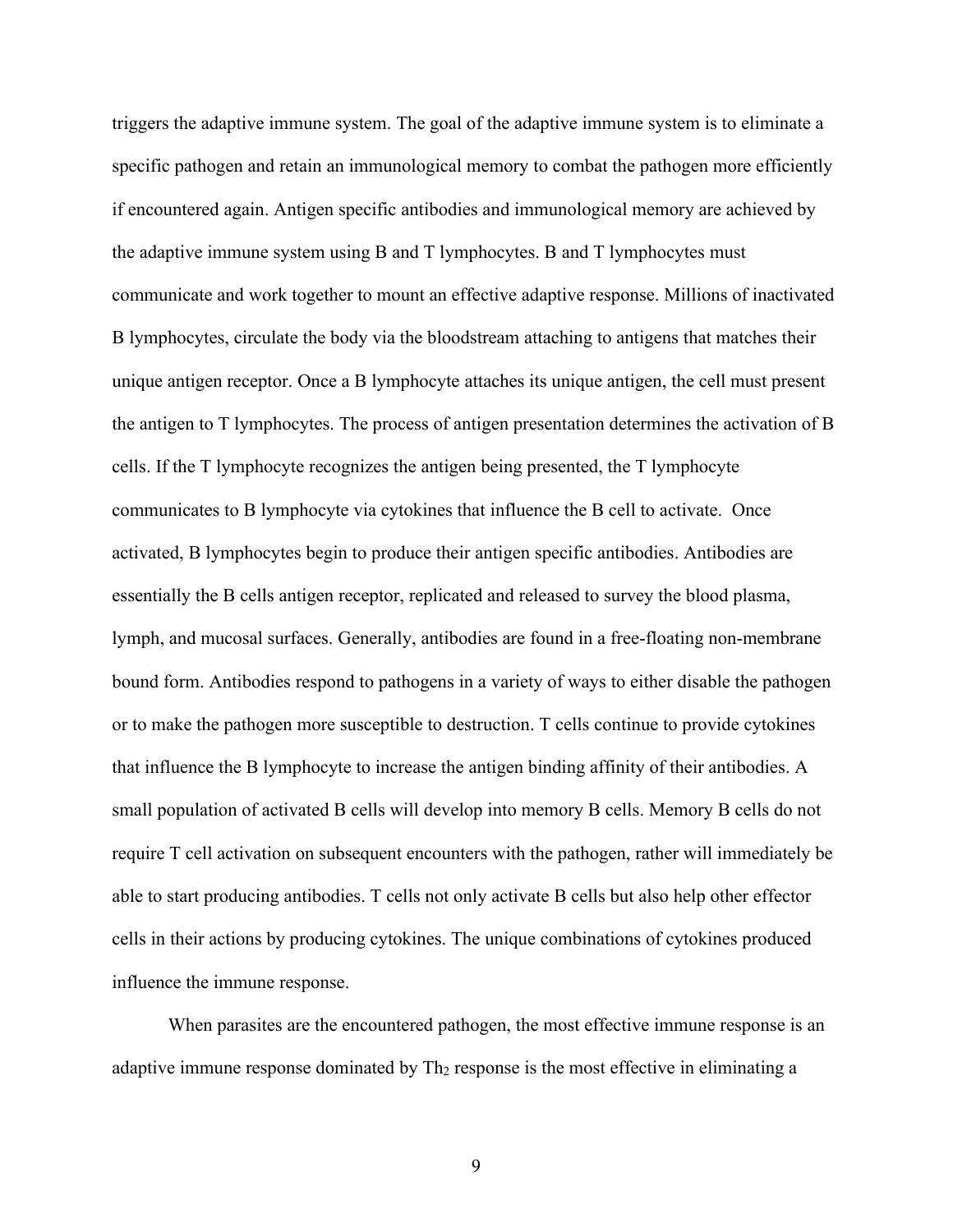parasitic disease (Parham, 2015). Th<sup>2</sup> cells are a specific population of T lymphocytes that secrete cytokines such as IL-4, IL-5, IL-10, IL-11, IL-13 and TGF-beta among others (Parham, 2015). The mixture of cytokines secreted by  $Th_2$  cells recruits B-cells, basophils, eosinophils, and mast cells to respond to the infection. Activated B-cells are responsible for producing antibodies of five possible isotypes  $(G, M, D, A, and E)$ . Under the influence of cytokines produced in a Th<sub>2</sub> response, B-cells produce immunoglobulin isotype E (IgE). IgE is unique from the other antibody isotypes in the way that it binds to basophils, eosinophils, and mast cells in the absence of antigen, unlike the other isotypes which are free-floating. When the variable region of an IgE antibody contacts the antigen on the surface of the parasite, a chain reaction is triggered allowing the effector cells to release the contents of their granules almost immediately (Parham, 2015). Basophils and mast cells release histidine, resulting in muscle spasms and watery feces in hopes to expel the parasite from the intestinal mucosa (Parham, 2015). Eosinophils release Major Basic Protein (MBP) which stimulates basophils and mast cells to release histidine while is also toxic to many helminths (Parham, 2015). Additionally, other cytokines associated with a  $Th<sub>2</sub>$  response increase the production of goblet cells resulting in the increased production of mucus to act as a lubricant to expel the parasite while protecting endothelial cells (Parham, 2015). Figure 1 provides a visual summary of the parasitic immune response.

Though the ideal response to a parasite infection is a Th<sub>2</sub> response, some parasite-host interactions can have immunomodulatory effects that push the immune response in the direction of a Th<sub>1</sub> response. A Th<sub>1</sub> response is characterized by the production of INF- gamma, TNFalpha, and IL-2 and while these cytokines are essential in suppressing intracellular infections by utilizing a strong inflammatory response, this response creates a favorable environment for the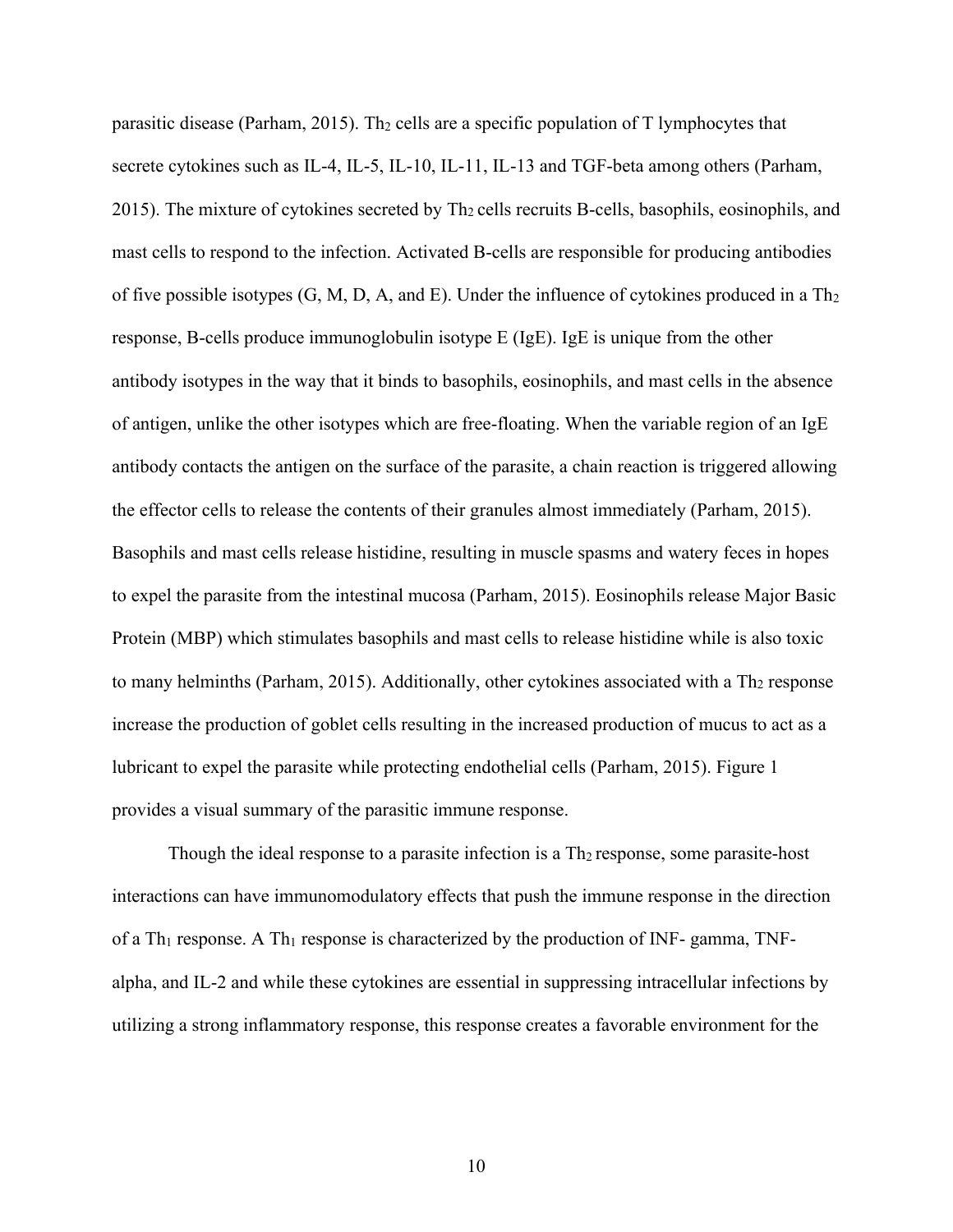parasite (Parham, 2015). Each species of intestinal parasite has adapted their own mechanisms to compete in their host environment.

Schnieder et al., 2011 discusses the antigenic coat theory regarding how *T. canis* attempts to evade its host's immune system. It was found that when the metabolism of *T. canis* is inhibited by cold temperature and antimetabolites, fluorescently stained antibodies were detected on the surface of the parasite. However, when the metabolism of *T. canis* was not inhibited with antimetabolites and allowed to rest at a normal temperature, no antibodies were detected on the surface of the parasite. This study concluded that the entire surface of the parasite is in involved in excretory and secretory (E/S) product mechanisms that allow the parasite to shed antibodies that bind it. *T. canis* can produce eight nano grams of E/S products in one day and shed 25% of its surface antigens in as little as one hour. The ability of *T. canis* to shed its surface antigens emphasizes the importance of IgE's ability to bind to effector cells before binding to antigen so that the effector cell may act instantly and before the antibody is shed (Schnieder et al., 2011).



Figure 1. Summary of Immune Response to Parasites, adapted from Parham 2015.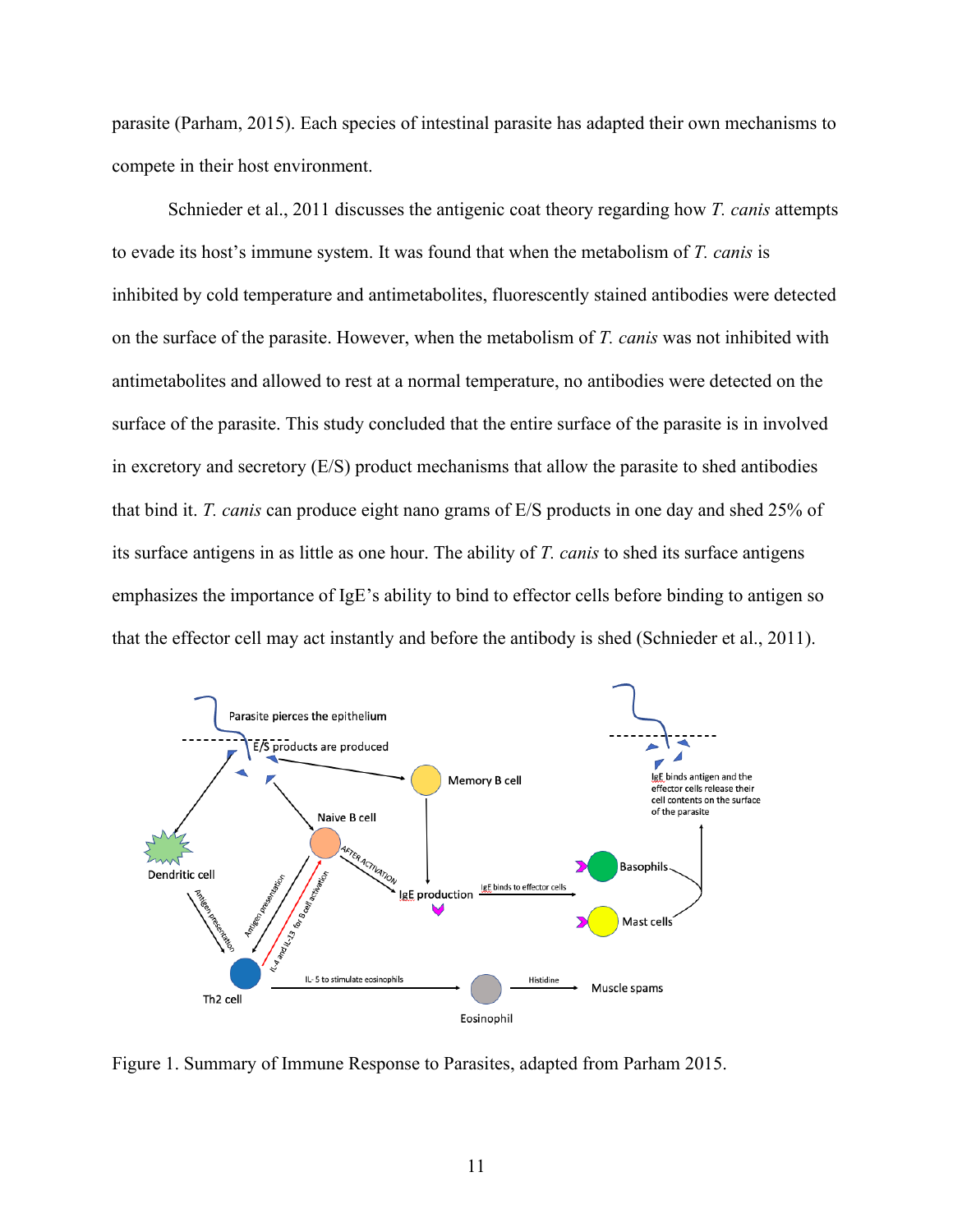Foth et al., 2014 used RNA sequencing to investigate proteins on the surface of whipworms and gene expression changes in infected host tissue. The whipworm genomes evaluated in this study were of two species: *Trichuris trichura* and *Trichuris muris,* the human and mouse whip worm respectively. It was reported that the anterior end of the parasite is dominated by Chymotrypsin A-like serine proteases and protease inhibitors that are similar to secretory leukocyte peptidase inhibitors. Both are unique to *Trichuris* genus; however their exact functions are unknown (Foth et al., 2014). Foth et al., 2014 hypothesize that Chymotrypsin Alike serine proteases may play a role in digestion, may assist in immunomodulation, or may degrade the hosts intestinal mucins that serve as host protection. Protease inhibitors that are similar to the secretory leukocyte peptidase inhibitors that have a role in the innate immune system may inhibit host inflammation and protect the worm from expulsion. Foth et al., 2014 found that in the tissue of the infected host, genes that are associated with a Th1 response were upregulated. In the mesenteric lymph nodes genes associated with prolonged production of Bcells and IgG were also upregulated. It has been observed that a low dose of whipworms is often the type of infection that leads to a Th1 response resulting in a chronic infection whereas a high dose infection results in a Th2 response and immunological memory (Foth et al., 2014).

Dias et al., 2013 evaluated aspects of acute infections of both *A. canium* and *A. braziliense* in mixed breed dogs. The study used 16 puppies between the ages of 8 and 15 weeks. It was observed that *A. canium* infections resulted in decreasing red blood cells, worsening anemia, increased white blood cells, a decrease in lymphocytes, eosinophils, and monocytes. For *A. braziliense* infections it was noted that there was no difference in red blood cell count, and though there was a decrease in white blood cells the quantity was still within normal physiological limits. *A. canium* infections were observed to shed ova more constantly than *A.*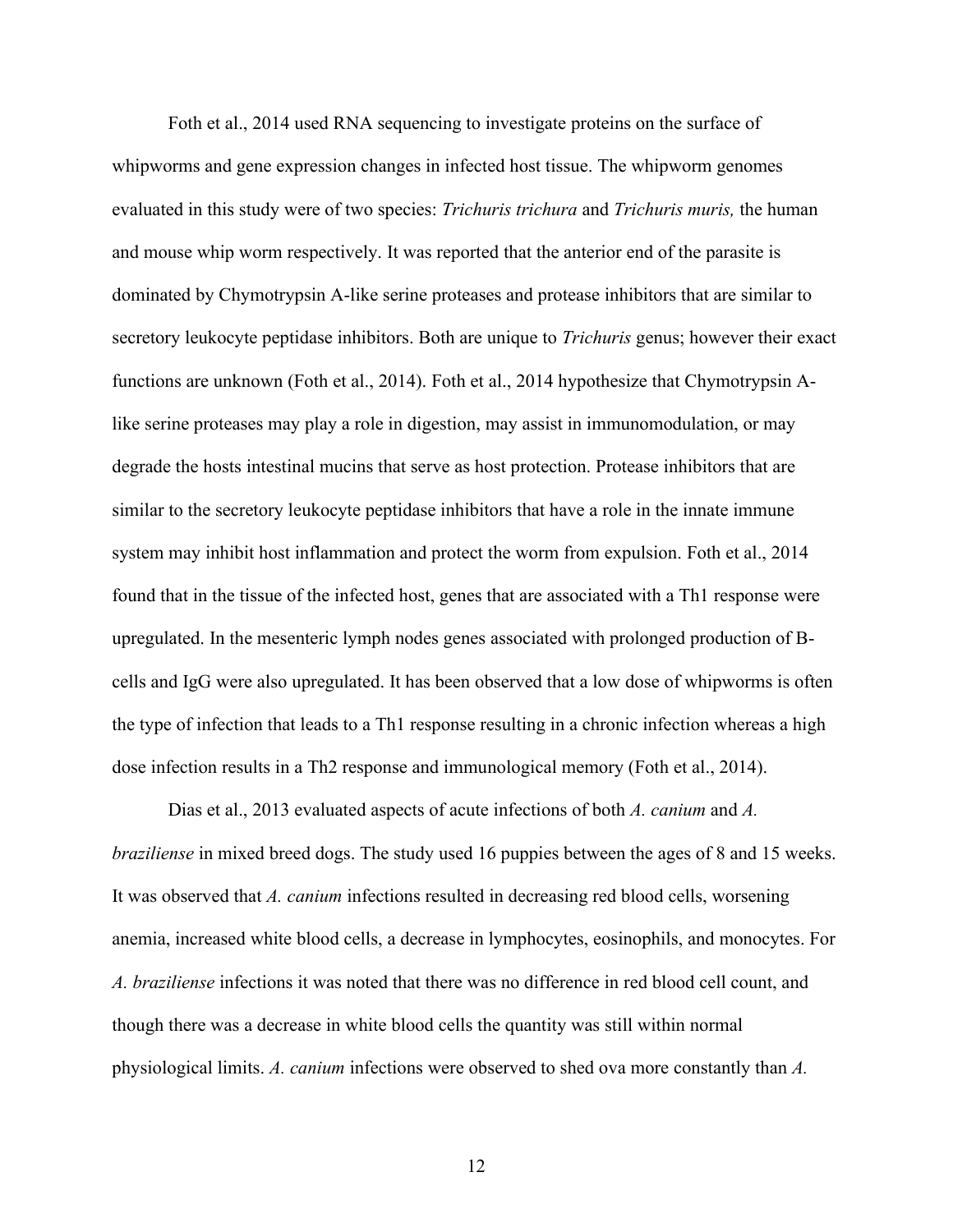*braziliense* while *A. braziliense* had a higher output of ova. However, both infections displayed high variation in shedding rates. Blood sera samples were also evaluated for an antibody response to infection. Both adult crude antigen and E/S antigen were used to determine antibody responses. For *A. canium* the blood sera samples from the time of infection and 7 days after infection were not reactive to the adult excretory and secretory antigens The sera 63 days after infection detected an IgG antibody titer. For *A. braziliense,* IgG for adult crude antigen was high from the moment of infection through the experimental period while antibodies for E/S products were not detected until 21 days post infection. The antibody titers for both infections reached similar levels by 63 days post infection. The authors discuss that in the case of *A. Braziliense*, the IgG antibodies to adult crude antigen detected at the start of infection may have been antibodies acquired from the bitch or a cross reaction as the result of a potential previous infection. The dogs in the study were not confirmed to have had a previous infection but rather that at the start of the experiment all puppies were examined, vaccinated, dewormed, and follow up fecal samples confirmed that the dogs were not harboring parasites before the experimental infection.

## **Treatment**

**Anthelmintics.** In both the livestock and companion animal markets, antiparasitic products represent the third largest division of the animal health care industry (Colgrave et al., 2008). The Companion Animal Parasite Council recommends the following treatment protocols for canines: puppies should be given anthelmintic treatment effective against heartworms/intestinal parasites/fleas/ticks starting at two weeks of age and treated every two weeks until the canine can be placed on a regular broad spectrum monthly parasite preventative. Broad spectrum parasite control treatment is recommended year-round, regardless of the season,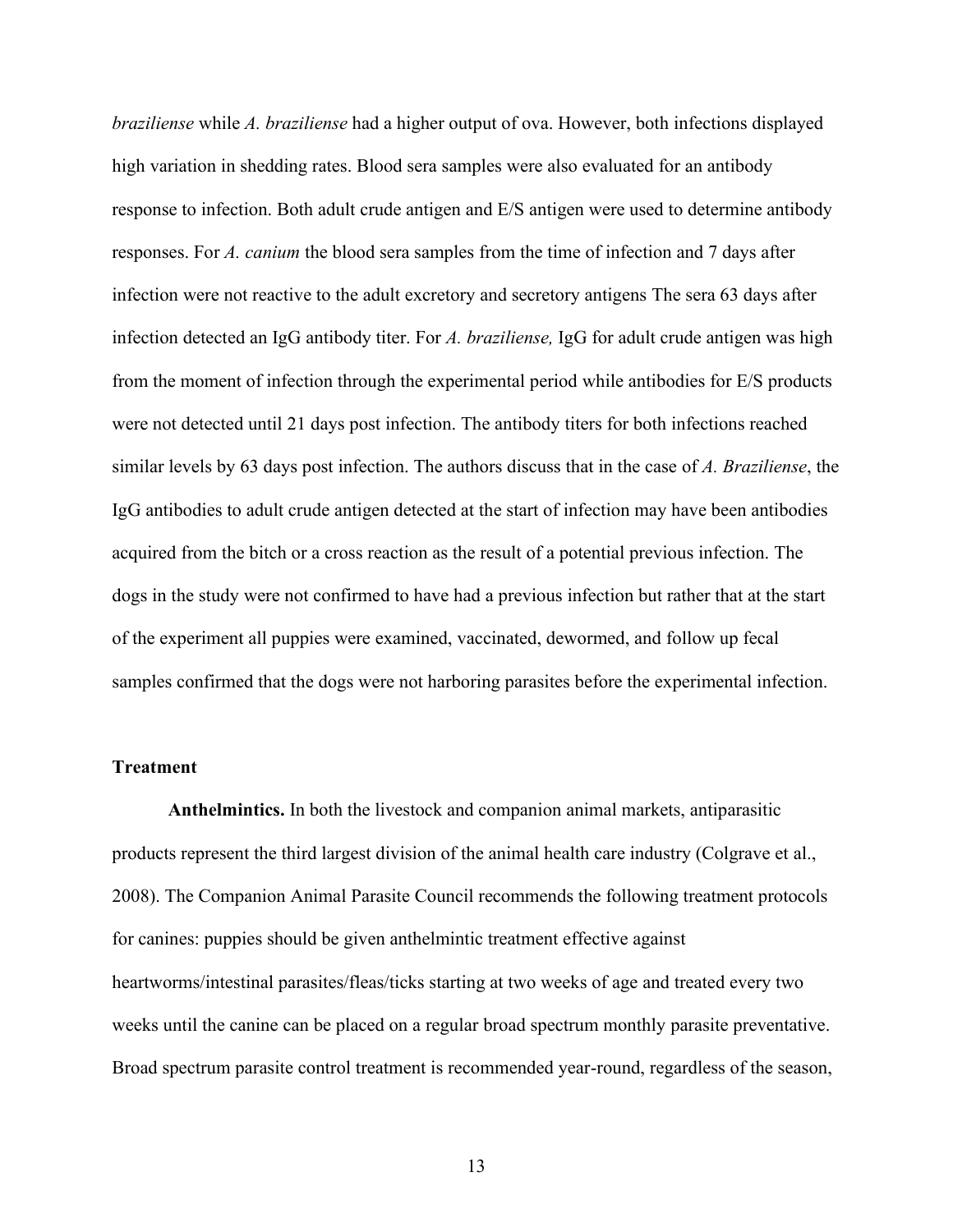as the control of zoonotic parasites is critical. A diverse collection of deworming and prophylactic drugs are used to treat and prevent parasitic infections in canines.

Benzimidazoles are a broad spectrum nematicide with narrow spectrum activity on cestodes. Fenbendazole is a commonly used benzimidazole. The drug works by binding the nematode beta-tubulin subunit which prevents the assembly of microtubules. Preventing the assembly of the microtubules effectively disrupts the nematode's cellular division and depletes any energy stores. In cestodes the inhibitory effects disrupt the integument and renders the worm more susceptible to the host's immunity (Elsheikha and Castro, 2015).

Imidazothiazoles are another broad spectrum nematocide. By binding the acetylcholine (Ach) receptors, imidazothiazoles like Levamisole, elicit the same response as acetyl choline and are therefore said to be cholinergic. Cholinergics change membrane permeability allowing for the influx of Ca2+ (Martin and Robertson, 2007). As the permeability of post synaptic membranes to Ca2+ is changed, sustained involuntary muscle contraction, known as spastic paralysis, is induced (Elsheikha and Castro, 2015). The therapeutic margin of this class is low and therefore toxicity can occur; toxicity symptoms include salivation, respiratory distress, seizures, and anaphylaxis (Elsheikha and Castro, 2015).

Tetrahydropyridines such as pyrantel and oxantel, represent another cholinergic drug class that function similarly to imidazothiazoles by targeting Ach receptors. Tetrahydropyridines work on larval and adult nematodes but are not effective against migrating and arrested larvae or cestodes (Elsheikha and Castro, 2015). Pyrantel is effective against both *T. canis* and *A. caninum* however has no action on *T. vulpis*. Oxantel on the other hand is highly specific for *T. vulpis* and has no action on the other nematodes.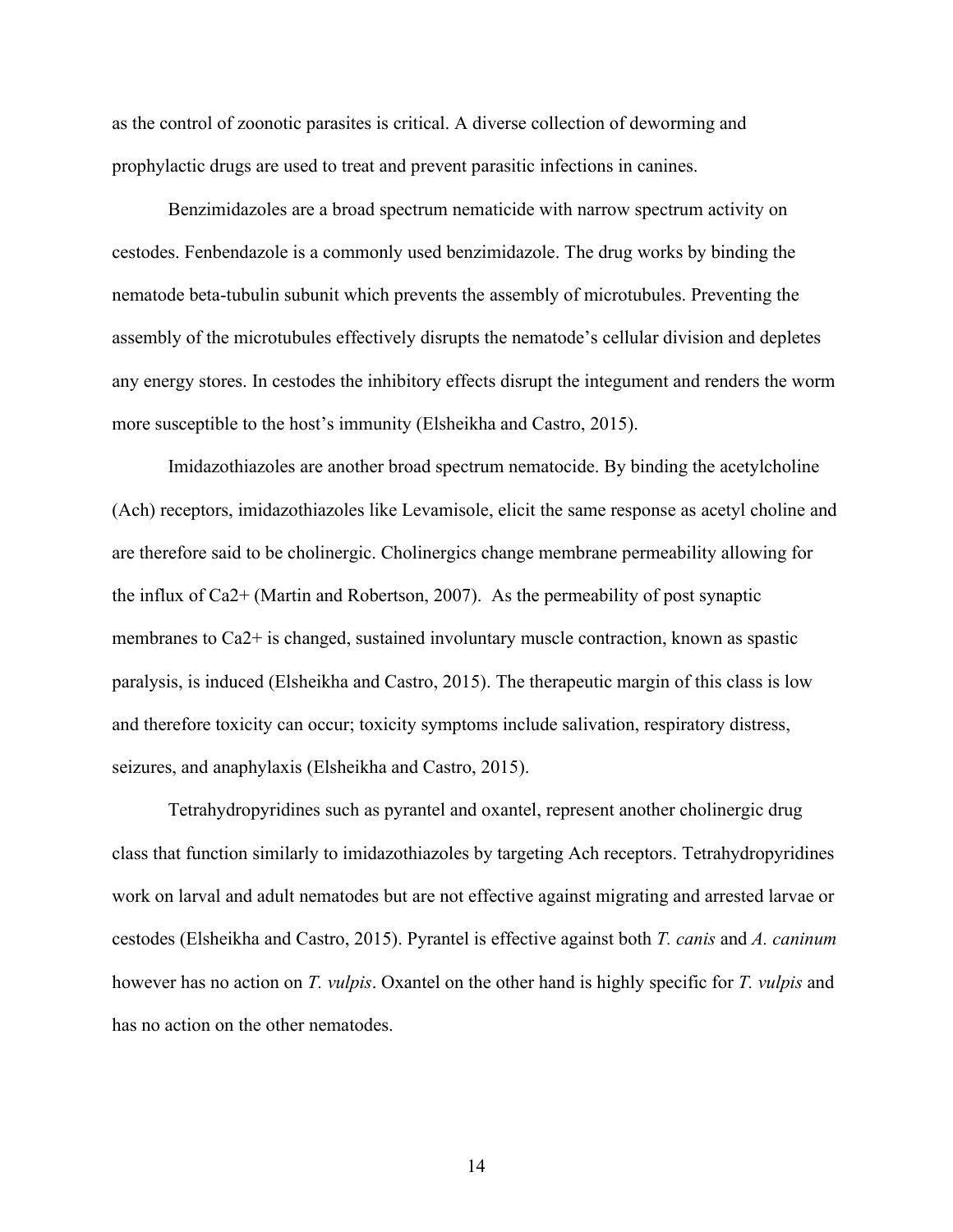Macrocytic lactones represent another antiparasitic drug class comprised of avermectins and milbemycins. Macrocytic lactones work via a dual method of action: first GABA pathways are manipulated to inhibit neurotransmission, then ligand gated chloride channels are stimulated to remain open. These mechanisms result in the inability to control and move muscles, or flaccid paralysis (Elsheikha and Castro, 2015).

**Drug Resistance.** Anthelmintics are valuable but cannot serve as the only control mechanism for parasites as resistance the drugs in use has been documented. Resistance to drugs can be produced in multiple ways. According to Kopp et al., 2008, the resistance to benzimidazoles is the result of a point mutation at specific locations in the different beta-tubulin gene isotypes. Response to cholinergics depends on the sensitivity of the Ach receptors, specifically how much depolarization (and influx of  $Ca2+)$  is produced by the drug, and the sensitivity of muscular contractile proteins to Ca2+ (Martin and Robertson, 2007). The efficacy of cholinergics relies on a neuromuscular signal-transduction pathway. If at any point during that pathway the muscle contraction response is reduced, this is indicative of a parasite that is less sensitive (more resistant) to the drug (Martin and Robertson, 2007). Resistance to cholingerics may develop by four mechanisms: changes in drug translocation, changes in receptor numbers, receptor modifications, and post receptor modifications (Martin and Robertson, 2007). Extensive gene families code for Ach receptor, a pentametric ligand-gated ion channel made up of five glycoprotein unit. The combination of the glycoproteins determines the properties of the receptor (Kopp et al., 2008). Kopp et al., 2008 investigated both a drug sensitive and resistant *A. caninum* isolate for transcription patterns associated with pyrantel resistance. Kopp et al., 2008 reported that while no polymorphism of significant value was identified between the two isolates, there was a significant reduction in the transcription of 3 Ach receptor genes in the resistant isolate.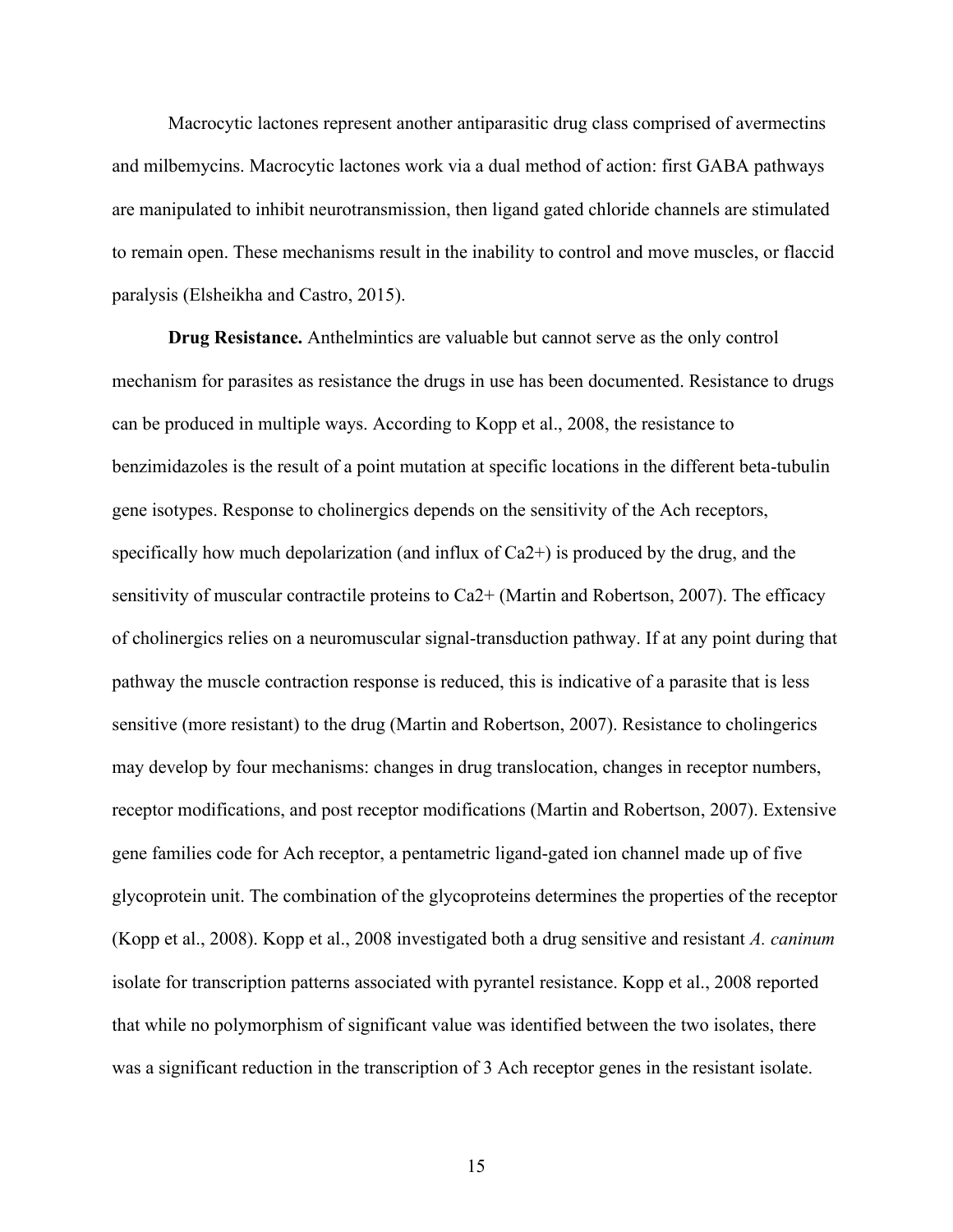The three genes reported to be reduced in the resistant isolate compose the genes thought to be responsible for the L-nAch receptor (named L due to sensitivity to Levamisole). However, the two residues that have been reported as essential to sensitivity for pyrantel were 100% present at both larval and adult stages of both *A. caninum* isolates (Kopp et al., 2008).

In 2020 multiple cases of multidrug resistant (MDR) *A. caninum* were identified in greyhounds (Castro and Kaplan, 2020). Multidrug resistant *A. caninum* species are resistant to two or more of the major antiparasitic drug classes (benzimidazoles, tetrahydropyridines, and macrocyclic lactones). According to Castro and Kaplan, 2020, there are three methods to diagnose anthelmintic resistance: a fecal egg count reduction test (FECRT), in vitro bioassays, and molecular testing. The authors discuss that the use of the FECRT may be more practical as the test can readily be performed in a clinic for a lower cost compared to cost of submitting the sample to a specialized laboratory. While the use of a FECRT may be more practical, Kopp et al., 2008 discuss that the use of a molecular based assay has the advantage of being able to detect alleles associated with resistance long before the resistance presents phenotypically. Disadvantages to employing a molecular based assay include the time, resources, and training required to perform the test.

To perform a fecal egg reduction test, a quantitative FEC must be performed pre- and post-treatment. The FEC reduction is then calculated by comparing the egg per gram (EPG) of feces for the pre- and post-treatment samples. Collection time of a post-treatment sample for evaluation is important. At least three days must be allotted after treatment to allow for ova that have already been shed to clear the digestive tract. Additionally, suppression of female fecundity following fenbendazole treatment has been observed. Castro and Kaplan, 2020 reported a 99% ova reduction observed 3 days post-treatment while by 10 days post-treatment ova counts rapidly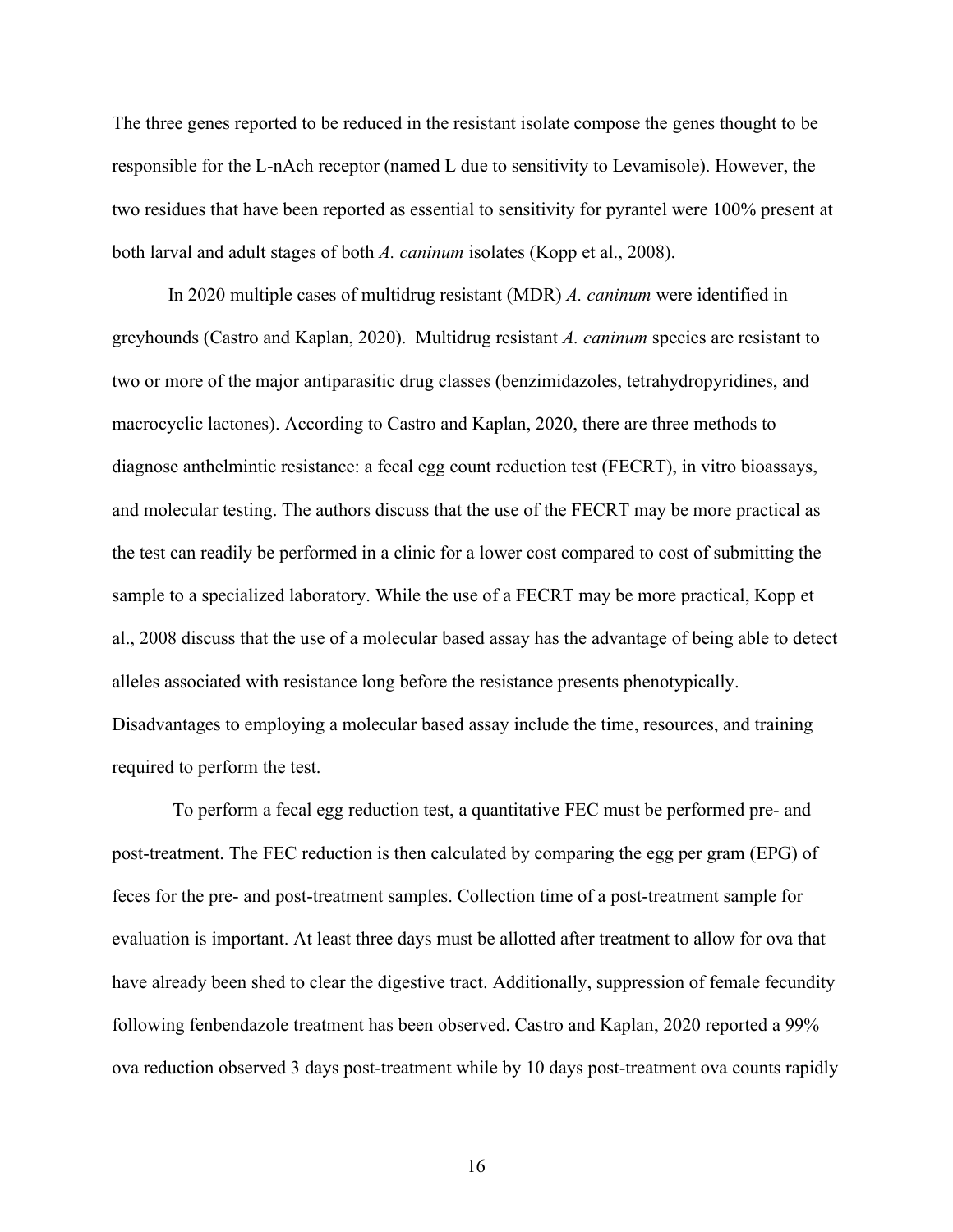rose. By collecting a sample too soon, the observer runs the risk of yielding a false negative result for resistance (Castro and Kaplan, 2020). On the opposite end of the spectrum, if a sample is collected too late post-treatment, the observer runs the risk of obtaining a false positive result for resistance as arrested somatic larvae potentially leak back into the intestines to begin a new cycle of egg shedding (Castro and Kaplan, 2020). Therefore, Castro and Kaplan, 2020 recommend utilizing the following post treatment follow up dates: 14 days after treatment with fenbendazole or moxidectin and between 10- and 14-days post-treatment when using pyrantel. As discussed FECs can be extremely variable, and the same goes for FECRTs, and as such, the tests should be interpreted conservatively. Castro and Kaplan, 2020 recommend the following result interpretations: <75% reduction as indicative of resistance, 75-89% reduction as suggestive of resistance, 90-95% reduction as suggestive of reduced efficacy and should raise suspicion while results should be considered inconclusive, and >95% reduction as suggestive of effective treatment.

While FECs and FECRTs provide a quantitative way to evaluate intestinal parasite infections, Kopp et al., 2007 emphasizes the need to further evaluate the techniques as population density related modulation of egg production of *A. caninum* females has been observed. In 1961, Krupp reported that ova production per female *A. caninum* is correlated with the number of adult parasites present and the amount of space available to them. In the experiment, ova production per female did not differ significantly when less than 200 adults were present. However, when the number of adult worms present increased beyond 200 and the space available to the worms decreased to less than 1cm, ova production was depressed (Krupp, 1961). The concern presented is that should a canine be harboring a large parasite burden with depressed ova production, if the treatment is not 100% effective, any adult parasite remaining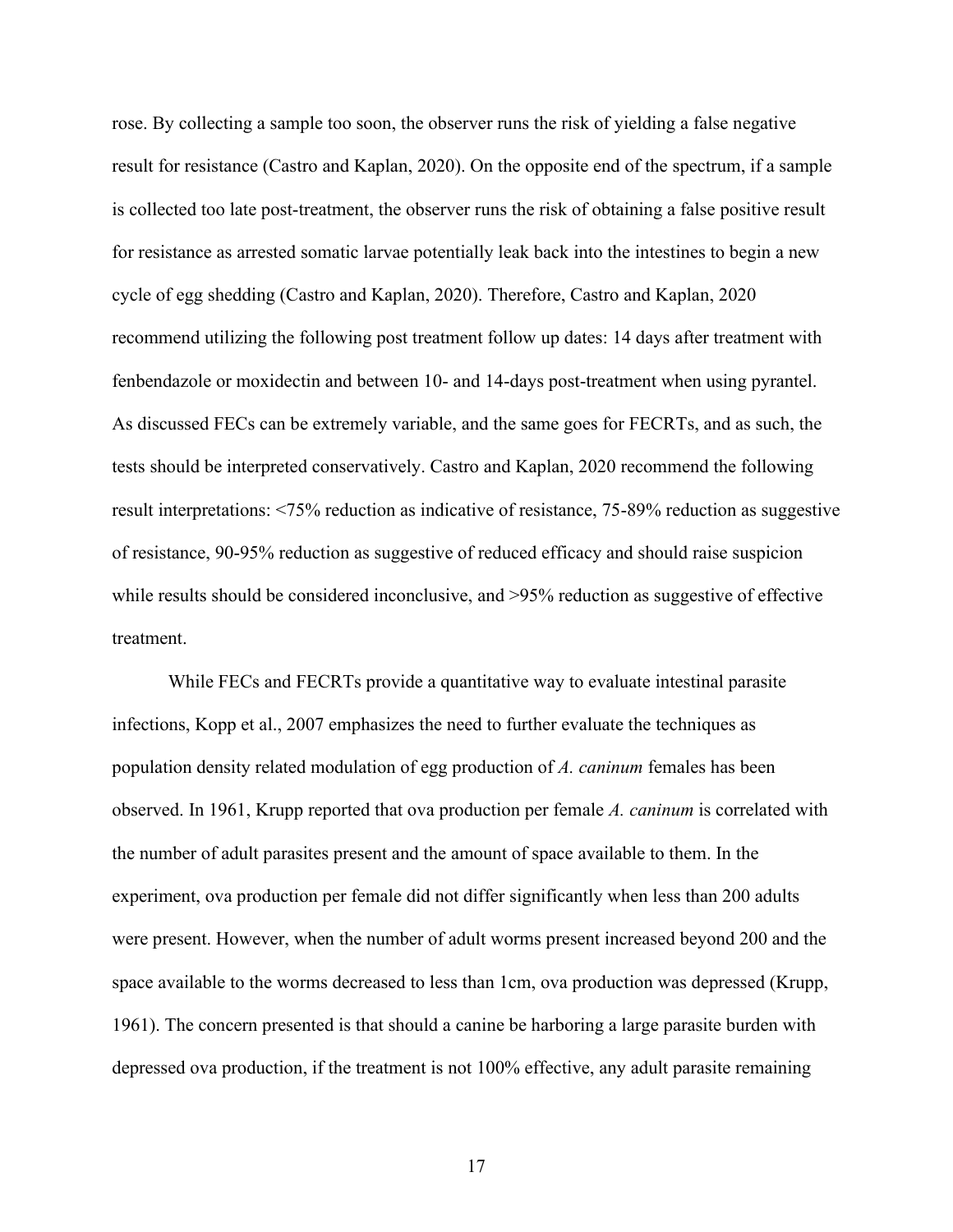will begin producing ova without the burden constraints and influence the FERT towards a result suggesting resistance.

Kotze and Kopp, 2008 investigated whether a decrease in worm burden will result in increased egg production, influencing the results of the FECRT and suggesting resistant isolates when they are not actually present. Having an accurate and precise FEC method is essential in monitoring parasite populations for resistance to treatment.

**Environmental Control.** In addition to appropriate anthelmintic use and follow up testing to ensure efficacy, Elsheikha and Castro, 2015 also discuss the importance of environmental control protocols. The Shelter environment brings animals from diverse backgrounds with a varying history of exposure and treatment into very close proximity with one another. Canines may come into the shelter harboring a patent infection and immediately begin to contaminate the environment, or a canine may enter the shelter with a prepatent infection and begin to contaminate the environment days to weeks later. As infection for many of the discussed G.I. parasites follow an oral-fecal route of transmission, fecal contamination in the environment poses a threat to any canines sharing that environment. It is essential to regularly remove feces, and proper cleaning and sanitation practices are critical. Ortuño and Castellà, (2011) surveyed twelve different shelters in Spain to identify parasite prevalence and risk factors associated with the facility and its management. A total of 544 fecal samples were evaluated and information about each facility was collected. Information collected about the facility included box material, floor material, housing (individual vs group), quarantine (yes or no), disinfection protocols (product and frequency) and food (commercial vs fresh cooked). The factors identified to play a role in reducing parasite prevalence included: use of nonporous material, use of an appropriate disinfectant, and the use of periodical fecal evaluations to determine which parasites are present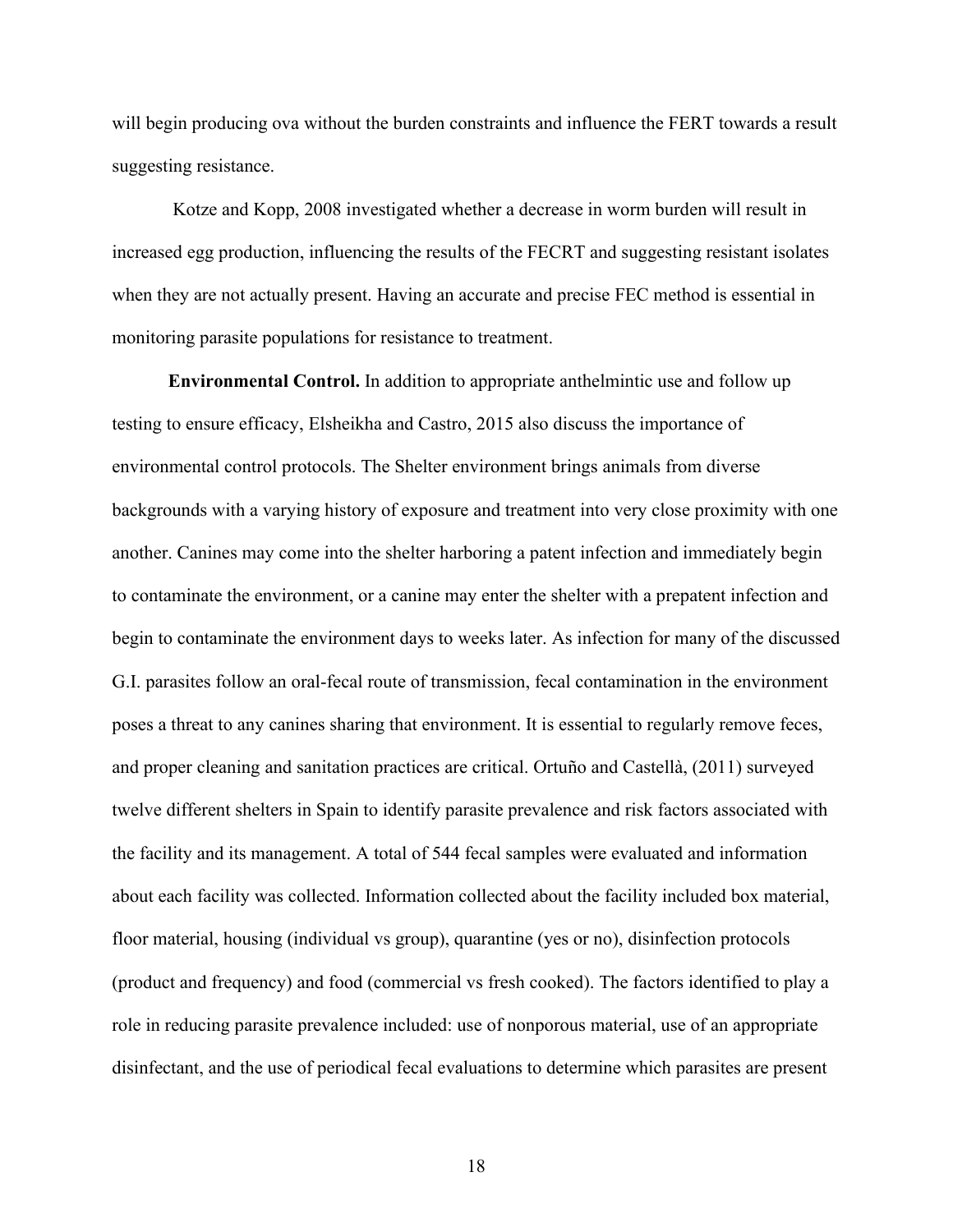to develop an effective treatment plan (Ortuño and Castellà, 2011). Higher frequency of infection was found in shelters that used wooden housing boxes rather than metal or concrete (Ortuño and Castellà, 2011). Higher prevalence was also found in shelters that used concrete as a floor material compared to floors with a waterproof sealant on the surface (Ortuño and Castellà, 2011). Interestingly there was no significant difference found between shelters that practice individual housing vs those that group house, or the use of a quarantine period. The authors attribute this to the fact that regardless of housing or quarantine time, the shelters reported using the same area for enrichment/elimination. The study also found no significant difference between infection prevalence and drug protocol. Regarding disinfectants, a lower infection rate was found among the shelters that used an ammonia compound as the main disinfectant (Ortuño and Castellà, 2011).

Ash et al., (2019) evaluated fecal samples from greyhound kennels in five different states of Australia and reported identifying 11 species of intestinal parasites. Species of *Sacrocystis, Anclyostoma, Toxocara*, and *giardia* being the species identified most frequently. Six of the identified parasites in the study are considered to be zoonotic. In addition to age and geographic region, Ash et al., (2019) also identified housing substrate type as a risk factor for parasitism in greyhound kennels. Across all parasite groups, a greater proportion of canines housed in grass and or sand tested positive for infections relative to the canines that were housed on concrete (Ash et al., 2019).

Romero et al., (2020) compared the efficacy of various disinfectants on the hatching of larval *T. canis* ova in vitro using distilled water as the control. The disinfectants evaluated included disinfectants such as sodium hypochlorite, benzalkonium chloride, super oxidation solution with a neutral pH, iodopovidone, quaternary ammonium, and an enzymatic solution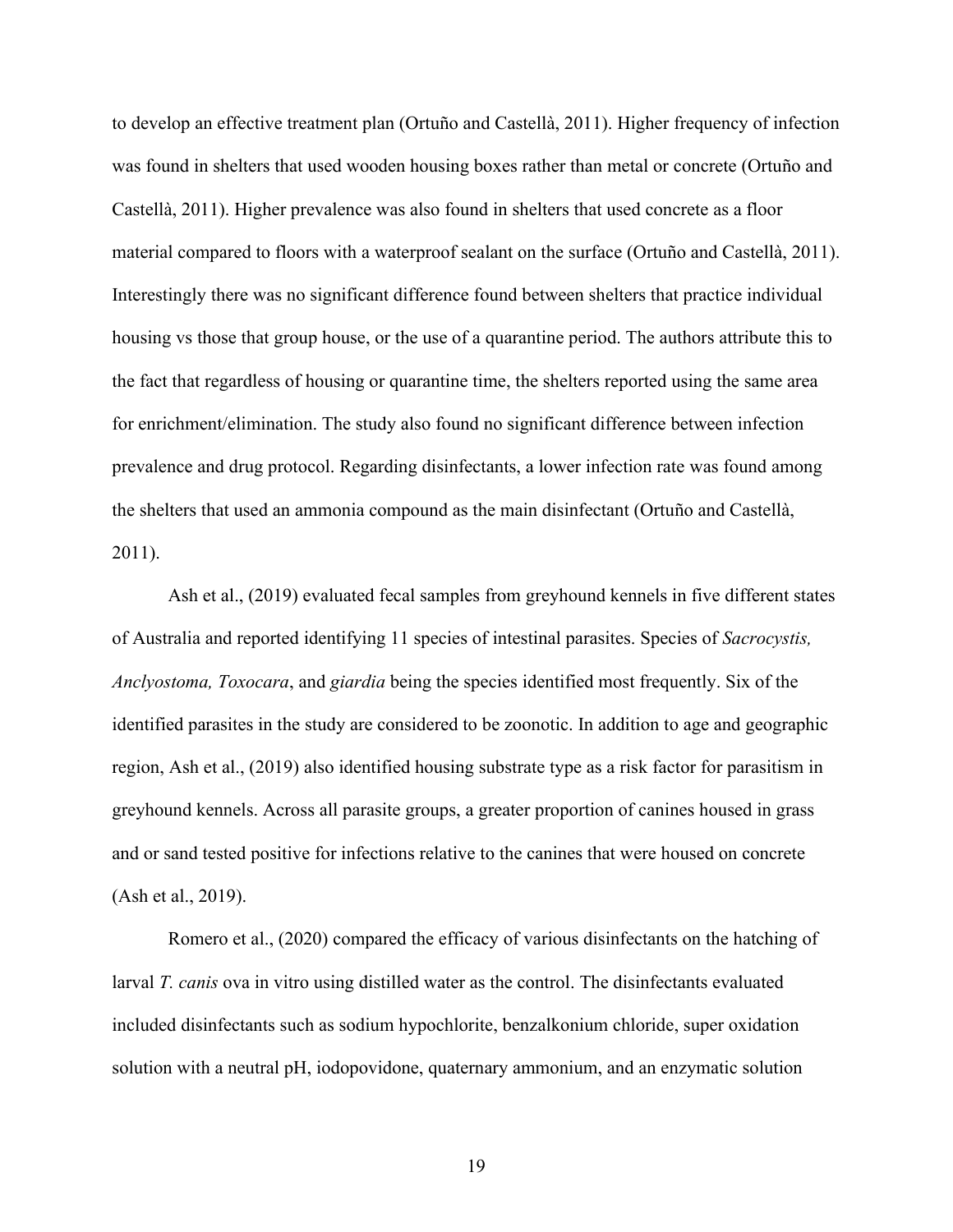with aniosyme DLT. Of the disinfectants that were compared only the quaternary ammonium and enzymatic solution with aniosyme DLT showed any real advantages. Quaternary ammonium was found to be the second most effective, however proved to be the disinfectant with the highest efficacy after only a ten-minute contact time. The enzymatic solution with aniosyme DLT was found to be the most effective of all the disinfectants after a contact time of 20 minutes (Romero et al., 2020).

#### **Diagnostic Methods**

With few exceptions, evidence of parasitism is microscopic and cannot be seen with the naked eye. Therefore, many techniques have been developed to diagnose endoparasite infections. Accurate diagnosis is dependent on the sample and method of evaluation. It is critical for the sample to be as fresh as possible. There are two things that can interfere with the diagnostic quality of the sample as the sample ages. First, as the sample ages the ova develop further, making them more difficult to identify. Secondly, as the sample sits out for longer, the possibility of contaminants also increases. Samples that are more than two hours old should be kept at 4 degrees Celsius (Foreyt, 2001). A stool sample can be evaluated by a variety of tests such as direct smears and fecal floats. Each diagnostic test also has a diverse array of modifications that various labs use.

**Direct Smears.** A direct smear is a quick and easy way to evaluate a stool sample. However, the test is considered inaccurate with a low sensitivity according to Maurelli et al., 2014. The test allows for examination of a very small amount of feces, and there is no step to remove the debris. Therefore, the debris can make the identification of ova more difficult or obscure them from the visual field entirely.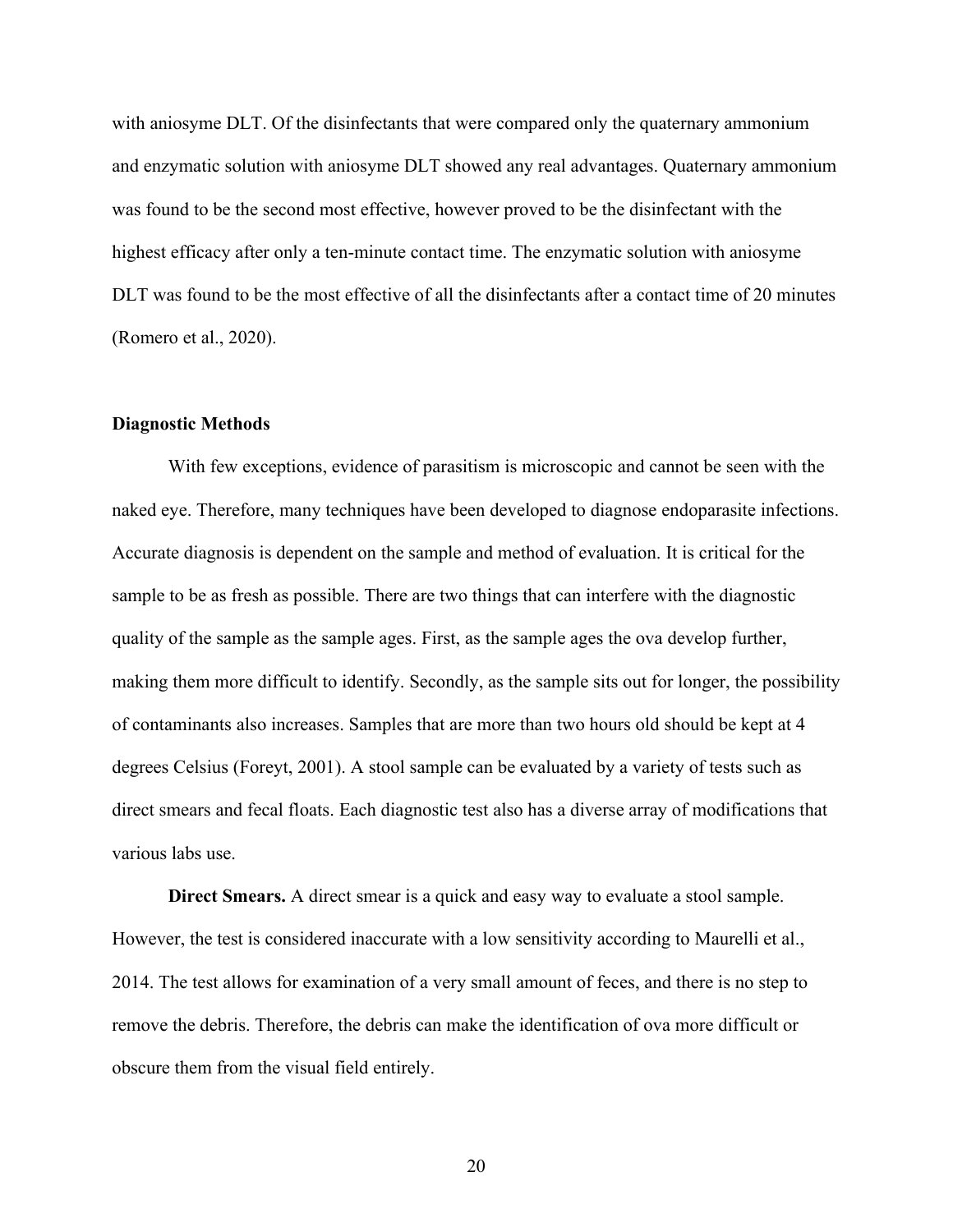The Kato-Katz smear method of fecal examination is a direct examination of stool using a slide that has a square template with a hole having a diameter of 6cm and a depth of 1.5mm (Cools et al., 2011). The dimensions of the slide assume evaluation of 41.7mg of sample; to calculate EPG from the sample, a multiplication factor of 24 is applied to the number of ova counted as 24 x 47.1mg = 1,000.8mg or 1 gram. This method is recommended by the World Health Organization for use in humans because it is simple and easy to use in the field.

While the Kato-Katz smear technique serves as quantitative analysis, many direct smear methods provide only a qualitative analysis. Particularly in companion animal veterinary practices, a direct smear will be evaluated from a small sample collected using a fecal loop. This method of evaluation is used to determine the presence of a parasitic evaluation while not trying to quantify the intensity of the infection. While the test is viewed as practical for quick field use requiring little equipment and time, the results are variable. As each diagnostic is preformed using a variable and small fecal sample size, the accuracy and precision of the method is also extremely variable.

**Fecal Flotation.** Fecal floats concentrate ova and oocysts into a drop of solution to be examined under a microscope. Important factors to consider upon choosing a flotation solution include the specific gravity of the solution, the viscosity of the solution, and the rate of plasmolysis caused by the solution. A solution with a specific gravity between 1.2 and 1.3 will generally float most parasite stages (Foreyt, 2001). If the specific gravity is too low the ova will not float, while if the specific gravity is too high it can cause plasmolysis. According to Foreyt (2001), sugar solutions, such as Sheathers, have a distinct advantage over salt solutions. Using sugar solutions are advantageous as they cause less plasmolysis and distortion of the sample. Salt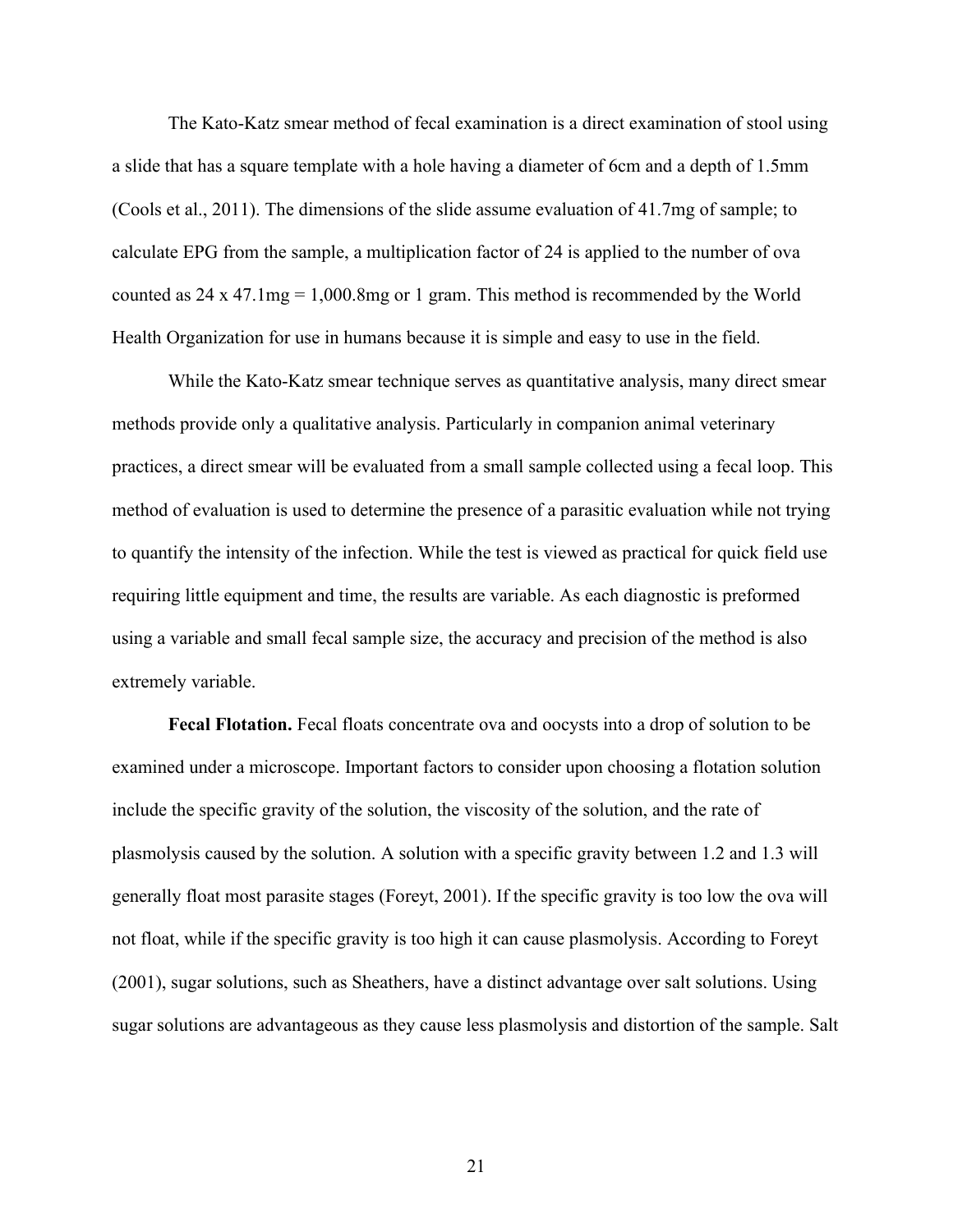solutions quickly crystalize, and distortion of the ova occurs in a little as a few hours. A disadvantage of sugar solutions includes not effectively floating *giardia*.

Common methods of fecal flotation include the McMasters method and the Wisconsin method. Both of these methods are used with various modifications. The McMaster method involves mixing a known volume of fecal material with a flotation solution and straining the sample to remove large debris before evaluation. The traditional McMaster test uses a ratio of 4g of feces to 26mL of flotation solution, creating a solution that contains 0.133g of feces per mL (Slusarewicz). The sample is then moved to a McMasters slide with two 1 cm grids that each have six lanes. Each grid contains a known volume of 0.15mL, allowing for an examination of approximately 0.02g of feces (0.133g x 0.15mL= 0.1995g) in the traditional preparation method (Slusarewicz). Once the sample has been transferred to the slide, it then sits for a predetermined amount of time to allow the eggs to float to the top of the slide. After the flotation period is over, each grid is examined under the microscope and each ova lying with-in the grid lines is counted. After counting each grid, the total count for each grid is added together and a multiplication factor is applied to the total to determine the estimated EPG. The multiplication factor can be determined using the known ratios and volumes used to prepare the test. When counting both grids with the traditional McMaster preparation, a total of 0.04g of feces is examined. As 0.04g x  $25 = 1g$ , the multiplication factor for the traditional McMaster preparation is 25 yielding an estimation of the number of eggs per gram of feces. Many modifications of the McMasters test exist that utilize different sample dilution ratios making it important to understand how EPGS are extrapolated based on the sample size examined. As modifications are applied to the test, it is essential to reevaluate the multiplication factor to ensure the appropriate multiplication factor is applied to the egg count for the most accurate results.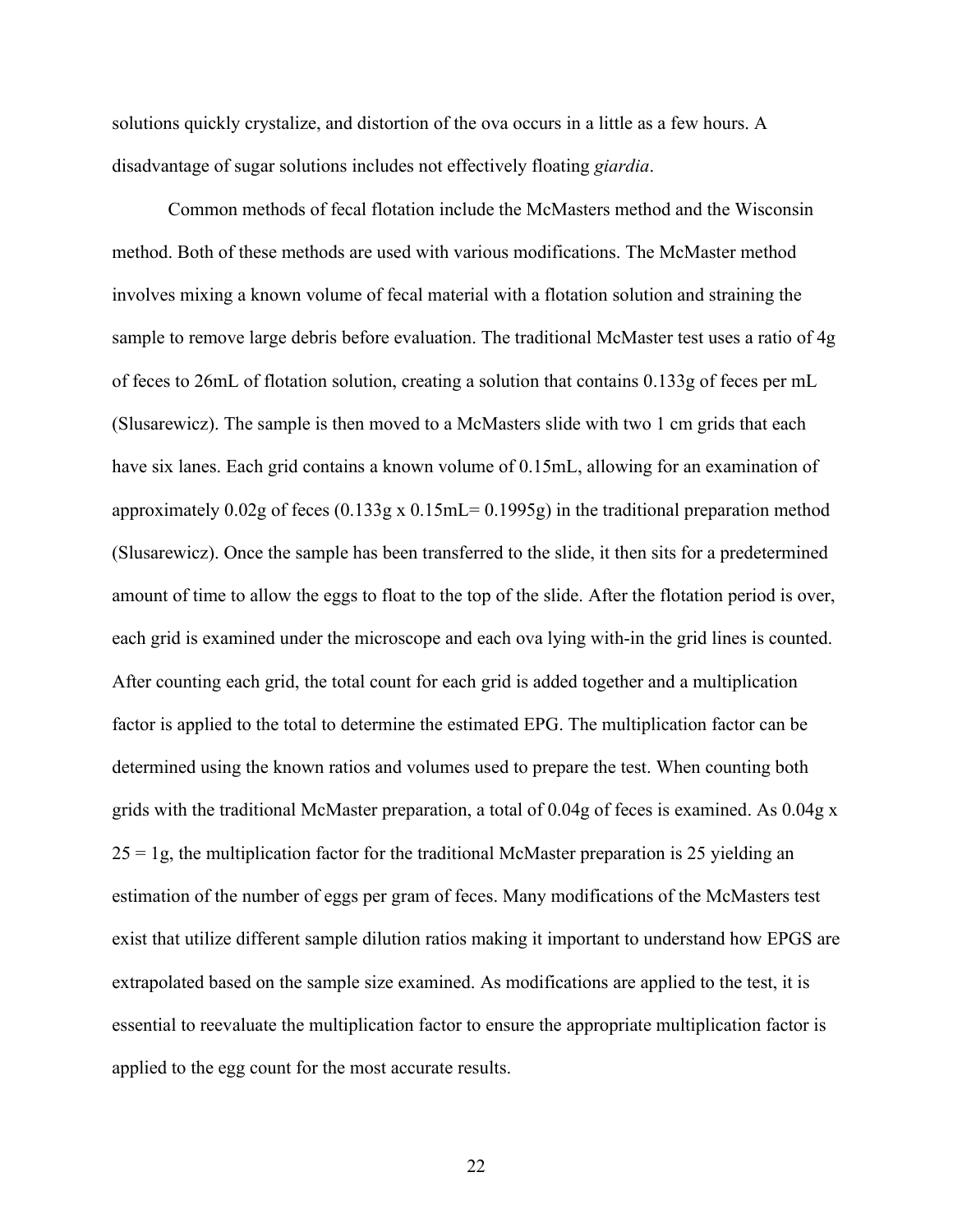A Cornell-Wisconsin/Wisconsin test utilizes a centrifugation step to accelerate the flotations of eggs in a sample while removing heavy debris that may obscure the sample. As previously stated, many modifications exist; some labs may place a coverslip atop of the centrifuge tube prior to centrifugation, while in other labs the sample may be spun in a swinging centrifuge without a cover slip and once removed from the centrifuge additional flotation solution is added to create a positive meniscus before the coverslip is applied. After the determined flotation time, the coverslip is examined and each ova is counted. Typically, one entire gram of feces is used for the test, therefore no multiplication factor is needed to estimate EPG. In some modifications more than one gram may be used and in such situations the multiplication factor will be less than one. For example, if two grams of feces were used to prepare to test, then the total number of ova detected will be multiplied by 0.5 (equivalent to dividing by 2) to yield EPG.

A more novel flotation technique is the FLOTAC method. The FLOTAC technique was inspired by features of the McMaster and the Wisconsin techniques for veterinary parasitology but was quickly adapted for human parasitology as well (Cringoli et al., 2010). In order to perform the FLOTAC method, the entire FLOTAC apparatus and accessories are required. The apparatus consists of a base, a translation disk, and a reading disk. There are two different apparatuses; one that can be read at a maximum of 100x and one that can be read at a maximum of 400x. The apparatus has two 5ml flotation chambers allowing for the examination of a larger sample and the application of a smaller multiplication number. In the basic version of the protocols, the multiplication factor is one as the test is sensitive enough to detect 1 EPG. To prepare the sample for evaluation, the following protocols are suggested; dilute the fecal sample (protocols suggests between 1 and 5 grams) with tap water using a dilution ratio of 1:10,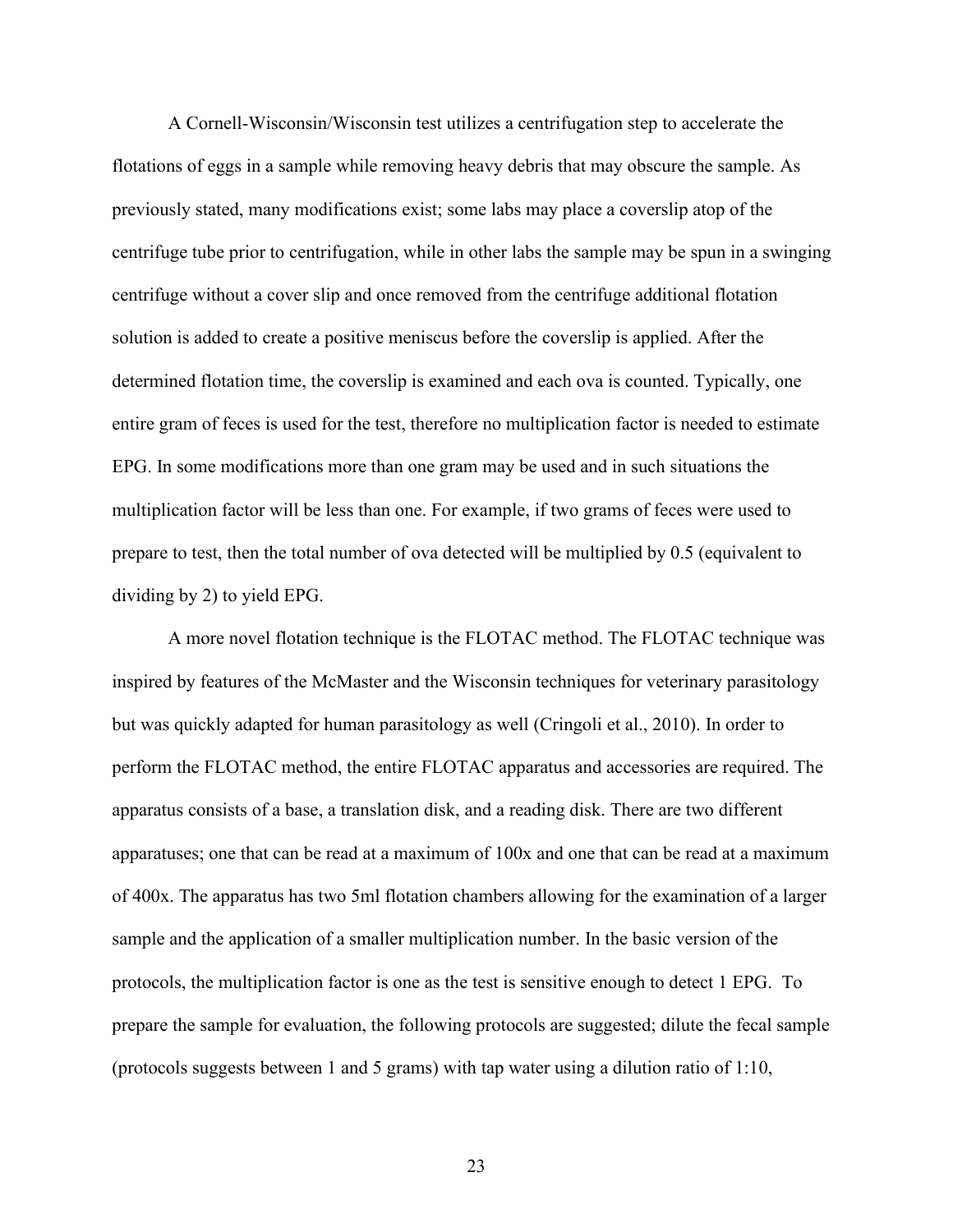homogenize the sample and filter using a filter with a 250-nanometer aperture. 11ml of the filtered suspension is transferred to a conic tube and the tube is centrifuged at 170g for three minutes. After removing the tube the supernatant is discarded and 11ml of flotation solution is added to the tube with the sediment (Cringoli et al., 2010). The sample needs to be homogenized once more and then the two 5ml flotation chambers are filled with the suspension. After the FLOTAC apparatus is filled, the entire apparatus goes into the centrifuge using a centrifuge adaptor. The sample is then centrifuged for a second time, this time under 120g for five minutes (Cringoli et al., 2010). After the second centrifugation step, the reading disk of the FLOTAC apparatus is then translated 90 degrees and examined under a microscope under the maximum magnification determined by the apparatus. After counting the ova under each grid, add the grid totals together to determine EPG (determine EPG utilizing the appropriate multiplication factor for the sample size evaluated).

A mini-FLOTAC method has been adapted. The mini-FLOTAC method is simpler and does not require the centrifugation steps while remaining sensitive to ova detection. The mini-FLOTAC has a sensitivity of 5epg when the sample is prepared with 2g of stool and 18mL of solution. The mini-FLOTAC technique utilizes a reading disk that is translated 90 degrees after an appropriate flotation time. The mini-FLOTAC test can be prepared with the fill-FLOTAC apparatus to minimize handler contact with feces, homogenize the sample, filter the sample, and pipette the sample into the mini-FLOTAC disk.

**Sources of Variation.** It is important to consider that there are many sources of variation between diagnostic tests that may affect a test's accuracy and precision. The accuracy of a test refers to the test's ability to estimate a parameter value from a sample that is as close to the true population value as possible. In FECs the parameter being evaluated is the EPG in feces. The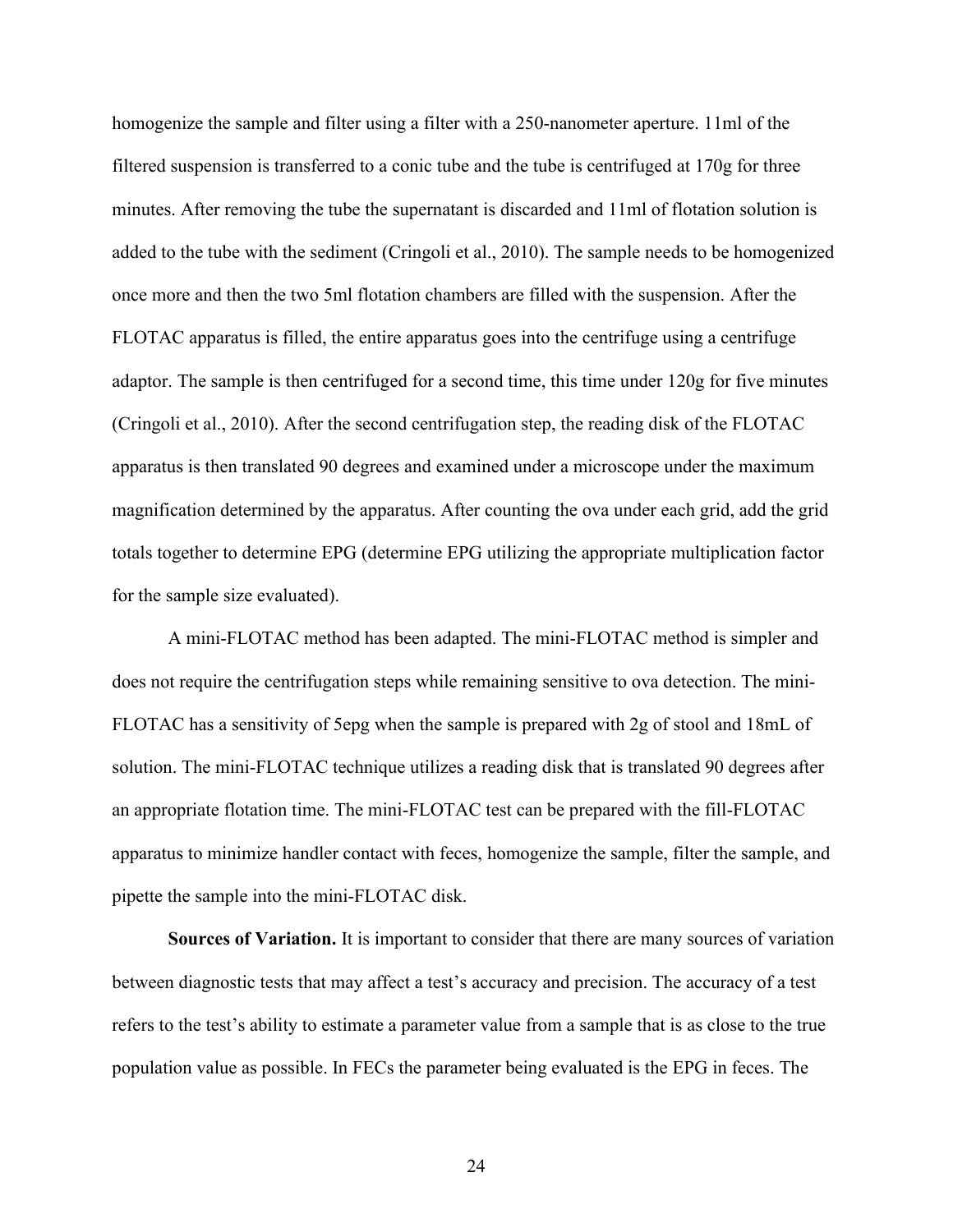precision of a test refers to the tests ability to consistently yield results that are close to the true population value as the test is repeated with multiple samples. The more precise a test, the more confident one can be that the value obtained is close to the true value. There are intrinsic factors in sampling a population that affect the accuracy and precision of an estimated value. All parameter estimates, such as FECs, are influenced by sampling error; the fact that all samples will differ from the true population by chance (Schluter and Whitlock, 2020). This is due to the nature of sampling itself. As it is not practical to evaluate the entire fecal mass produced by a canine, a smaller more manageable sample is taken to provide an estimate of the true EPG. As the true distribution of ova in the feces is not known, there is a chance that the sample of feces examined contained more or less ova than another sample of the same original mass of feces. Additional sources of diagnostic variation include the intrinsic variation of testing methodologies, modifications within testing methodologies, and the techniques/training of the lab technicians (Slusarewicz).

Intrinsic variation of testing methodologies refers to the differences in the protocols of the test used. Various tests have been developed to examine the same parameter, and each of these tests will produce results variable in respect to another test due to differences in separate testing protocols. As discussed, the McMasters, Wisconsin, and Mini-FLOTAC fecal egg count methods vary in the preparation and evaluation of samples. Traditionally the McMasters and Mini-FLOTAC diagnostic tests do not require the use of centrifugation while the Wisconsin does. The various slides that each test uses for microscopic examination yield different sensitivities. Even if each test is performed on the same exact sample, the resulted yielded are expected to be reasonably different due to the inherently different way the test was prepared. The same phenomenon exists within the same testing methodologies. While two labs may use the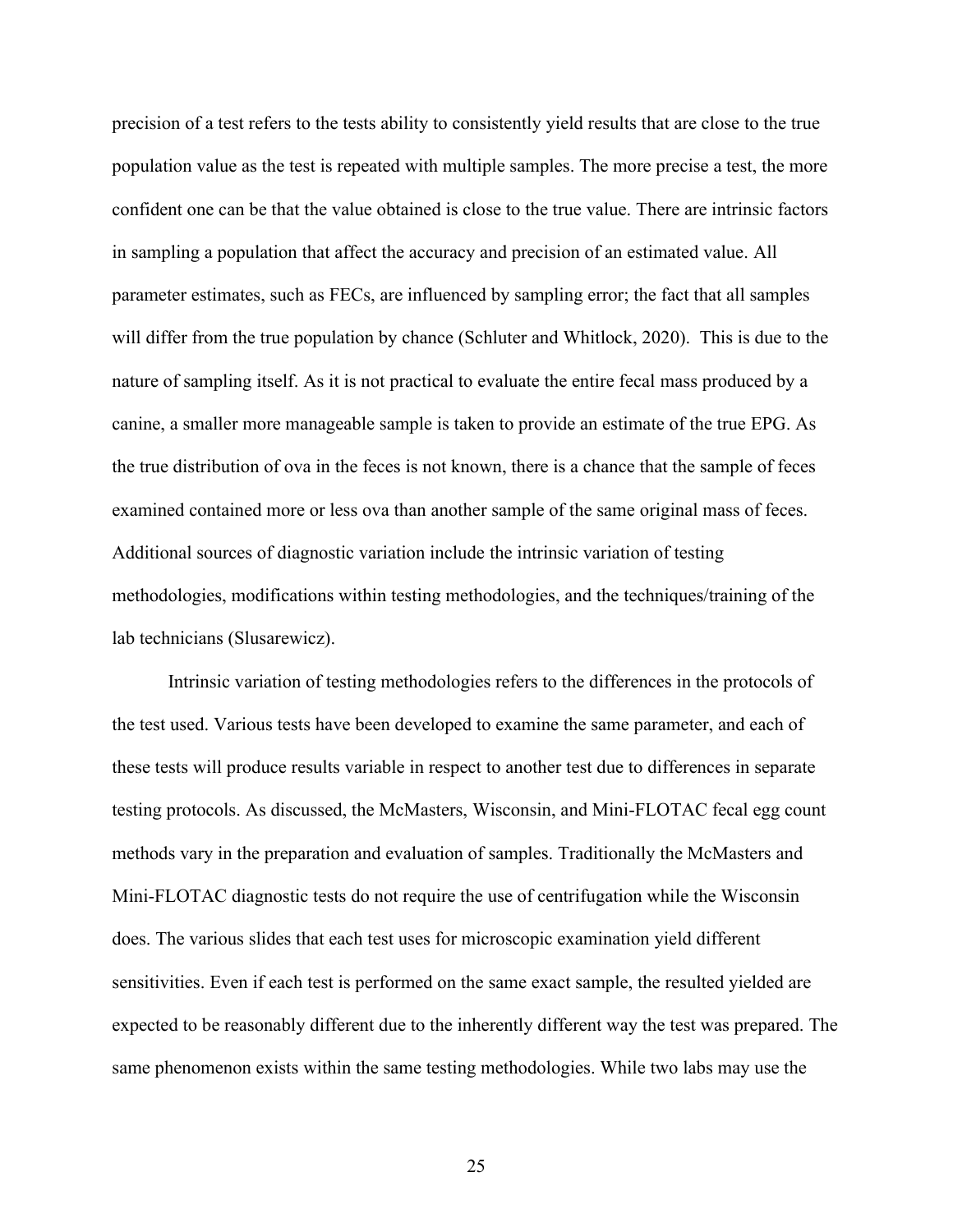same general testing method, each lab may apply modifications to the test protocol. Modifications include dilution ratio, flotation solution used, flotation time before reading, etc. Furthermore, the techniques and training of the lab technicians who will be evaluating the sample can provide yet another source of variation even when the test is prepared in a consistent manner. Technicians may evaluate slides at different magnifications, may inherently spend more/less time on a slide, and while one technician might recognize coccidia another might mistakenly dismiss the coccidian as an air bubble. Thus, consistent and explicit lab training is essential in eliminating as much variation as possible.

According to Adolph et al., (2017) fecal floats are likely to underestimate the true prevalence of infection as they are unable to detect prepatent and single sex infections. The study performed by Adolph et al., chose 97 dogs for humane euthanasia to observe differences in the rate of detection of infection via fecal floats, ELISA, and necropsy. Fecal floats failed to detect 100% of the infections that were detected by necropsy. Fecal floats successfully detected 84% of *A. caninum*, 54.5% of *T. canis*, 68.4% of *T. vulpis*, 0.042% of *D. canium*, and 0.14% of *Taenia* infections that were identified by necropsy (Adolph et al., 2017). The study concluded that the flotation method is particularly poor for cestodes as they pass dense egg packets, only intermittently, and in discrete proglottids (Adolph et al., 2017). An ELISA test was also preformed to detect *A. canium*, *T. canis*, and *T. vulpis*. The results for the ELISA were more accurate but still failed to detect 100% of the infections. The ELISA missed those infections that were of a low intensity parasite load (Adolph et al., 2017).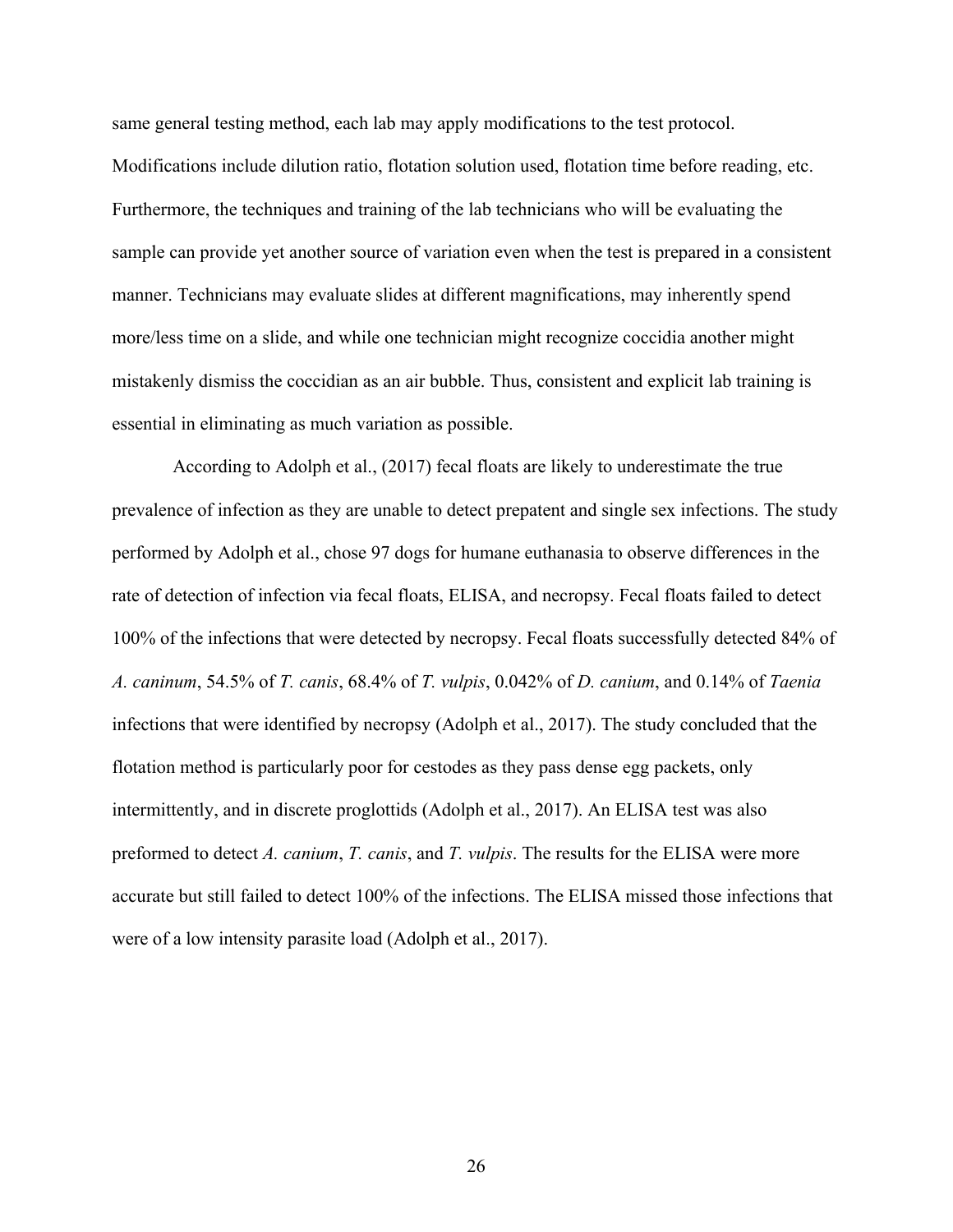#### **Comparison of Diagnostic Methods**

Cools et al., (2011) studied compared the sensitivity of a modified McMaster method and the Kato-Katz thick smear method in regard to soil transmitted helminths in humans. Their study resulted in a significant quantitative correlation between the two FEC methods, however the Kato-Katz smear methods consistently yielded a higher FEC for *A. lumbricoides* (human roundworm) than the McMasters method. Cools et al., (2011) stated that a distinct advantage of the McMasters method is that the sample is homogenized and allows for simultaneous detection for multiple species of ova. The Kato-Katz smear is poor for evaluating a multiple species infection because each species of parasite has a different optimal clearing time (time that the ova become apparent in the sample, and then undetectable again) according to Cools et al., (2011). Cools et al., (2011) also questioned the quantitative performance of the smear test as its calculations are based on the volume of the sample and not the mass of the sample. Cools et al., (2011) reported that the employment of another adjusted fixed multiplication factor still yielded variation. However, trials that utilized a fixed multiplication factor rather than consistently adjusting the multiplication factor for the mass of the sample evaluated consistently gave a higher count of ova (Cools et al., 2011). Ultimately, Cools et al., (2011) concluded that both methods, although variable, are acceptable in monitoring treatment programs.

Katagiri and Oliveria-Sequeira, (2010) compared three concentration methods in their ability to recover evidence of parasitism in canine stool samples. Fecal samples from 254 dogs were evaluated using three techniques which included centrifugation-sedimentation, centrifugation-flotation, and a commercial assay of TF-Test. Katagiri and Oliveria-Sequeira, (2010) reported that in all cases of parasites diagnosed the centrifugation-flotation method was capable of detecting the largest number of ova, however this correlation was only statistically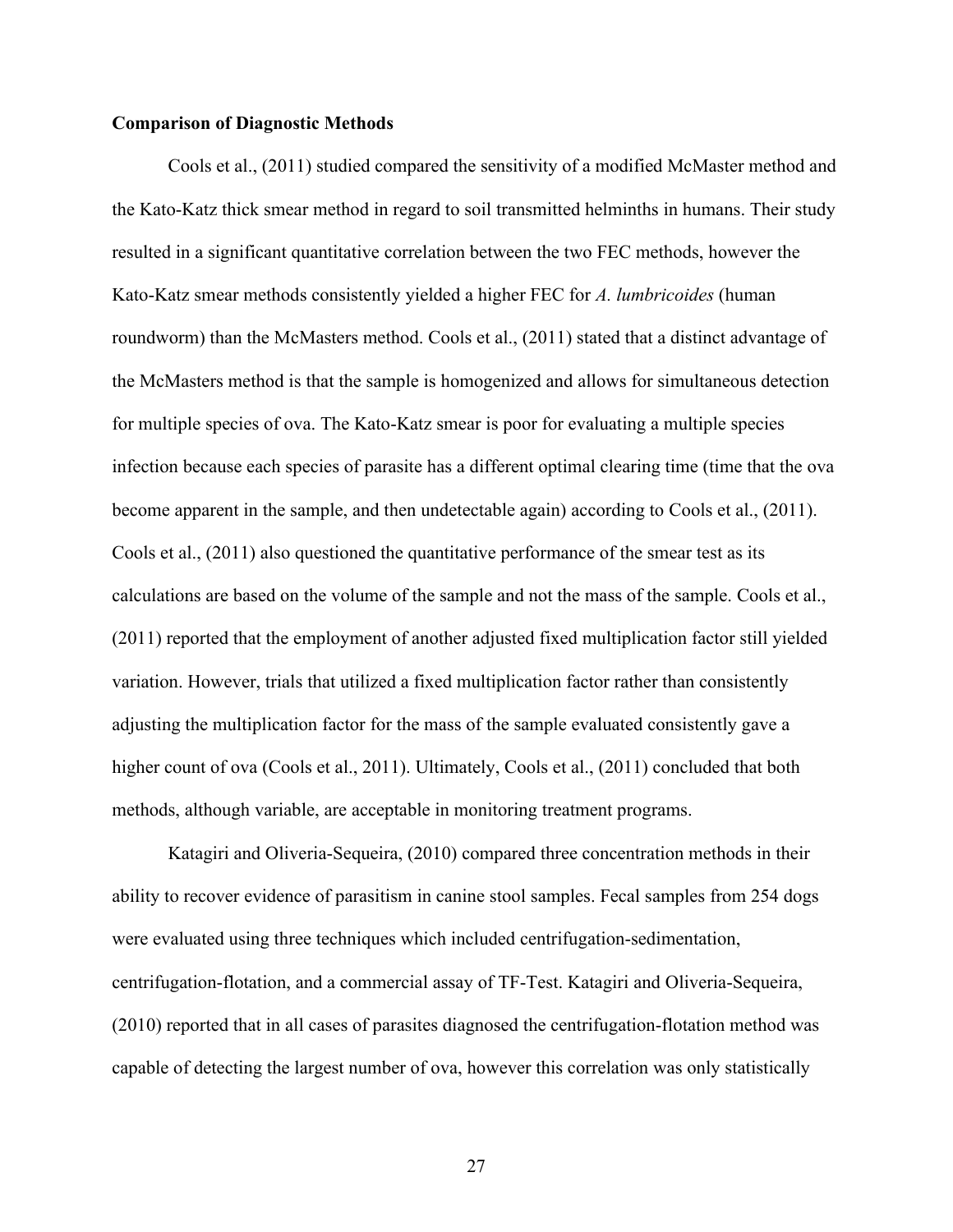significant in the case of *A. canium*. The flotation method was reported as significantly more effective at diagnosing cases of polyparasitism and reported as the most sensitive in the detection of all of the parasites. The sedimentation technique was said to be the least sensitive in detection of parasites, while the results for the assay were indeterminate.

As previously mentioned, there are many modifications various labs apply to the preparation of the McMaster test. Vadlejch et al., ( 2011) examined three different McMaster FEC techniques, specifically the Wetzel (W), Zajicek (Z), and the Roepstorff and Nansen modifications (R&N). Each of these tests differ in the mass of feces used to prepare the test, use of flotation solutions, use of centrifugation, number of chambers read, and multiplication factors. Each test was performed on fecal samples with a known concentration of ova to test the sensitivity and reliability of the methods. In order to achieve this, ova from the nematode *Teladorsagia circumcincta* were collected from experimentally infected naïve sheep feces. Once eggs were collected, a known number of ova were added to parasite negative feces collected from a different population of sheep that remained parasite naïve. Vadlejch et al., (2011) prepared samples with various different ova concentrations to simulate evaluations of samples with low, intermediate, and high ova concentrations. Samples with 20 EPG were considered low concentration, 500 EPG samples were considered a high concentration, and samples prepared with either 50, 100, or 200 EPG were considered intermediate concentrations. Vadlejch et al., 2011 reported that modifications described by Respstorff and Nansen yielded the highest sensitivity and reliability as this technique was able to detect 20 EPG in the low concentration samples 70% of the time while at concentrations of 200 and 500 EPG the accuracy was almost 100%. The lowest reliability was reported with the use of the Wetzel method. The authors of this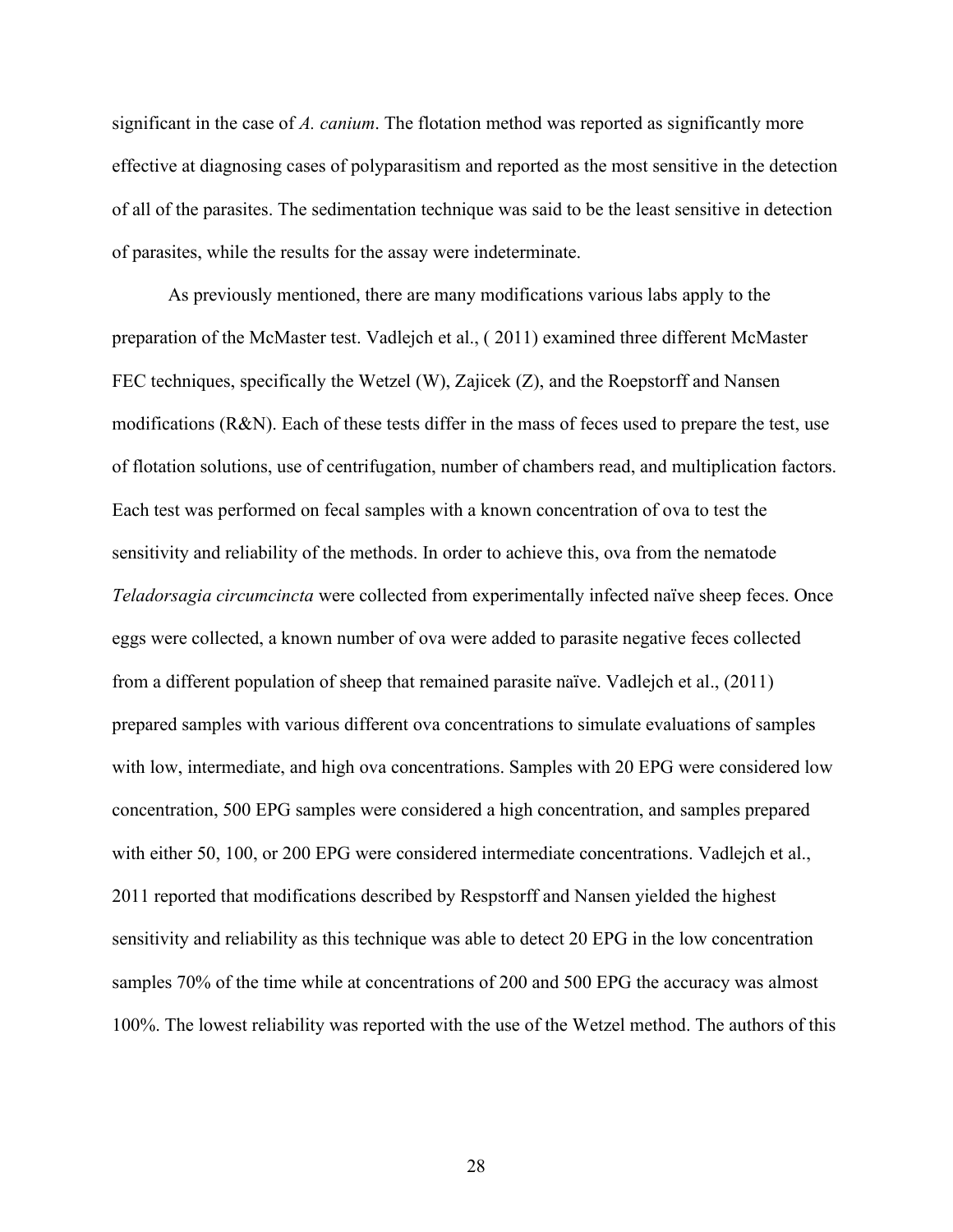study attribute the differences between the testing methods to the mass of feces examined, the dilution ratios, use of centrifugation, and flotation solution used.

Paras et al., (2018) evaluated the sensitivity of three fecal flotation methods; a 3-chamber modified McMaster technique, a modified-Wisconsin, and the mini-FLOTAC technique. The three methods were tested with clinical samples from four species; cattle, sheep, horses, and llamas. Paras et al., (2018) reported that when using ova spiked samples with a known FEC, the mini-FLOTAC was the most accurate test and recovered 70.9% of the ova, while the modified McMaster method recovered 55.0% of the ova, and the modified- Wisconsin technique recovered 30.9% of the ova. The results from the clinical samples in the four livestock species were reported as in agreement with the ova spiked samples; the Mini-FLOTAC was consistently found to be the most accurate method used. However, it is suspected that there are various sources of potential ova loss during the preparation of the samples, specifically for the methods that consistently yield lower FECs. The study did not evaluate all of the possible sources of ova loss, but Paras et al., (2018) did investigate ova loss via the use of a cheese cloth to strain large debris from the samples. Cheese cloth is commonly used for modified McMasters methods and the modified Wisconsin methods while the mini-FLOTAC method utilizes the fill-FLOTAC that has a built in sieve. In order to examine potential ova loss due to the cheese cloth step, Paras et al., (2018) prepared modified Wisconsin tests using the fill-FLOTAC apparatus in order to use the built-in filter rather than the cheese cloth. When the modified Wisconsin was prepared with the fill-FLOTAC, the test yielded similar fecal egg counts to those obtained using the mini-FLOTAC method (Paras et al., 2018). Paras et al., (2018) reports that this suggests that the small pore size of the cheese cloth is a greater barrier to the passage of ova than of the fill-FLOTAC.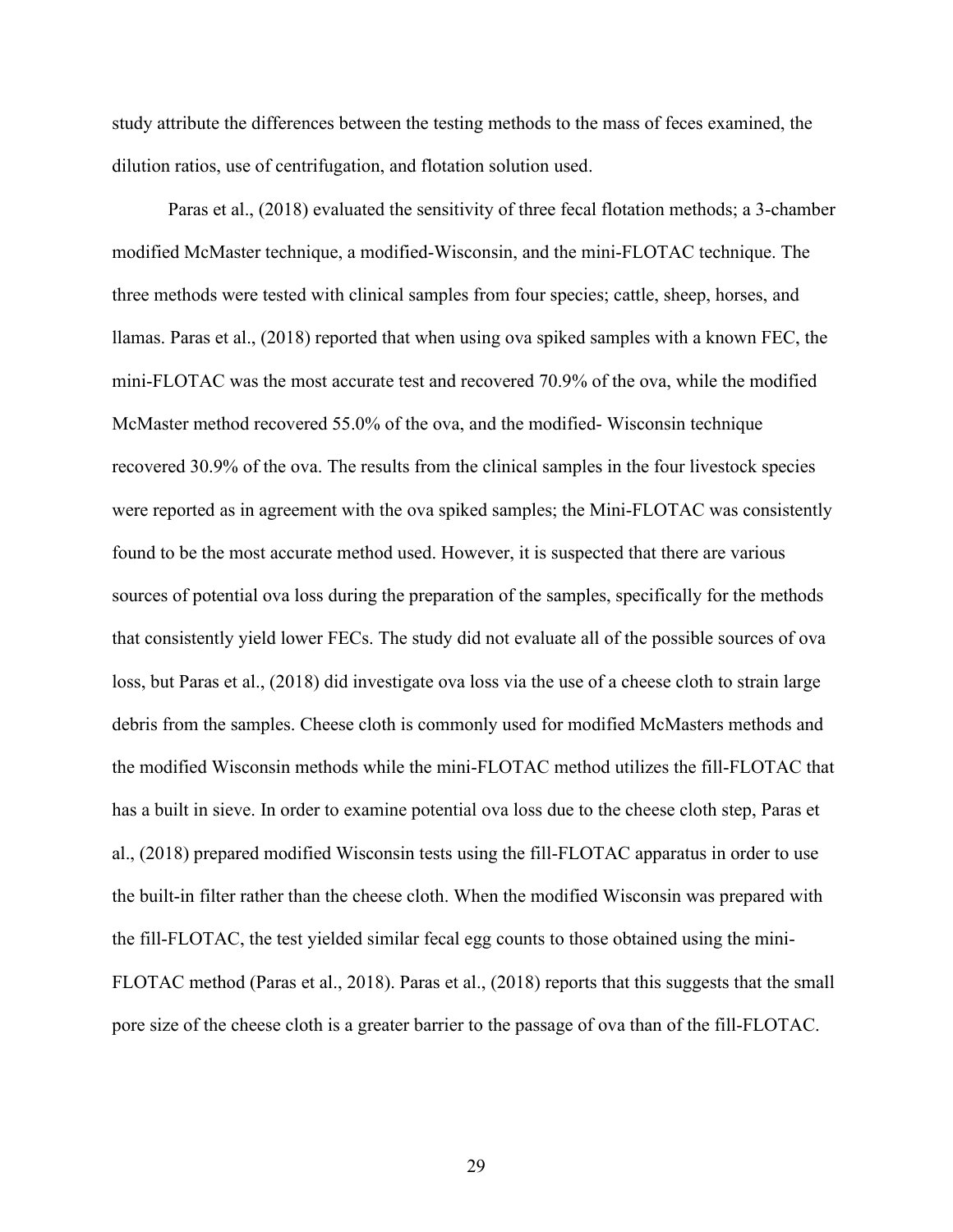Cringoli et al., (2004) studied the influence of fourteen fecal solutions, six different sample dilutions, and four different volumes of sample evaluated. The volume of sample examined is dependent on the number of McMaster chambers counted. One McMasters grid contains 0.15 ml, two grids contain 0.3 ml, one whole chamber contains 0.5 ml, while both chambers contain a total of 1ml. It is important to note that in this study, Cringoli et al., (2004) appropriately adjusted the multiplication factor as needed for the different volumes of sample examined. The variables were evaluated using a composite fecal sample from naturally infected sheep to detect ova of strongyles and *Dicrocoelium dendriticum*. The fourteen fecal solutions were all reported to be capable of floating the ova for strongyles, however there were statistically significant differences in the number of ova that floated. The following solutions were reported to successfully float the highest number of strongyle ova; sucrose-formaldehyde solution, sucrose-potassium-iodomercurate solution, and sucrose-sodium-nitrate solution (Cringoli et al., 2004). The following solutions were reported to float the least amount of strongyle ova; sodiumchloride, zinc-chloride solution, zinc-sulphate and potassium iodomercurate solution. Cringoli et al., (2004) reported that not all of the solutions were capable of floating ova for *D. dendriticum,*  while potassium-iodomercurate was the only solution capable of floating a significantly large number of ova for *D. dendriticum.* In regard to dilution ratios of the samples, the average EPG was positively correlated with increased sample dilutions (Cringoli et al., 2004). For both strongyles and *D. dendriticum*, Cringoli et al., (2004) reported that the highest reliability was observed with a dilution ratio of 1:10. Finally for the volumes of sample evaluated, Cringoli et al., 2004 reported that evaluating 1.0 ml, or the entirety of both McMasters chambers, yielded the highest reliability. Cringoli et al., (2004) noted that 1.0 ml yielded significantly lower EPGs and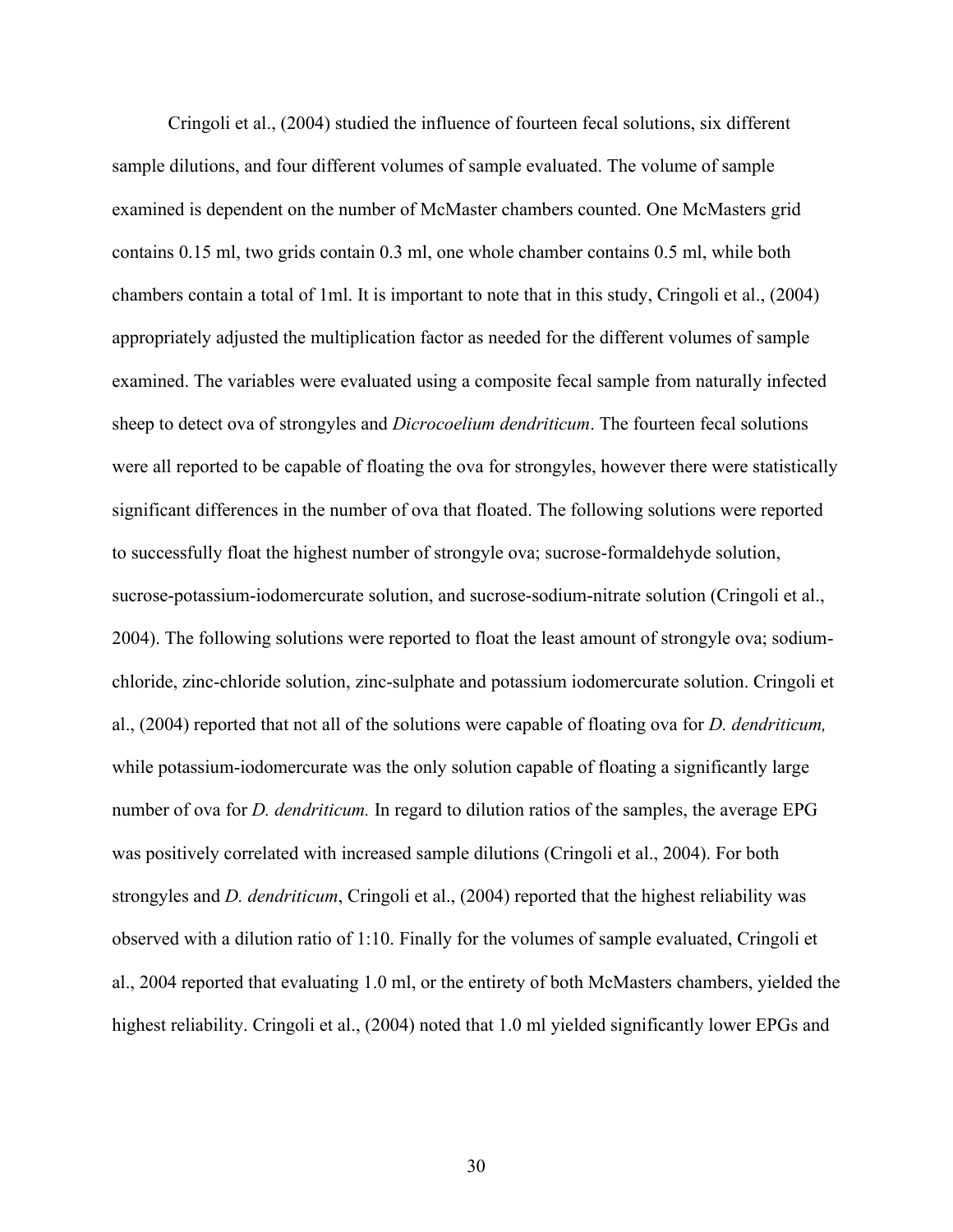had the lowest standard deviation, suggesting that the lower volumes evaluated overestimated the average EPG.

#### **Intestinal Parasite Prevalence**

The prevalence of canine parasite infection is varied based on geographic location, season, and whether the pet is owned or living in a shelter. Regarding geographic distribution, Little et al., (2009) explored the national distribution of canine parasite infections in the United States. Distribution patterns were evaluated using the results of 1,199,293 fecal samples that were submitted to veterinary clinics and analyzed by Antech in the year 2006. The study reported that Antech used a modified Wisconsin technique utilizing a 33% zinc sulfate solution. Little et al., (2009) reported that the majority of infections were found in individuals less than six months old. The exception was *T. vulpis* which was found to be more prevalent among canines greater than one year of age. In this population of canines, those less than 6 months old, 29.6% tested positive for intestinal parasites, while 6.1% of dogs greater than one year of age tested positive (Little et al., 2009). The most common parasite infections found in the study were ascardis, hookworms, whipworms, giardia, and cystoisopora. Using contingency and chi squared statistical analysis, the results obtained from Antech were divided into one of the following geographic regions; northeast, midwest, south, and west. Ascarids were found to be more prevalent in the west, while hookworms were identified to be prevalent in the south and midwest. Giardia was most commonly diagnosed in the west, while cystoisopora was more common in the midwest and the west. Whipworms were found with equal frequency in the south, northeast, and the midwest with a three-fold decrease in frequency found in the west.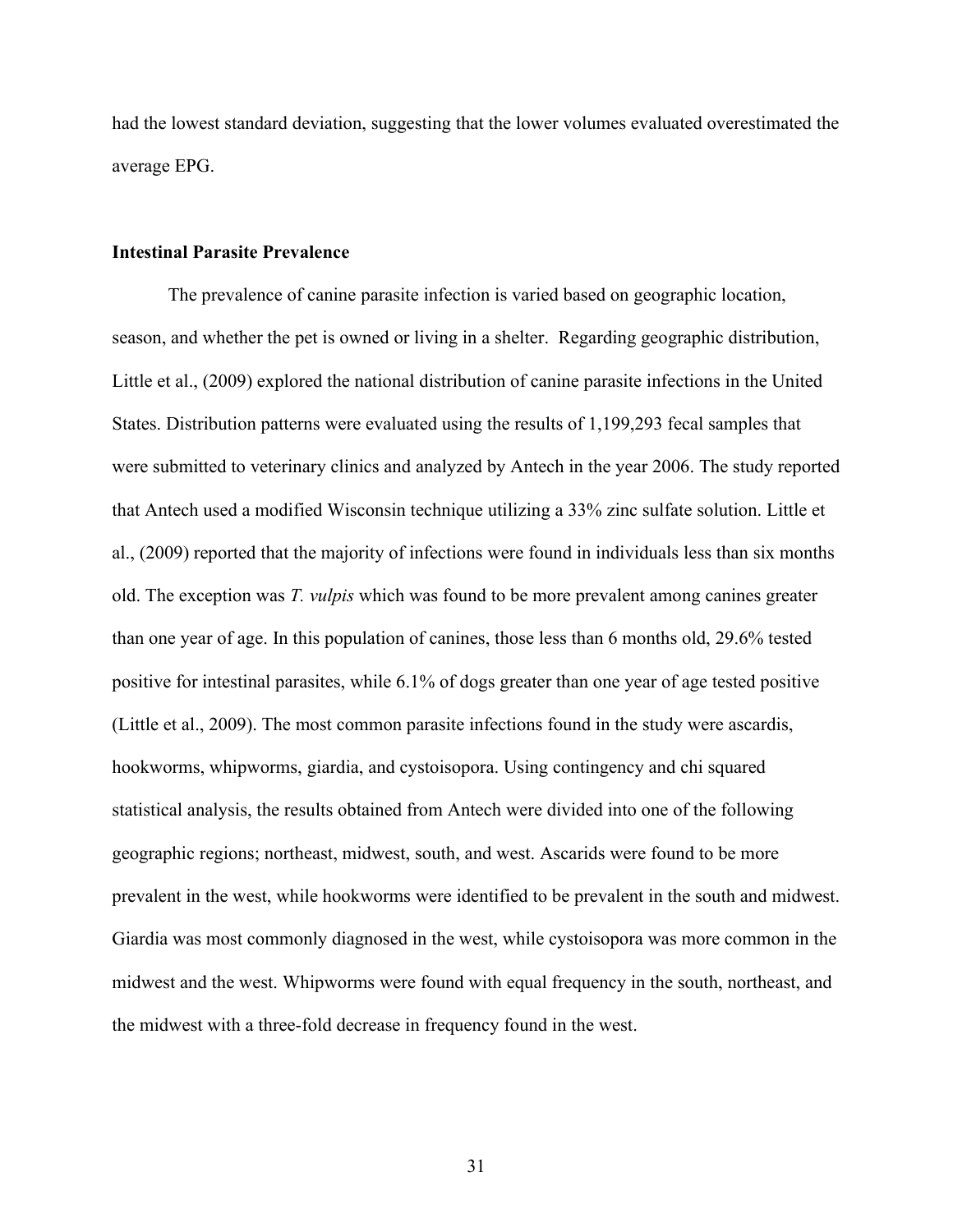Little et al., (2009) also discusses other factors that are favorable to parasite transmission. Factors such as temperature, humidity, environmental contamination, and even socioeconomic status can influence parasite transmission. Drake and Carey, (2019) analyzed data collected by the Companion Animal Parasite Council using millions of fecal samples submitted between 2012 and 2018 in the United States. The data sets were investigated to determine changes in parasite prevalence or possible seasonal fluctuations with an emphasis on *A. canium*, *T. vulpis*, and *T. canis*. Drake and Carey, (2019) reported a subtle, yet significant, increasing prevalence of *T. canis* and *A. canium* and a slightly decreasing prevalence of *T. vulpis*. In addition to changing prevalence patterns, the study also reported a seasonality could be determined for different parasites. Drake and Carey, (2019) reported that their study confirmed a previously suggested seasonal prevalence for both *T. canis* and *A. canium* while reporting that to their knowledge, they had for the first time observed a seasonal prevalence in *T. vulpis*. Infections of *T. canis* remained consistent each year with the highest seasonal prevalence occurring during December through January with the lowest prevalence during May through June. The highest monthly *A. canium* prevalence observed in the mid-summer months (July-August) and lowest during the winter. Drake and Carey, (2019) reported that the *T. vulpis* has a seasonal pattern similar to that of *T. canis* with the highest prevalence observed during the winter months of January-February with the lowest prevalence observed in May-June.

**Companion Animal Population.** According to Little et al., (2009) if this set of data is a good representation of the true population then as many as 9 million pet dogs are infected and shedding at least one of the five most identified parasites. It is important to note that these fecal samples were submitted by clients taking their dog to the vet, so it is assumed that there would be a lower rate of parasitism in this sample (Little et al., 2009).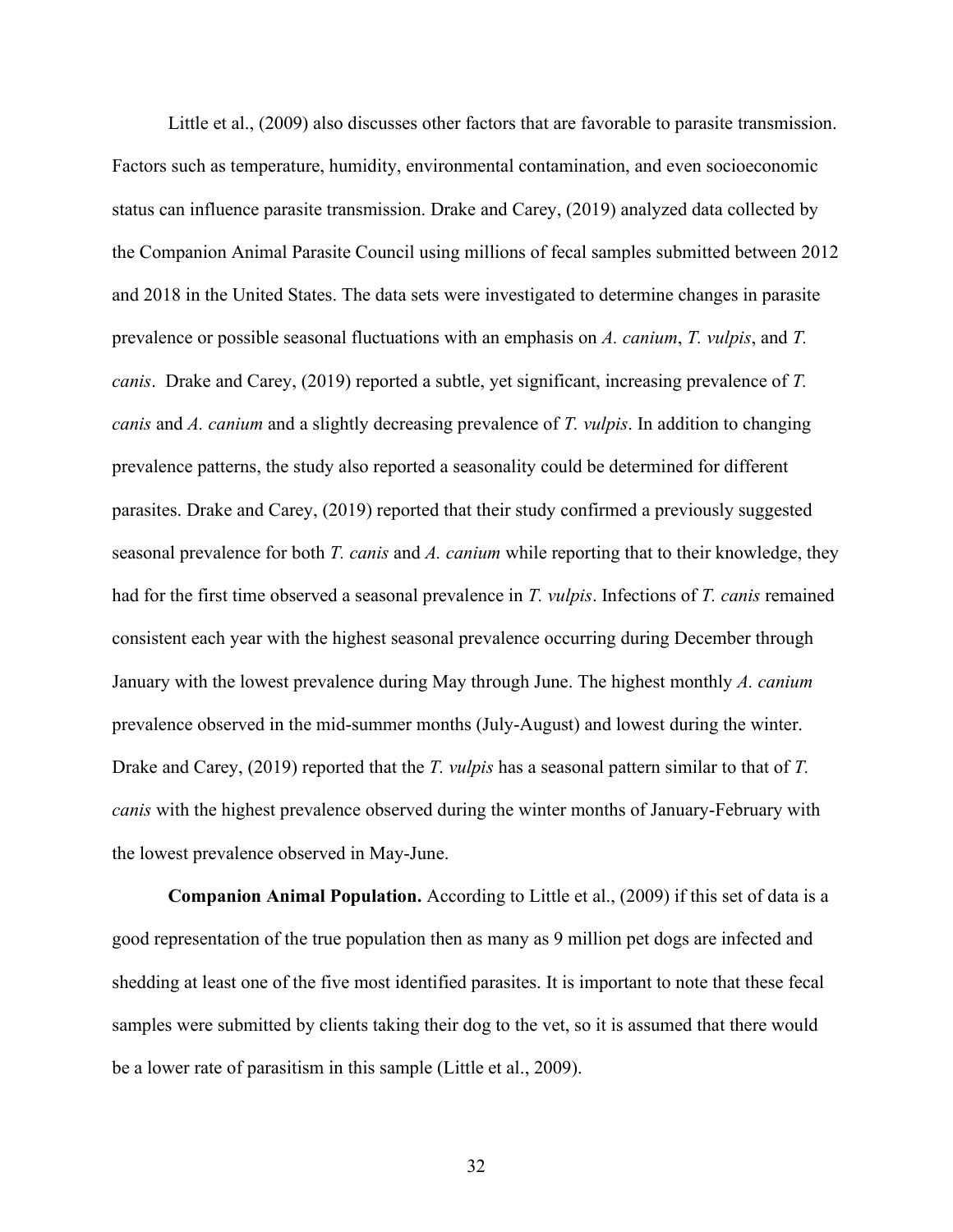**Shelter Population.** Little et al., (2009) report that of 6,000 fecal samples evaluated for shelter dogs in the United States, 36% of the canines were shedding at least one parasite, with rates as high as 50% in the south. Prevalence in shelters has been documented at higher rates than among the pet populations. Out of the 544 samples submitted by the shelters evaluated by Ortuño and Castellà, (2011), 61.8% of the samples tested positive for a parasite. In the Australian greyhound kenneled population evaluated by Ash et al., (2018), parasite prevalence rates ranged between 50-71%. The lower rate of parasite infections in pet dogs vs shelter dogs is attributed to the routine use of anthelmintics and regular veterinary visits.

According to Raza et al., (2018) 4.1 million dogs were estimated to be relinquished to a shelter in 2016. Animal shelters, by their very nature, provide favorable conditions for gastrointestinal parasite infections as dogs with unknown histories enter the shelter and become part of the general population. In addition to inherent environmental contamination in a shelter setting, it is also natural for dogs to feel stressed, and in turn that stress can weaken the immune system.

In 2015 Rindaldi et al., theorized that the "constant presence of parasitic infections in kennel dogs and the reoccurrence of them despite anthelmintic use is probably due to constant reinfection rather than drug efficacy". There are many factors that contribut to the high infection rates among shelter animals. Even if high rates of parasitism are not suspected to be the result of reduced drug efficacy, it is still essential to monitor the efficacy of the parasite control program. Monitoring shelter animals for persisting and potentially resistant infections is essential as emphasized by the discovery of MDR *A. caninum* discussed by Castro and Kaplan, (2020). Castro and Kaplan, (2020) discuss that the resistant parasite likely evolved on greyhound breeding farms and in racing kennels. The authors go as far to say that "most, if not all, actively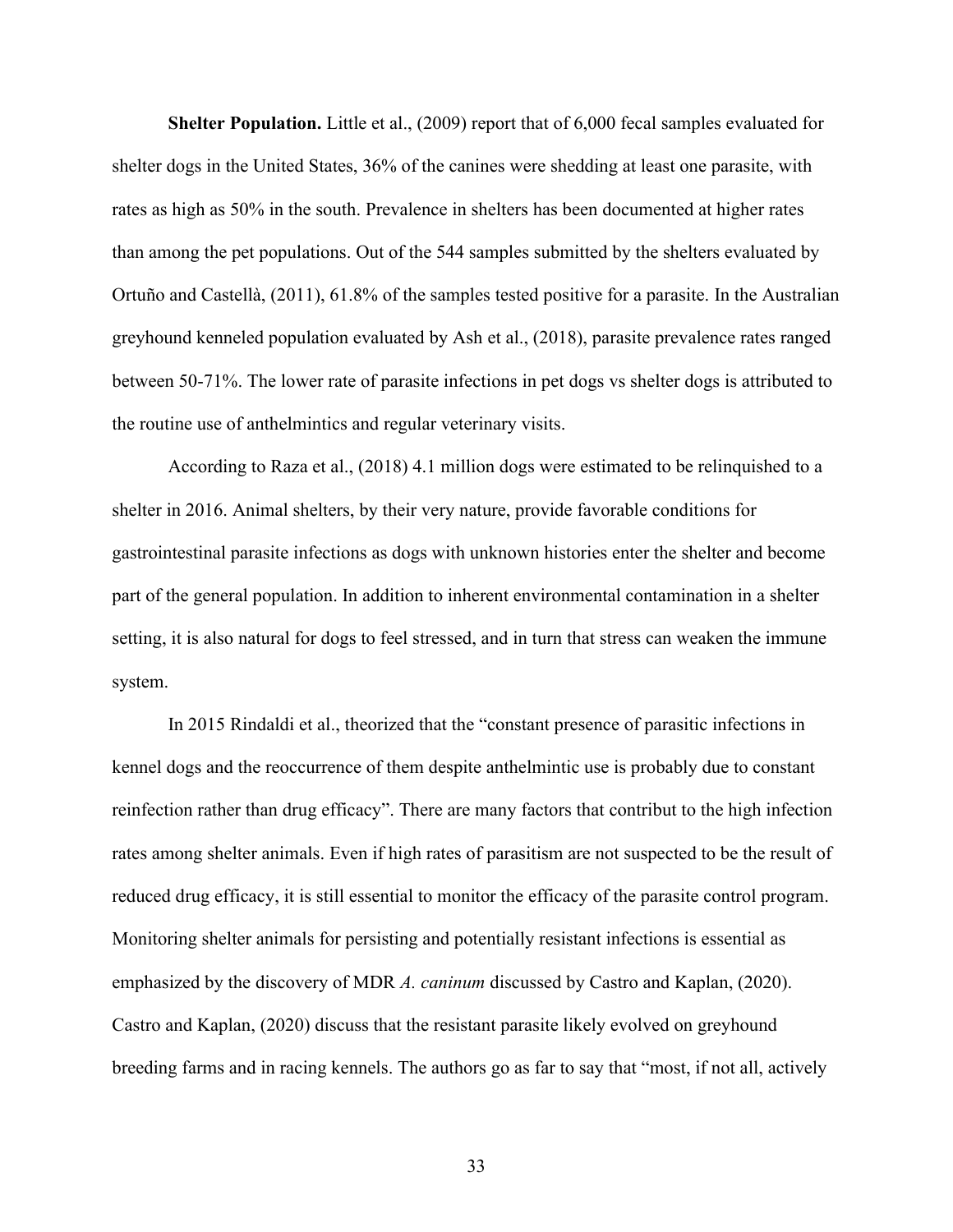racing and/or recently adopted greyhounds appear to be infected with MDR hookworms." Retired racing greyhounds are adopted out to the general public where they may contaminate the environment with MDR ova. As many cases of the MDR *A. caninum* have been reported in nongreyhound breeds, Castro and Kaplan, (2020) suggest there is a spread of the resistant parasite to the general population of canines. Spread of MDR *A. caninum* into the general population of companion animal canines raises public health concerns as *A. caninum* poses a zoonotic threat.

#### **Zoonotic potential**

Several of the discussed parasites have the potential to infect a human host, posing a public health threat. Public awareness of zoonoses and associated risk factors is an essential component in management to avoid zoonotic infection. Pereira et al., (2016) published survey results evaluating Portuguese pet owners' awareness and deworming practices. Of the 536 returned surveys only 56.5% of owners reported that they had heard about zoonosis while only 35.2% reported that they knew the meaning of the word. The study concluded that the majority of owners who took their pets to a veterinary clinic were in fact using a prophylactic treatment schedule, but not always on the correct schedule while not truly understanding the purpose of the treatment. Of those that recognized zoonoses, the respondents more frequently reported having an academic degree (Pereira et al., 2016).

**Toxocariasis.** Toxocariasis is the infection of *T. canis* in humans. Humans contract *T. canis* infections when they have unintentionally ingested ova. As *T. canis* ova are shed in feces and must become embryonated in the environment before they are infective, one of the most common sources of exposure is contaminated soil; for example, a child who plays in the dirt and promptly puts their hands in their mouth, or ingesting produce that has not been washed. Another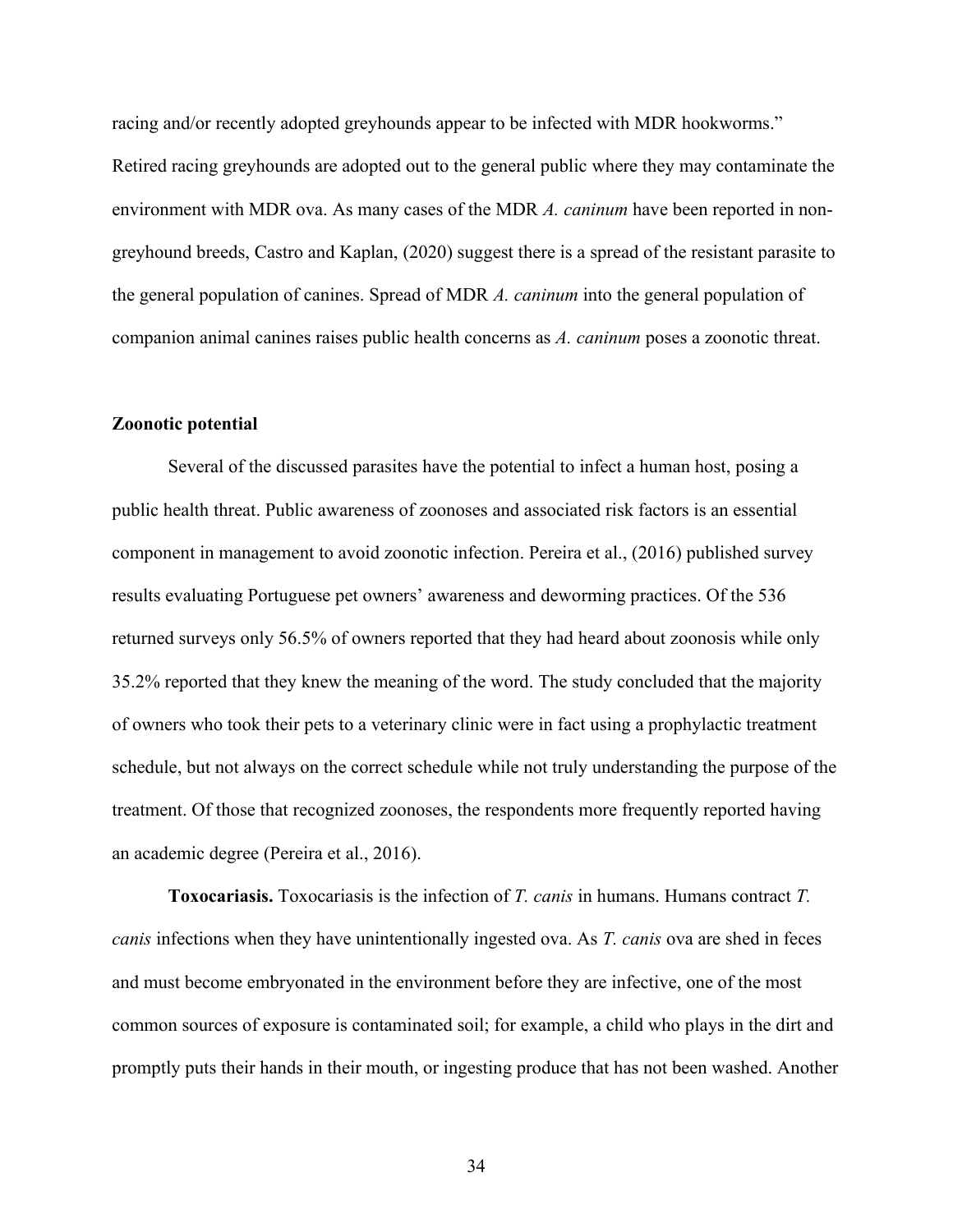potential source for exposure includes the ingestion of a parenthetic host harboring migrating or arrested larvae. The parasite *T. canis* behaves differently in a human host than in its definitive canine host, so this parasitic infection can take on five different forms categorized by the larval migration patterns: 1) visceral larval migrand (VLM), 2) ocular larval migrand (OLM), 3) neurological larval migrand (NLM), 4) covert, or 5) asymptomatic. How the infection presents is based on the intensity of the exposure, the localization of larvae, the patients history of infection, the patients age, and the efficacy of the hosts immune system. VLM infections are categorized by visceral migration via hepatic and portal circulation and can result in the enlargement of the liver and spleen and may include lung involvement (Mazur-Melewska et al., 2014). According to Raza et al., (2018) VLM is common in children ages 1 to 3 years old. OLM infections can result in sever inflammation and damage to the eyes as larvae migrate via retinal blood vessels (Mazur-Melewska et al., 2014). OLM infections present in children ages 5 to 10 years old, and often the larvae migrate without clear signs (Raza et al., 2018). As the larvae migrate into the orbit the host may experience gradual and permanent visual impairment (Torgerson and Macpherson, 2011). A NLM infection can result in neuro deficits or eosinophilic meningoencephalitis (Mazur-Melewska et al., 2014). An infection with *T. canis* may also present as covert, meaning without specific symptoms due to the immune system being stimulated (Mazur-Melewska et al., 2014). Finally, a *T. canis* infection may also remain completely asymptomatic in nature (Mazur-Melewska et al., 2014). According to Mazur-Melewska et al., (2014), seroprevalence surveys conducted in western countries suggest a positive seroprevalence between 2-5% for populations in urban areas. Rural areas have a positive seroprevalence between 14-20%, while the prevalence in the topics is much greater. Torgerson and Macpherson, (2011) report that as many as 1.3-2.8 million people are infected with *T. canis* in the United States.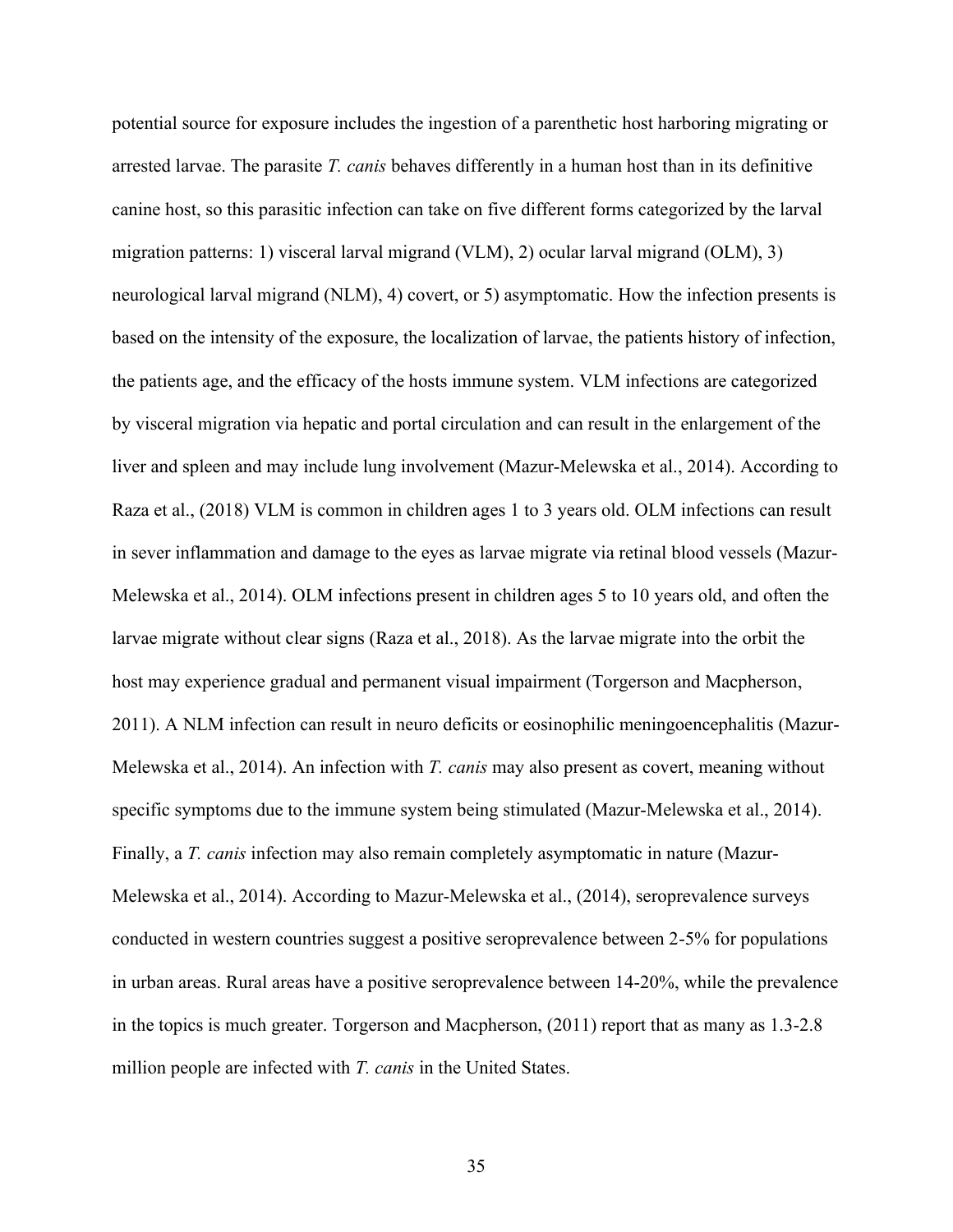**Ground Itch/Creeping Eruption.** Another canine nematode that is capable of infecting humans is *A. caninum*. This parasite may be contracted via an oral fecal route or may also utilize subcutaneous migration just as the species does in canines. Therefore, not only may someone become infected by accidentally ingesting ova contaminated soil but may also contract the infection by skin to soil contact such as walking barefoot.

**Strongyloidiasis.** Strongyloidiasis is an infection of *Strongyloides stercoralis* in humans*.*  Torgerson and Macpherson, (2011) reported that the number of estimated *Strongyloides stercoralis* infections range from 3 to 10 million people globally. For many years there has been debate as to whether *Strongyloides stercoralis* could be contracted from dogs, or if there were two septate host specific species. However, Jaleta et al., (2017) utilized PCR for genome mapping to investigate *Strongyloides stercoralis* samples collected from both humans and dogs. Jaleta et al., (2017) reported that there are two different but over lapping populations of *Strongyloides stercoralis.* Two haplotypes, A and B, were discovered, with haplotype A was found in both canines and humans, and haplotype B found only in canine samples. As haplotype A was found to infect both humans and canines, this evidence supports the hypothesis that dogs can serve as a reservoir for the zoonotic parasite. The study also concluded that the free-living worms do in fact reproduce sexually as opposed to asexually as some of the older literature suggests (Jaleta et al., 2017).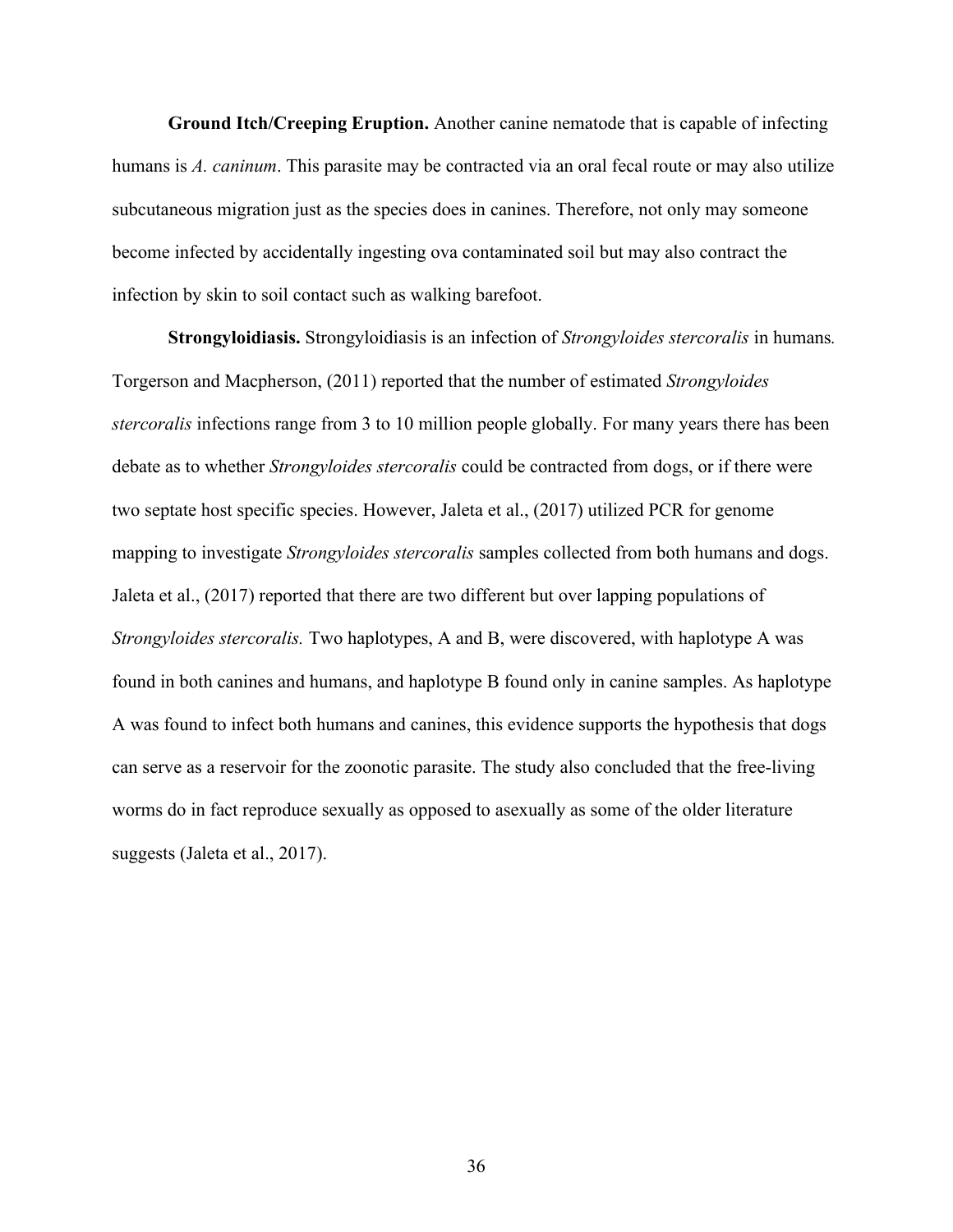#### **METHODS AND MATERIALS**

#### **Experimental Design**

The present experiment has been designed to observe and compare the performance of three different fecal egg counting technologies and analyze their ability to perform a fecal egg reduction test. Secondarily, the present study also aims to evaluate associations between infection and the canines age, sex, alteration status, as well as the deworming treatments given at the shelter. All methods have been approved by the Institutional Animal Care and Use Committee of Missouri State University (approved protocol #2021-05 in Appendix A).

The fecal samples utilized in this study were provided by Polk County Humane Society in Bolivar, Missouri. Sample collection began in May of 2021 and continued through November of 2021. Shelter staff were asked to collect a total of four samples from each new canine intake over the duration of the study: the first feces passed in the shelter, a sample 7 days after deworming, a sample 14 days after deworming, and finally a sample the day of the canine's adoption. In addition to the fecal samples, shelter staff were asked to submit an intake sheet with the canines age, sex, alteration status, and the deworming treatments given at intake for each canine (appendix B). Shelter staff collected the samples in 2 oz plastic cups, sealed with a lid, and stored at  $4^{\circ}$ C in a commercial refrigerator, until researchers came to pick the samples up. Every Monday, Wednesday, and Friday during the study period samples were picked up from the shelter and transported to the lab at Missouri State University's Bond Agricultural Learning Center in Springfield, MO in a precooled foam cooler with an ice pack. In the lab each fecal sample was divided into aliquots of 2 g to perform three different parasite examination techniques. The three techniques evaluated include a modified McMasters, a modified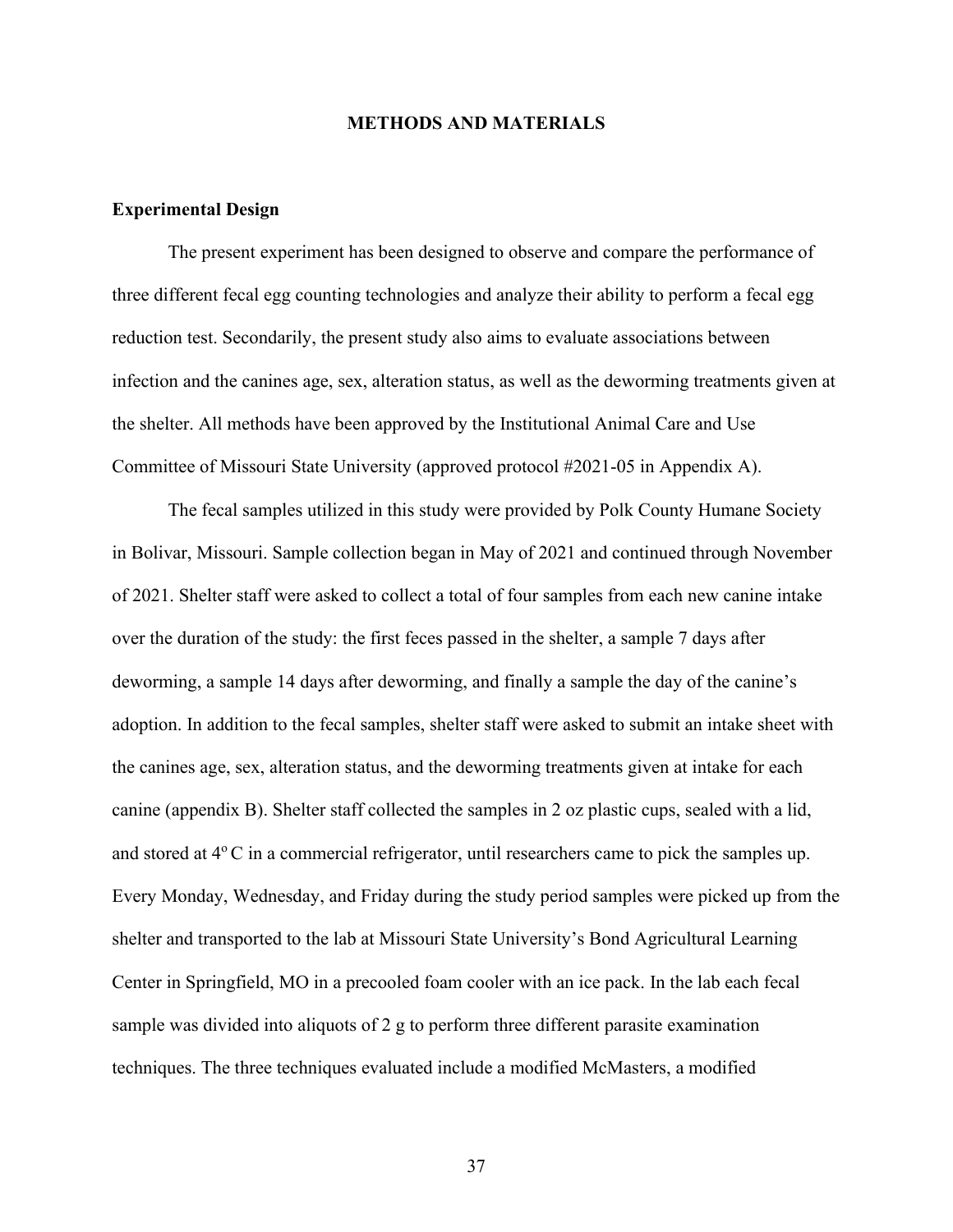Wisconsin, and a Mini-FLOTAC. Special materials required for the different evaluation methods include McMasters slides (FEC Source, Grand Ronde, OR), and the Mini-FLOTAC reading disk along with Fill-FLOTAC apparatus (University of Naples Federico II, Italy). A total of 6 grams of stool per canine was examined. For consistency, the same dilution ratio was used for each test: 2 g of stool to 18 mL of Sheathers Sugar Solution Jorgensen Labs, Loveland, CO). The solution consists of 454 g of sucrose and 355 mL of water and has a specific gravity of 1.27. Two of the tests, the Modified McMasters and Modified Wisconsin, required the use of a centrifugation step. Samples that required centrifugation were centrifugated at 1500 RPM/88 RCF for five minutes in swinging centrifuge.

#### **Modified McMasters.**

To prepare the modified McMasters test, a 2 oz plastic cup is placed on a gram scale sensitive to  $+/- 0.002$  g (METTLER TOLEDO, USA) and the scale is tared or zeroed. Using a tongue depressor, small pieces of feces are gently added to the plastic cup on the scale until a total of two grams (two-thousand milligrams) is obtained. The cup containing the sample is set to the side while 18 mL of Sheathers sugar solution is measured out using a graduated cylinder. The 18 mL of flotation solution is then added to the 2 oz plastic cup that contained 2 g of feces. The flotation solution and the sample are then homogenized using a 3D printed tool with a hollow, lattice lined design to homogenize the solution. After the sample is mixed, the sample is poured through a contrate fecal filter (Jorgensen Labs, Loveland, CO) with a pore size of 0.9 mm that is sitting atop a 15mL glass centrifuge tube. Once the sample has been filtered and transferred into the glass centrifuge tube, the sample is centrifuged at 1500 RPM/8 RCF, for 5 minutes. Following centrifugation, the sample tube is gently removed and placed in a test tube rack and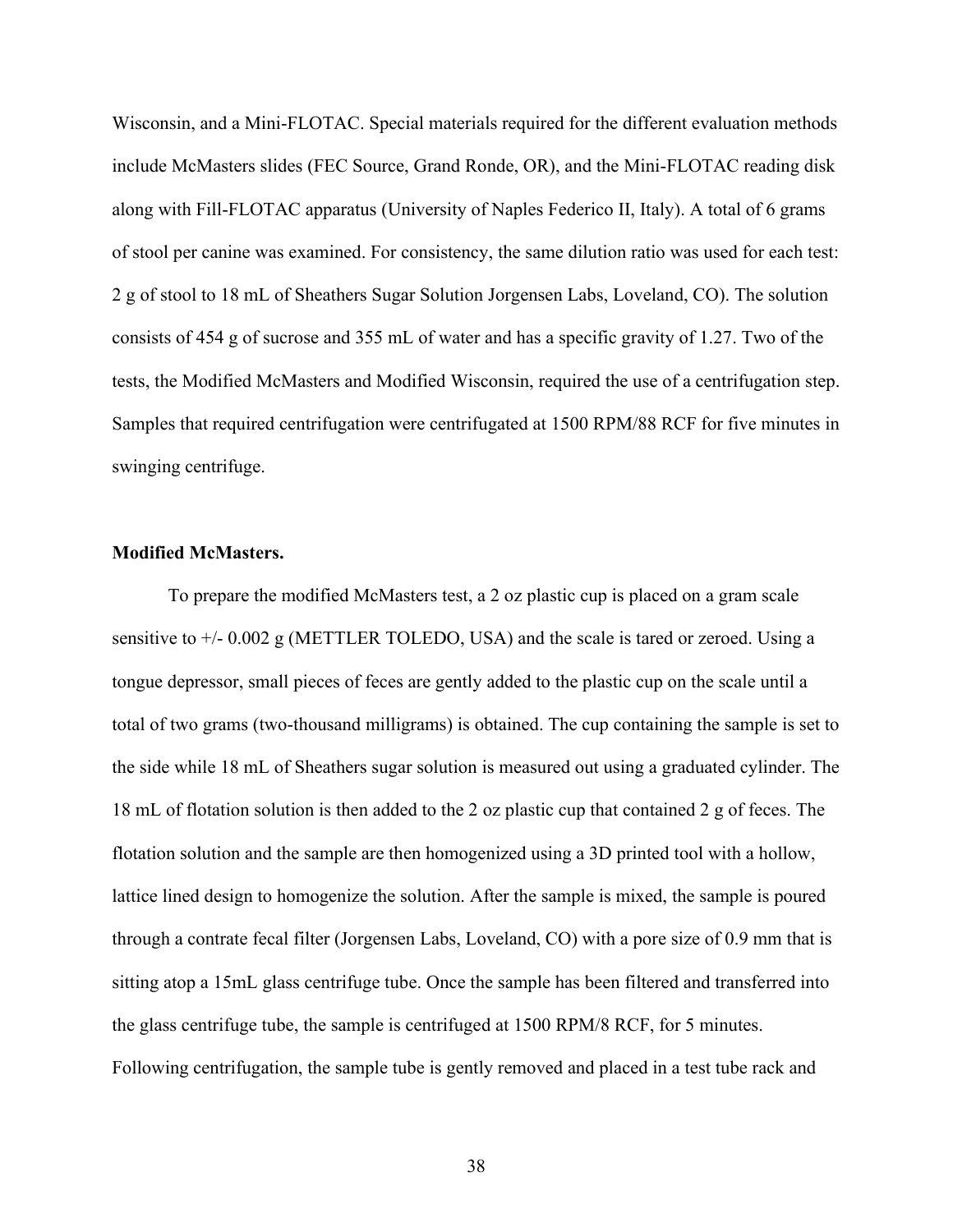allowed to sit for 10 minutes undisturbed. Prior to the top of the solution being pipetted off and transferred to both of the McMaster slide chambers for a total of 1.5mLs. After transfer to the slide, the solution then sits for another 5 minutes, before the slide is examined under a microscope using 10x objective lens for a total of 100x magnification. As each lane of the McMasters slide is being scanned, any ova detected with in the grid are identified and counted using a multiple tally counter. The number of ova for each species identified (photo references in appendix C) is then multiplied by 30 to yield an estimate of EPG for each species.

## **Modified Wisconsin.**

Initial preparation steps through centrifugation are shared by both the Modified McMasters and Modified Wisconsin techniques. After centrifugation the sample tube is transferred to a test tube rack, and a few additional drops of Sheathers solution is added to the tube to create a positive meniscus. A coverslip is then placed atop of the meniscus creating a seal with the tube, that then sits for ten minutes undisturbed. After ten minutes, the cover slip is removed from the tube and placed on a microscope slide. The slide is then examined under the microscope using the 10x objective lens for a total of 100x magnification. All ova detected under the coverslip are identified and counted using the multiple tally counter. The total number of ova for each species identified is then multiplied by 0.5.

#### **Mini-FLOTAC.**

The mini-FLOTAC examination is performed according to the protocols described by the Parasitology and Parasitic Diseases Department of Veterinary Medicine at the University of Naples Federico II. The test is prepared by placing the fill-FLOTAC container on the milligram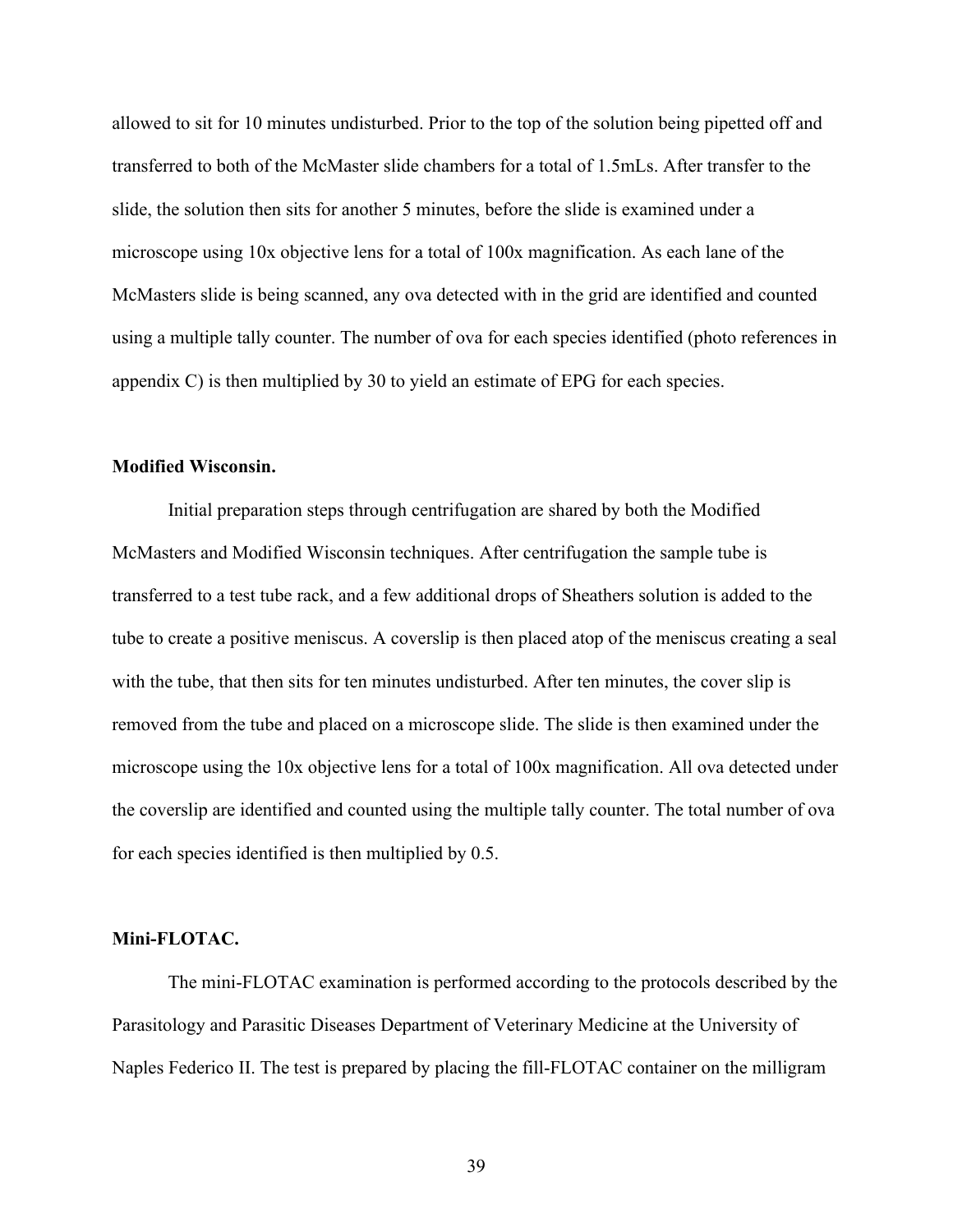sensitive scale, and the scale is tared to zero. Using a tongue depressor, small pieces of stool are gently added to the container until totaling two grams (two-thousand milligrams). Then 18 mL of Sheathers sugar solution measured in a graduated cylinder is added to the sample. The lid of the fill-FLOTAC apparatus, affixed with the lid to the pipet attachment and the conical pumping mechanism, is then secured atop of the base container. The shaft of the pumping mechanism is then pulled and pushed repeatedly, homogenizing the sample in the container. After mixing thoroughly, a lid is secured to the top of the pumping mechanism, while the lid covering the pipet attachment is removed and the pipette is attached. The sample is then pipetted into the two chambers of the mini-FLOTAC slide for a total of 1 mL/chamber. The reading disk then sits for ten minutes undisturbed prior to translation of the slide 90 degrees and the removal of the small handle on the reading disk. With the aid of a stage adapter, the mini-FLOTAC slide can be evaluated under the 10x objective for a total of 100x magnification. Each grid of the mini-FLOTAC is examined and all ova detected is identified and counted using a multiple tally counter. After counting, the number of eggs for each species is then multiplied by 5 to yield an estimate of EPG for each species identified in the sample.

## **Procedures**

All three methods are prepared simultaneously for a sample. Once sample aliquots have been measured, Sheathers solution has been added, and homogenized as described, the Mini-FLOTAC reading disk is then filled and a time set for 10 minutes. During the ten minutes of flotation time for the Mini-FLOTAC, the samples for the Modified McMasters and Modified Wisconsin are then filtered into their respective test tubes for centrifugation. When the timer signals that the Mini-FLOTAC is ready to be translated and evaluated, the centrifuge will be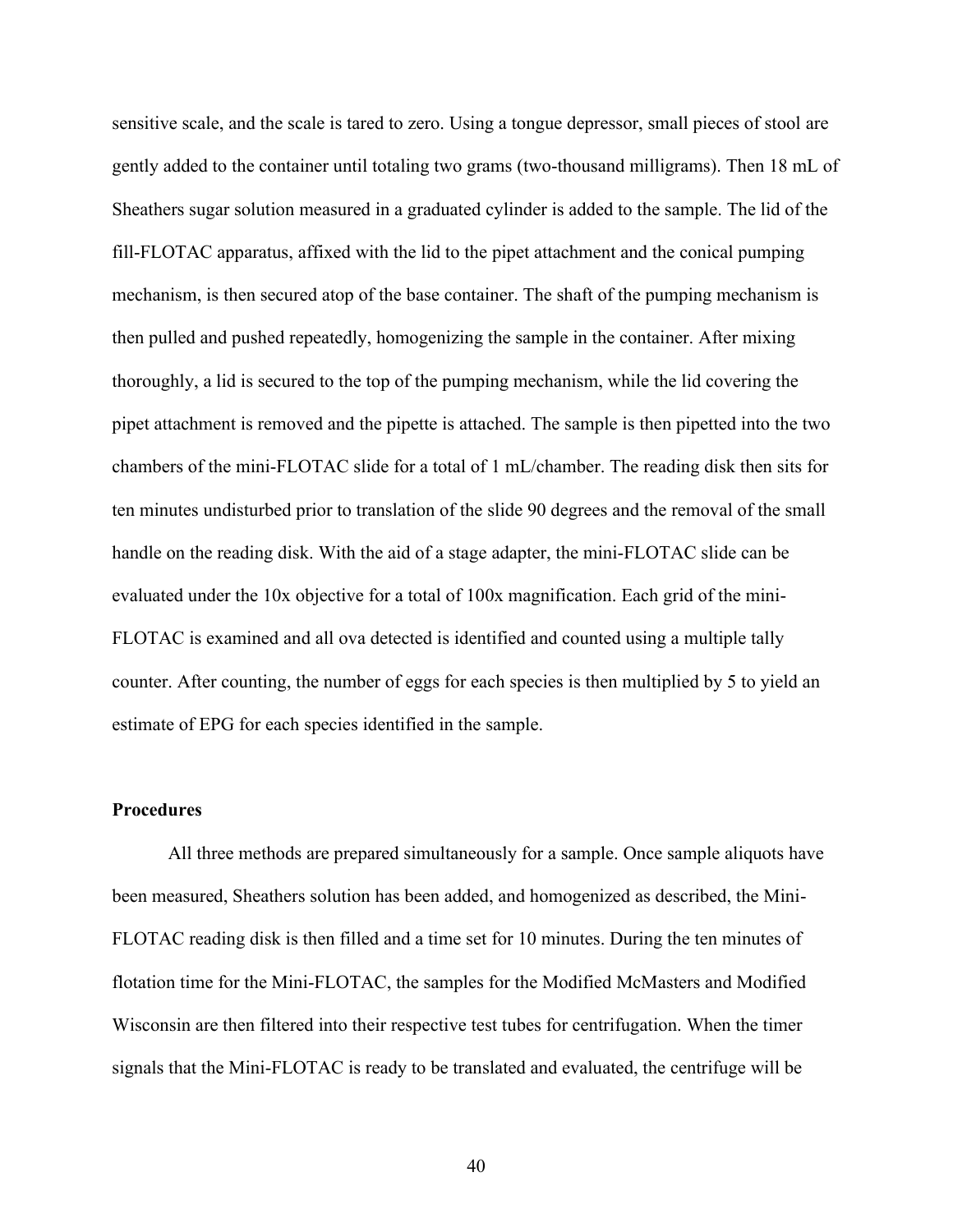started for the other two tests. While the other methods are in the centrifuge the Mini-FLOTAC reading disk is evaluated. Once centrifugation in complete, the test tubes are removed, additional Sheathers solution is added to the tube for the Modified Wisconsin and the cover slip affixed. Both tubes then sit undisturbed for ten minutes. After the ten minutes are up, the sample for the Modified McMasters is gently transferred to the McMaster slide. During the five-minute flotation time for the McMasters test, the Modified Wisconsin is evaluated. The Modified McMasters is evaluated last.

**Fecal Egg Count Reduction Test.** Each sample submitted by a canine is evaluated by all three methods. Where follow up samples have been provided, fecal egg reduction tests (FERT) have been performed. The equation for the fecal egg reduction test is as follows; (Initial sample EPG – Follow up Sample EPG/ Initial sample EPG)  $X$  100 = % EPG reduced. FECRTs were performed with each FEC method.

#### **Statistics**

Samples were blocked by the donor canines age, sex, intake anthelmintic (Table 2). Categories for age include canines less than 6 months old, 6 months to 1 year, and greater than one year of age. These age groups were determined considering parasite transmission patterns (particularly trans-placental and trans-mammary transmission) and the development of adaptive immunity with age. Deworming agents were categorized into groups based on the active ingredient in the product given by the shelter. Samples were additionally categorized into EPG levels based off the results of their FEC. EPG level groups included canines with an EPG of 0, EPG 1-25, EPG 26-50, EPG 51-500, and a group for EPGs greater than 500. When comparing Fecal egg reduction tests, results were categorized into groups based of percent reduction.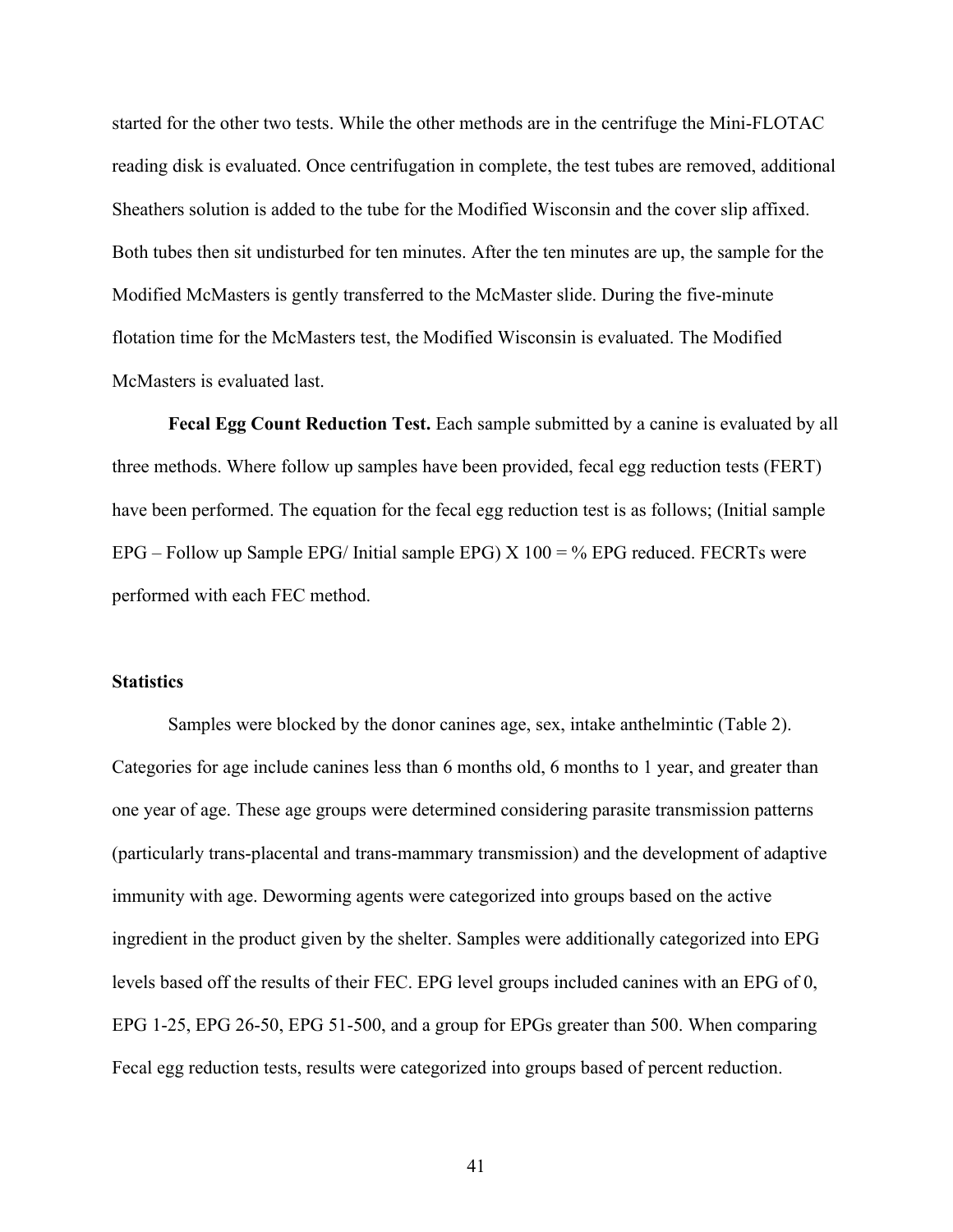Groups for percent reduction include those reduced less than 75%, 75-89%, 90-95% reduced, and those reduced greater the 95% to correspond to Castro and Kaplans, (2020) suggested FECRT interpretations for resistance. In this study, the reduction levels are not indicative of resistance but rather used to interpret the efficacy of the shelter's parasite control protocol.

|                               | $< 6$ months | 6 mon-1 year | $> 1$ year       | Total |
|-------------------------------|--------------|--------------|------------------|-------|
| Male                          | 11           |              | 18               | 37    |
| Female                        | 19           | 8            | 21               | 48    |
| Unknown sex                   | 5            |              | $\boldsymbol{0}$ | 6     |
| Pyrantel/Praziquantel/Oxantel | 8            | 6            | 23               | 37    |
| Levamisole                    | 6            |              | $\theta$         | 7     |
| Moxidectin                    | 6            |              | 5                | 14    |
| Ivermectin                    | 3            |              | 2                | 7     |
| Milbemycin                    |              |              |                  | 15    |
| Pyrantel                      |              |              |                  | 8     |
| Selemectin and sarolaner      |              |              | 0                |       |
| No anthelmintic given         |              |              |                  |       |

Table 2. Number of canine intake fecal samples categorized by canine age, sex, and anthelmintic given at shelter intake.

Data has been analyzed using Minitab 19 (Penn State, State College, PA). A one-way ANOVA was performed to compare the effects of fecal egg counting techniques on FEC per gram of stool and on fecal egg reduction tests. Additionally, Tukey Pairwise Comparisons and Dunnett Multiple Comparisons were made between the FEC methods. Where Dunnett tests required a control treatment group for comparisons, the control was set as the Modified Wisconsin technique as it is widely used in clinical practices and an accepted standard in diagnostic laboratories. A significance level of  $\alpha = 0.05$  was used for all statistical analysis.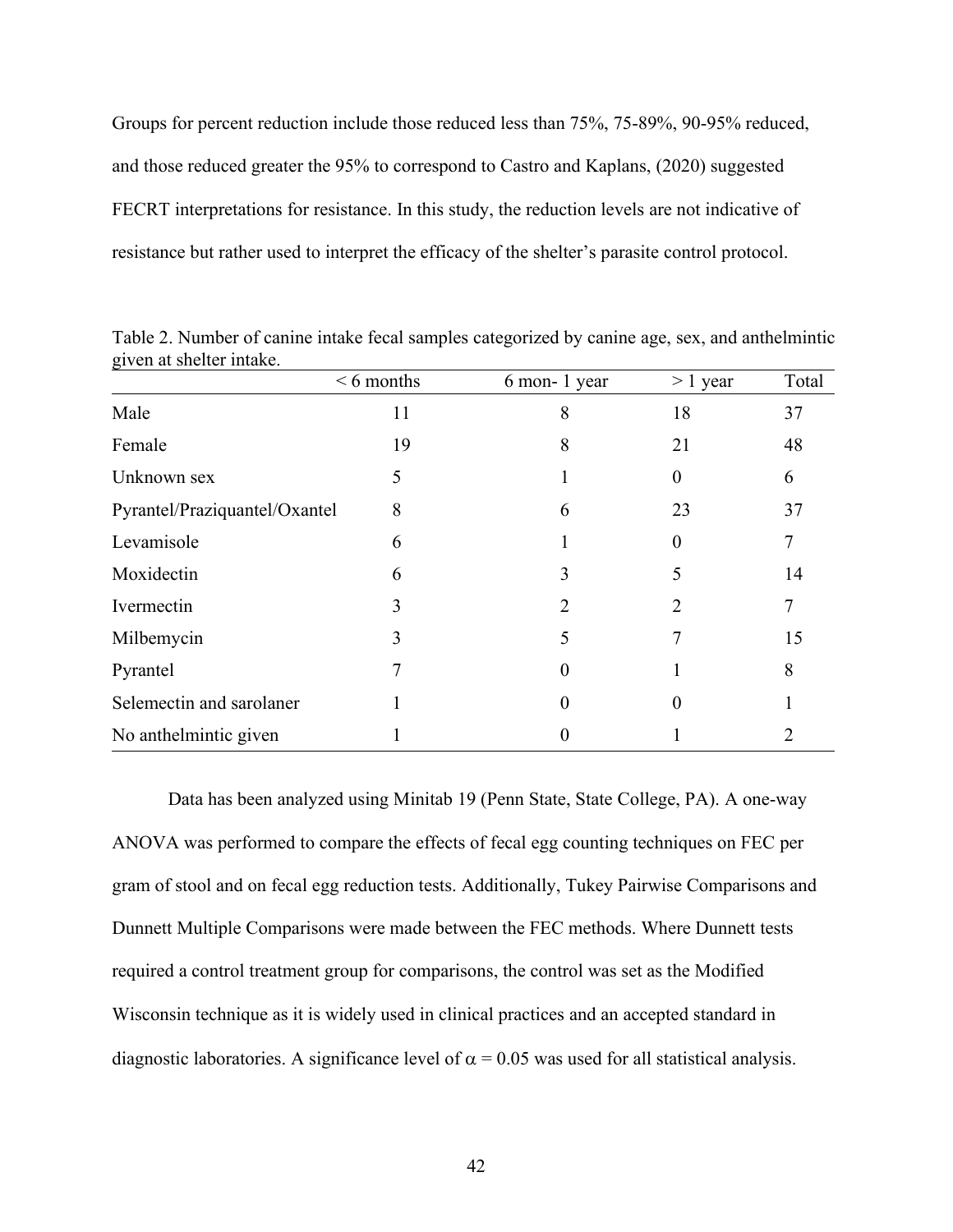#### **RESULTS**

A total of 91 intake samples, 55 seven-day, and 39 fourteen-day samples were received. All three samples were received for 35 canines, or 38.46% of the canines that submitted an intake sample. Of the 91 initial intake samples, 60 (65.93%) of the canines tested positive for either a nematode, cestode, or protozoa parasite (Table 3). Fifty-seven canines (62.5%) tested positive for either a nematode or cestode parasitic worm, while 18 canines (19.78%) tested positive for Coccidia. A total of 15 dogs (16.48%), tested positive for both a nematode/cestode and Coccidia on their initial intake sample. Many of the infections detected at intake were multiparasitic infections, or infections harboring more than one parasite at a time. Nineteen canines tested positive for one parasite only, while 34 canines tested positive for two parasites, 5 canines tested positive for three parasites, and 2 canines tested positive for four parasites.

Of the 55 seven day follow up samples submitted; 18 (33%) canines tested positive for parasites, with 13 (72.2%) of the positive follow ups producing ova for the same parasite detected at intake. Six of the 18 individuals (33.3%) that tested positive seven days after deworming were individuals shedding ova of a parasite not detected at intake. All 6 (100%) of the individuals that tested positive for a new parasite seven days after deworming tested positive for Coccidia (Table 4).

A total of 39 fourteen-day follow-up samples were submitted. Fourteen canines (36%) tested positive for parasites fourteen days after deworming. Of the 14 positive samples, 43% of those (6 canines) tested positive for a new infection. All six of the canines that tested positive for a new infection tested positive for coccidia, while one of the canines also tested positive for a *T. vulpis* infection that had not been detected on either of the first two samples.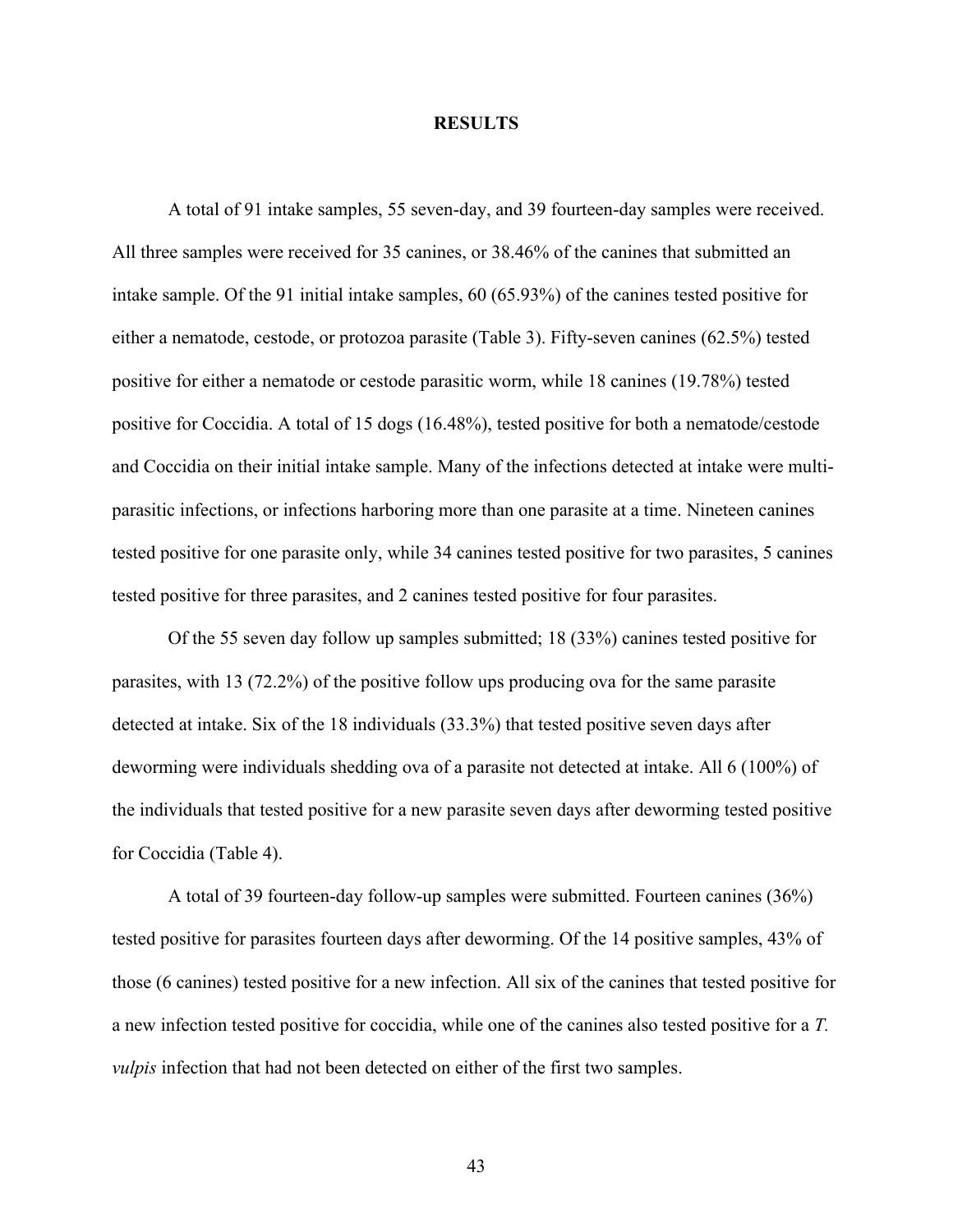|          | Intake Sample | 7-day follow up | 14-day follow up |  |
|----------|---------------|-----------------|------------------|--|
| Negative | 31            | 37              | 25               |  |
| Positive | 60            | 18              | 14               |  |
| Total    | 91            | 55              | 39               |  |

Table 3. Number of canine fecal samples positive or negative for intestinal parasites at intake, 7 days, and 14 days after shelter administration of anthelmintic.

Table 4. Number of canine fecal samples positive for the same parasite, a new parasite, or both the same and a new parasite 7 and 14 days after shelter administration of anthelmintic.

|        | Same Parasite | New Parasite | Same and New Parasite |  |
|--------|---------------|--------------|-----------------------|--|
| 7-day  |               |              |                       |  |
| 14-day |               |              |                       |  |

When multiple species infections were detected, ova were identified and counted independently from other nematodes/cestodes. In those cases, a canine may have had multiple FEC results; for example, a canine may have an EPG result for both roundworms and hookworms, and a total EPG regardless of the two separate species. Utilizing initial FECs and the 7-day and 14-day post anthelmintic treatment FECs, FECRTs were preformed using both the total EPG for each canine (Table 5) and FECRTs were done using the EPGs for each specific nematode/cestode detected.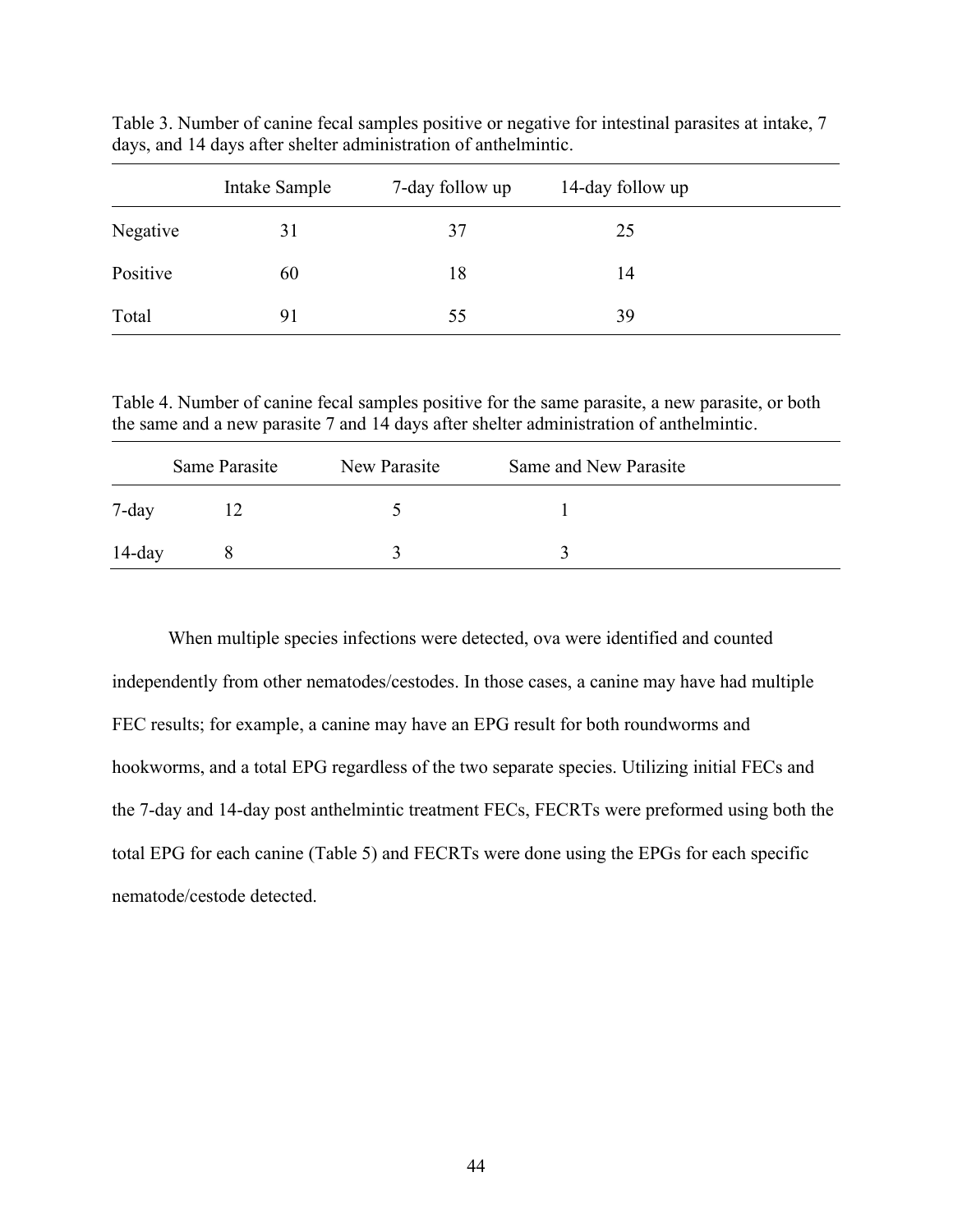| Fecal Egg Count<br><b>Reduction Test</b> | $0 - 75%$      | 75-89%         | 90-95%           | $>95\%$ | $<0\%*$        | False<br>Negative** | Total*** |
|------------------------------------------|----------------|----------------|------------------|---------|----------------|---------------------|----------|
| $7$ -day                                 |                |                |                  |         |                |                     |          |
| Mini-FLOTAC                              | $\theta$       |                |                  | 33      | $\overline{2}$ |                     | 38       |
| Modified Wisconsin                       |                | $\overline{0}$ | 1                | 34      |                |                     | 38       |
| <b>Modified McMasters</b>                | $\overline{0}$ | $\theta$       | $\boldsymbol{0}$ | 29      | $\theta$       | 8                   | 37       |
| $14$ -day                                |                |                |                  |         |                |                     |          |
| Mini-FLOTAC                              | $\theta$       | $\theta$       | $\theta$         | 11      | 2              | $\theta$            | 13       |
| Modified Wisconsin                       | $\theta$       | $\theta$       | $\boldsymbol{0}$ | 11      |                | $\theta$            | 12       |
| <b>Modified McMasters</b>                | $\overline{0}$ | $\overline{0}$ |                  | 9       |                |                     | 12       |

Table 5. Fecal egg count reduction test results by percent reduction for 7 and 14 day follow up samples by each FEC method.

<0%\* Indicates an increase in FEC

\*\* FEC method that yielded a false negative on intake.

\*\*\* Difference in totals is due to the detection of a new infection on a follow up sample not detected by all methods

A one-way ANOVA was preformed to determine if the mean EPG and mean EPG level yielded by the three methods were statistically different from each other (Table 6). A one-way ANOVA did not detect a difference in mean EPG Level versus flotation method for hookworms, however a difference was detected in the mean EPG versus flotation method for hookworms (*p*=0.033). A Dunnett Multiple Comparison test determined a difference between the Modified Wisconsin (control) and the Mini-FLOTAC ( $p=0.030$ ), where the Mini-FLOTAC yielded a higher average EPG for hookworms. The three flotation methods did not yield significantly different mean EPGs for other nematodes: roundworms or whipworms.

When total EPG and EPG level for Nematodes and Cestodes were analyzed, a one-way ANOVA detected differences among the different flotation methods in the total EPG (*p*=0.002) and total EPG levels  $(p=0.017)$ . A Tukey Pairwise test determined that the Mini-FLOTAC yielded statistically different mean total EPGs than both the Modified McMasters *(p*=0.026) and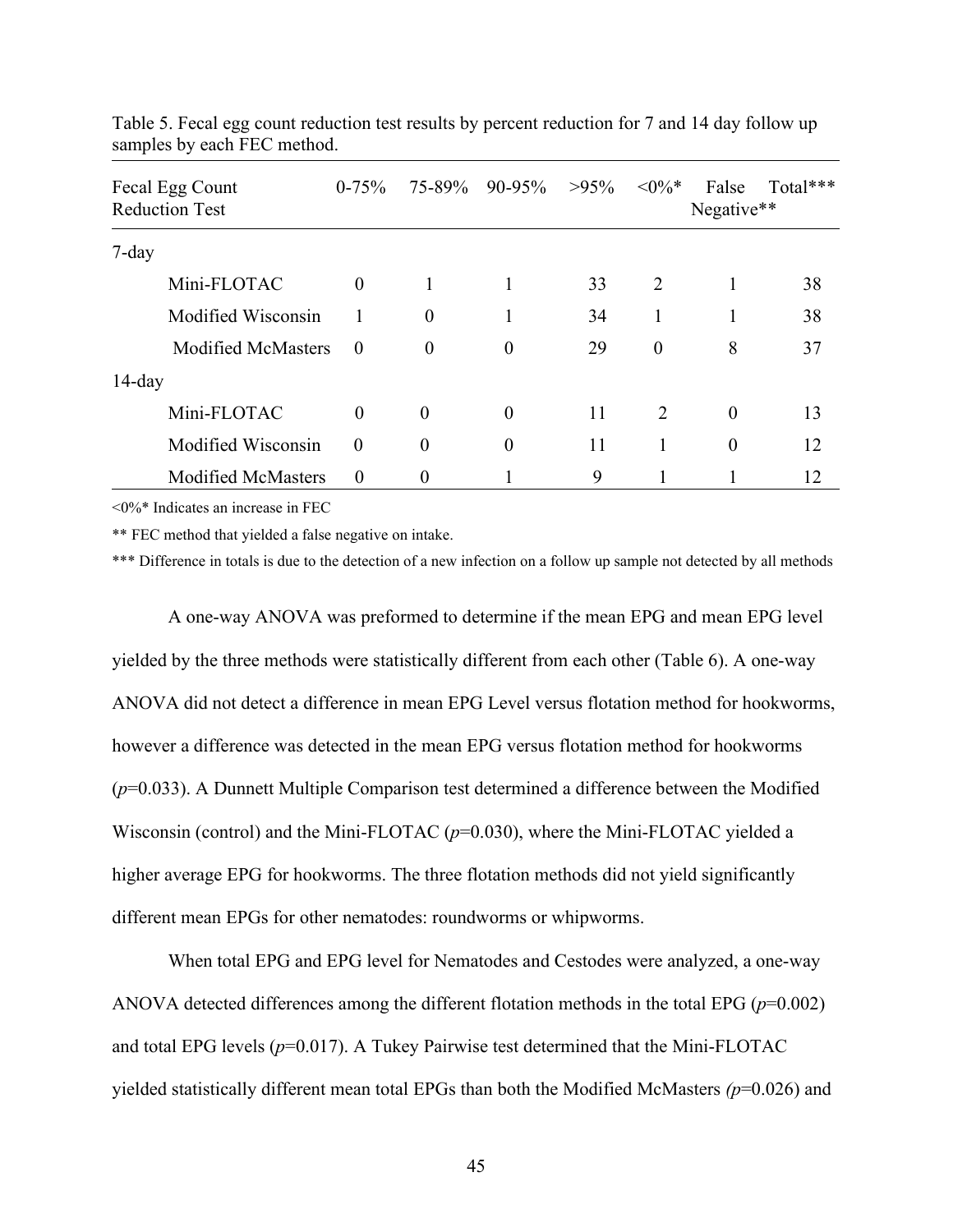Modified Wisconsin *(*0.002). The Tukey Pairwise test determined that the Modified McMaster and the Modified Wisconsin Technique were not different in mean total EPGs. The Mini-FLOTAC yielded a higher average total EPG. A Dunnett Comparison determined that the Mini-FLOTAC yielded significantly different mean total EPGs than the Modified Wisconsin control  $(p=0.001)$ .

| Nematode              | N   | Mean EPG | <b>SD</b> | P-value | <i>Post hoc</i> Tukey's |
|-----------------------|-----|----------|-----------|---------|-------------------------|
| Total                 |     |          |           |         |                         |
| Modified McMasters 75 |     | 534.0    | 1344.0    | 0.002   | B                       |
| Modified Wisconsin    | -75 | 201.3    | 382.6     |         | B                       |
| Mini-FLOTAC           | 75  | 1513.0   | 3730.0    |         | A                       |
| Hookworm              |     |          |           |         |                         |
| Modified McMasters 75 |     | 173.9    | 672.3     | 0.033   | C <sub>D</sub>          |
| Modified Wisconsin    | 75  | 77.8     | 221.7     |         | C                       |
| Mini-FLOTAC           | 75  | 761.0    | 2900.0    |         | D                       |
| Roundworm             |     |          |           |         |                         |
| Modified McMasters 75 |     | 132.8    | 650.9     | 0.284   | E                       |
| Modified Wisconsin    | 75  | 60.2     | 194.6     |         | E                       |
| Mini-FLOTAC           | 75  | 224.1    | 858.3     |         | E                       |
| Whipworm              |     |          |           |         |                         |
| Modified McMasters 75 |     | 196.0    | 920.0     | 0.130   | $\overline{F}$          |
| Modified Wisconsin    | 75  | 62.0     | 249.9     |         | $\overline{F}$          |
| Mini-FLOTAC           | 75  | 476.0    | 1994.0    |         | $\overline{F}$          |

Table 6. Comparison of mean eggs per gram detected in canine feces yielded by fecal egg count methods for each group of nematodes using one-way ANOVA with *post hoc* Tukey's.

Groups that share a letter in the Tukey's *pos hoc* question are not significantly different from each other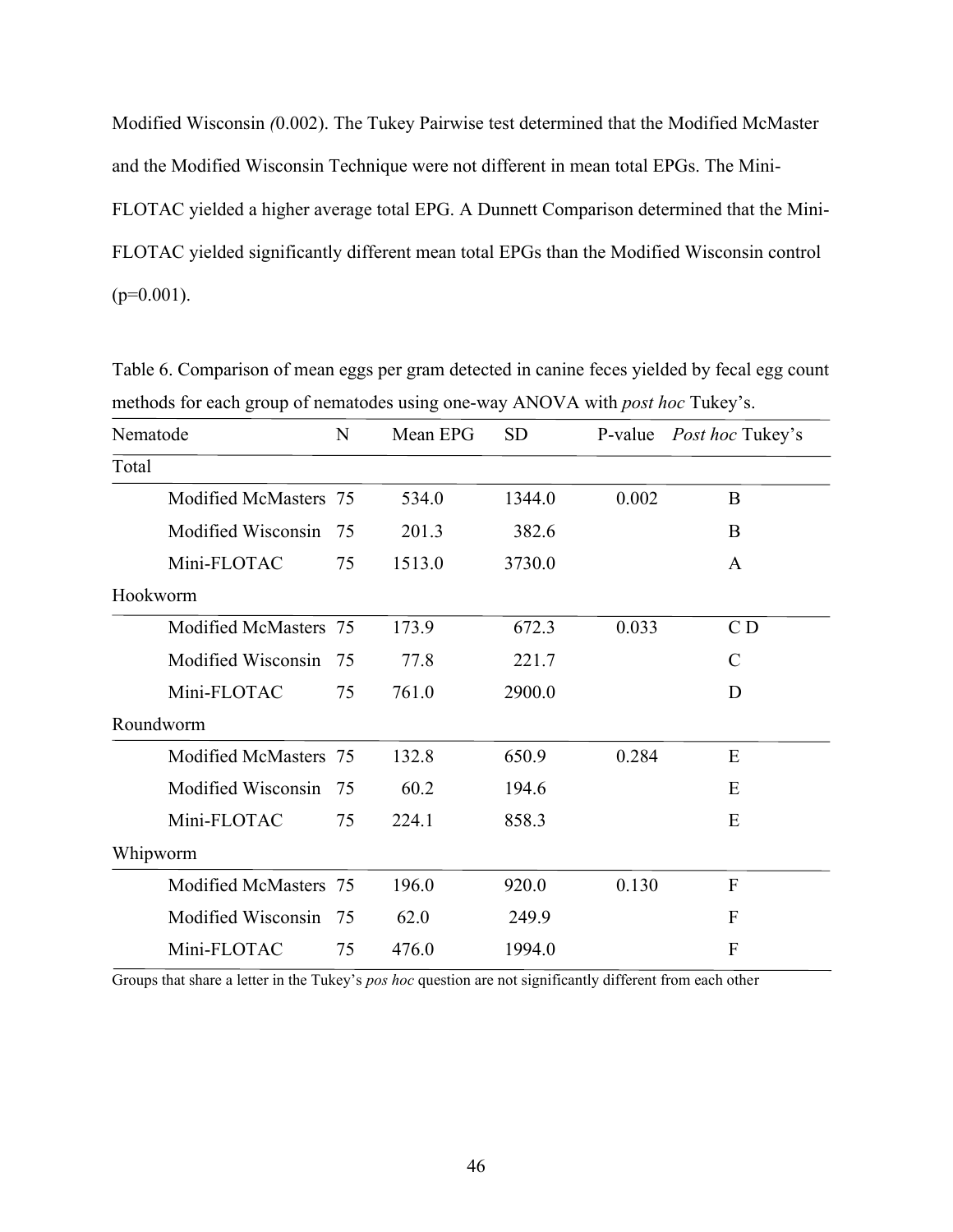#### **DISCUSSION**

As discussed in the literature review, there are a wide array of fecal diagnostic techniques with various specificities, and each lab may utilize their own modifications. The present study aimed to compare three different fecal flotation methods: a Modified McMasters, a Modified Wisconsin, and the Mini-FLOTAC. Statistical analysis of results highlighted a difference in mean EPG for hookworms versus flotation method, as well as a difference in total EPG and EPG level versus flotation method. However, many of the comparisons were not statistically significant. While the higher mean EPG yielded by the Mini-FLOTAC may not always be statistically significant, it may have clinical significance. In a clinical setting or an environment such as an animal shelter, a few false negative tests can inadvertently perpetuate environmental contamination.

#### **Data limitations**

One major limitation of this study is the number of data points for the FECRTs, as less than half of the initial intake population submitted all three samples requested. As the nature of shelter canine populations are transient, many follow-up fecal samples were not collected and submitted, limiting the number of samples available for the fecal egg reduction tests. It was difficult for the shelter to obtain and submit all samples on every canine that came in as a new intake during the study period. While no adoption samples were submitted to the study, some canines were adopted out of the shelter even before their 7 or 14 day follow up samples were due to be collected. As no adoption samples were submitted, we did not have the ability to determine what percentage of canines were being adopted with a patent infection. As the shelter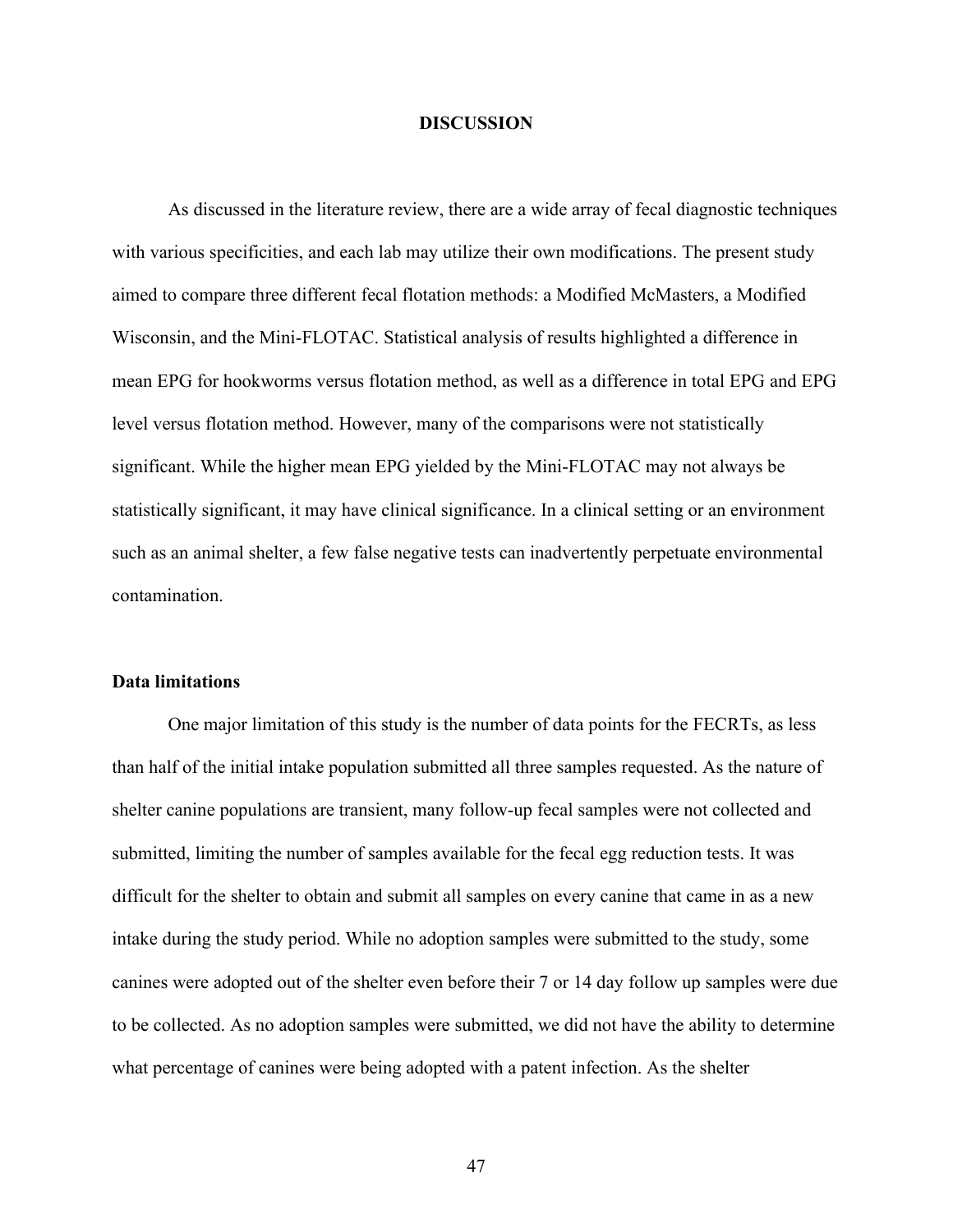administers deworming treatment the day the animal is taken into the facility, ideally the initial sample would be passed and collected the first day in the shelter, the same day of deworming. However, not all canines passed a sample their first day in the shelter, so some initial samples are one or more days after deworming. Furthermore, many of the follow up samples were not collected within +/- 12 hours of seven or fourteen days after deworming treatment. Rather, some of the follow up samples were collected either a day or more early or late.

## **Summary**

Currently in the literature, there is a lack of uniformity in fecal egg counting protocols as there are numerous testing methodologies and various lab specific modifications applied that can also affect test results. In addition to the lack of uniformity regarding testing technologies, much of the literature is focused on monitoring livestock parasite populations and resistance, rather than parasites and resistance associated with companion animal parasites. Over the last century, the relationship between humans and their pets has evolved tremendously as pets that were once kept strictly outdoors, have been welcomed into houses and bedrooms. The proximity in which humans live with their companion animals calls to attention the need to control and evaluate companion animal parasite populations. Animal shelters are at constant and consistent risk for parasite transmission among their colony population while maintaining higher parasite prevalence rates than pet populations. Animal shelters take in canines of an unknown exposure and treatment history. Canines being brought into the facility may immediately begin to shed parasitic ova in the environment and facilitate the spread of G.I. parasites or may enter the shelter harboring a prepatent infection and begin to contaminate the environment days to weeks after intake. It is not only of an animal welfare concern to keep shelter animals healthy and free of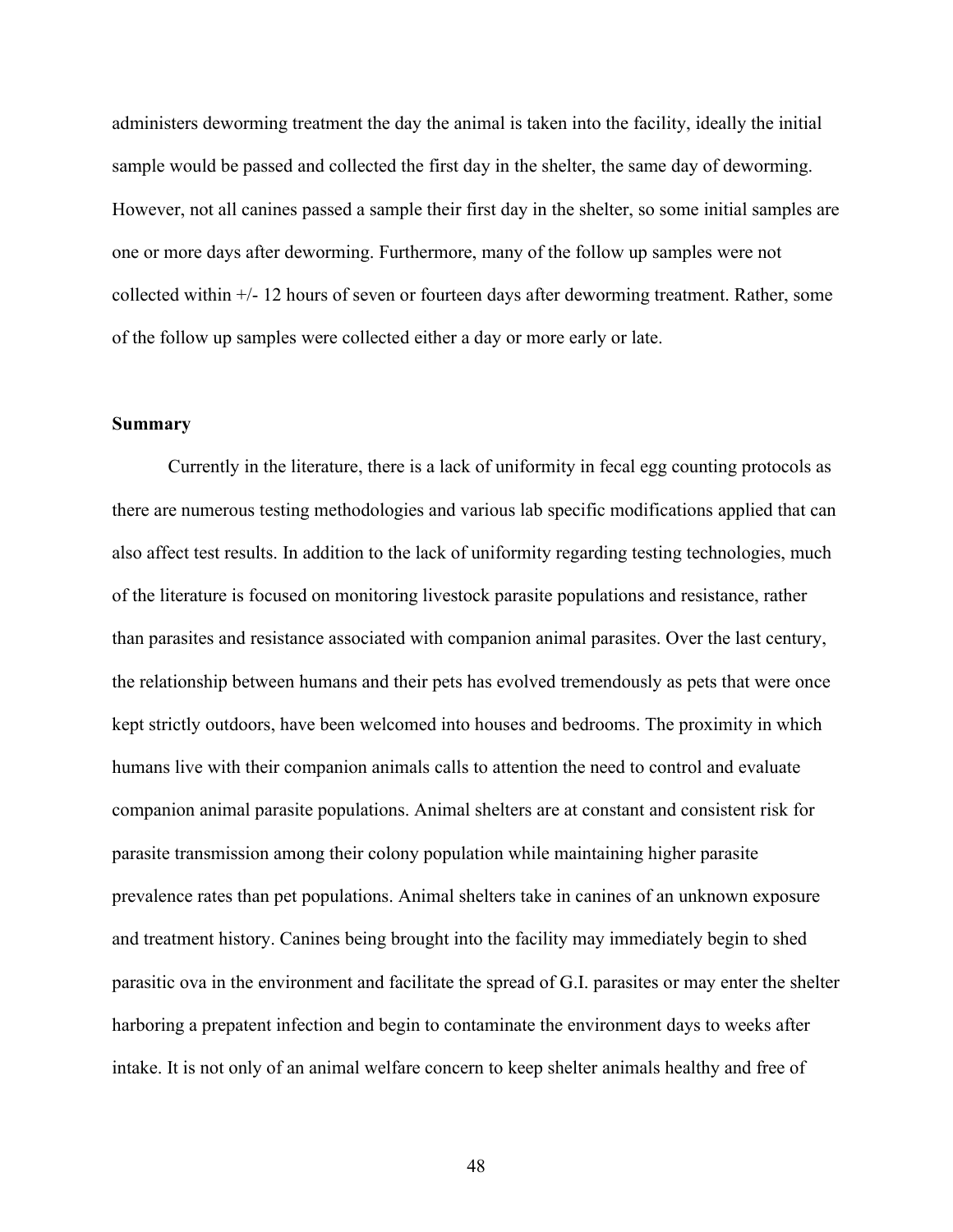disease but is also of a public health concern as many of the parasites discussed have zoonotic potential. Even more concerning is the possibility of anthelmintic resistant zoonotic parasite species infecting the public. To proactively control and monitor these concerns, having a reliable and sensitive method for monitoring parasite control programs is essential.

The purpose of this study was to compare the performance of the three following fecal egg counting technologies; Mini-FLOTAC method, a Modified McMaster method, and Modified Wisconsin method. The Mini-FLOTAC produced significantly different averages for total EPG, total EPG level, and hookworm EPG. While other comparisons yielded no statistically significant difference it is worth considering the clinical significance. In addition to being a sensitive FEC method, the Mini-FLOTAC offers convivence as it does not require centrifugation and comes with the Fill-FLOTAC to prepare the sample. While both the Modified McMasters and Modified Wisconsin technique required extra steps for preparation and a centrifuge. As animal shelters are often working with low budgets, a sensitive test that is convenient and requires little equipment is ideal. Implementing a parasite control protocol utilizing a sensitive FEC method to preform FERT on canines entering a shelter would provide a quantitative analysis of the efficacy of the shelter's parasite control program.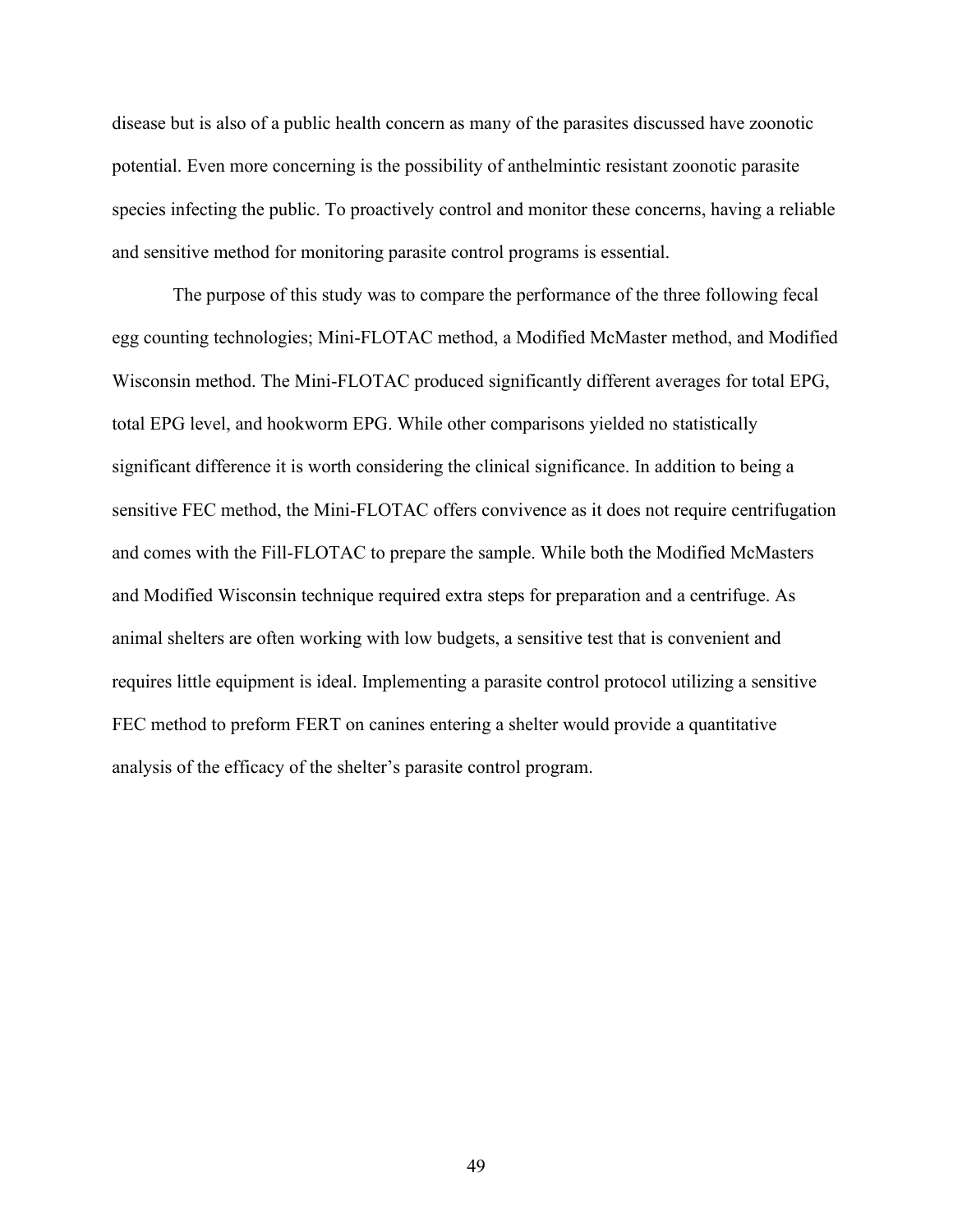#### **REFERENCES**

- Adolph, C., Barnett, S., Beall, M., Drake, J., Elsemore, D., Thomas J., Little, S., 2017, Diagnostic strategies to reveal covert infections with intestinal helminths in dogs. Vet. Parasitol. 247, 108–112.
- Ash, A., Lymbery, A., Goldfrey, S., Shiel, R., Paul, A., 2019, Substrate type and age are risk factors for gastrointestinal parasitism in greyhound kennels. Vet. Parasitol. 165, 7-14.
- Castro, P., Kaplan, R., 2020, Persistent or Suspected Resistant Hookworm Infections. Clinicians Brief. 61-68.
- Colgrave, M., Kotze, A., Kopp, S., McCarthy, J., Coelman, G., Craik, D., 2008, Anthelmintic activity of cylotides: In vitro studies with canine and human hookworms. Acta Trop. 109, 163-166.
- Cools, P., Vlaminck, J., Albonico, M., Ame, S., Ayana, M., Antonio, B., Cringoli, G., Dana, D., Keiser, J., Maurelli, M., Maya, C., Matoso, F., Montresor, A., Mekonnen, Z., Mirams, G., Corrêa-Oliveira, R., Pinto, S., Rinaldi, L., Sayasone, S., Thomas, E., Verweij, J., Vercruysse, J., Levecke, B., 2011, Diagnostic performance of a single and duplicate Kato-Katz, Mini-FLOTAC, FECPAK and qPCR for the detection and quantification of soil-transmitted helminths in three endemic countries. PLOS Negl. Trop. Dis. 1-22.
- Cringoli, G., Rinaldi, L., Veneziano, V., Capelli, G., Scala, A., 2004, The influence of flotation solution, sample dilution, and the choice of McMaster slide area (volume) on the reliability of the McMaster technique in estimating the faecal egg counts of gastrointestinal strongyles and *Dicrocoelium dendriticum* in sheep. Vet. Parasitol. 123, 121-131.
- Cringoli, G., Rinaldi, L., Maurelli, M., Utzinger, J., 2010, FLOTAC: new multivalent techniques for qualitative and quantitative copromicroscopic diagnosis of parasites in animals and humans. Nat. Protoc. 5, 503-515.
- Dias, S., Cunha, D., Silva, S., Santos, H., Fujiwara, R., Rabelo É., 2013, Evaluation of parasitiological aspects of acute infection by *Ancylostoma caninum* and *Ancylostoma braziliense* in mixed breed-dogs. Parasitol. Res. 112.
- Drake, J., Carey, T., 2019, Seasonality and Changing Prevalence of Common Canine Gastrointestinal Nematodes in the USA. Parasit. Vectors, 12.
- Elsheikha, H., Castro, P., 2015, Anthelmintics: Targets, Mechanisms and Resistance. Companion Anim. 20, 436–441.
- Foreyt, W., 2001 Veterinary Parasitology Reference Manual. Iowa State University Press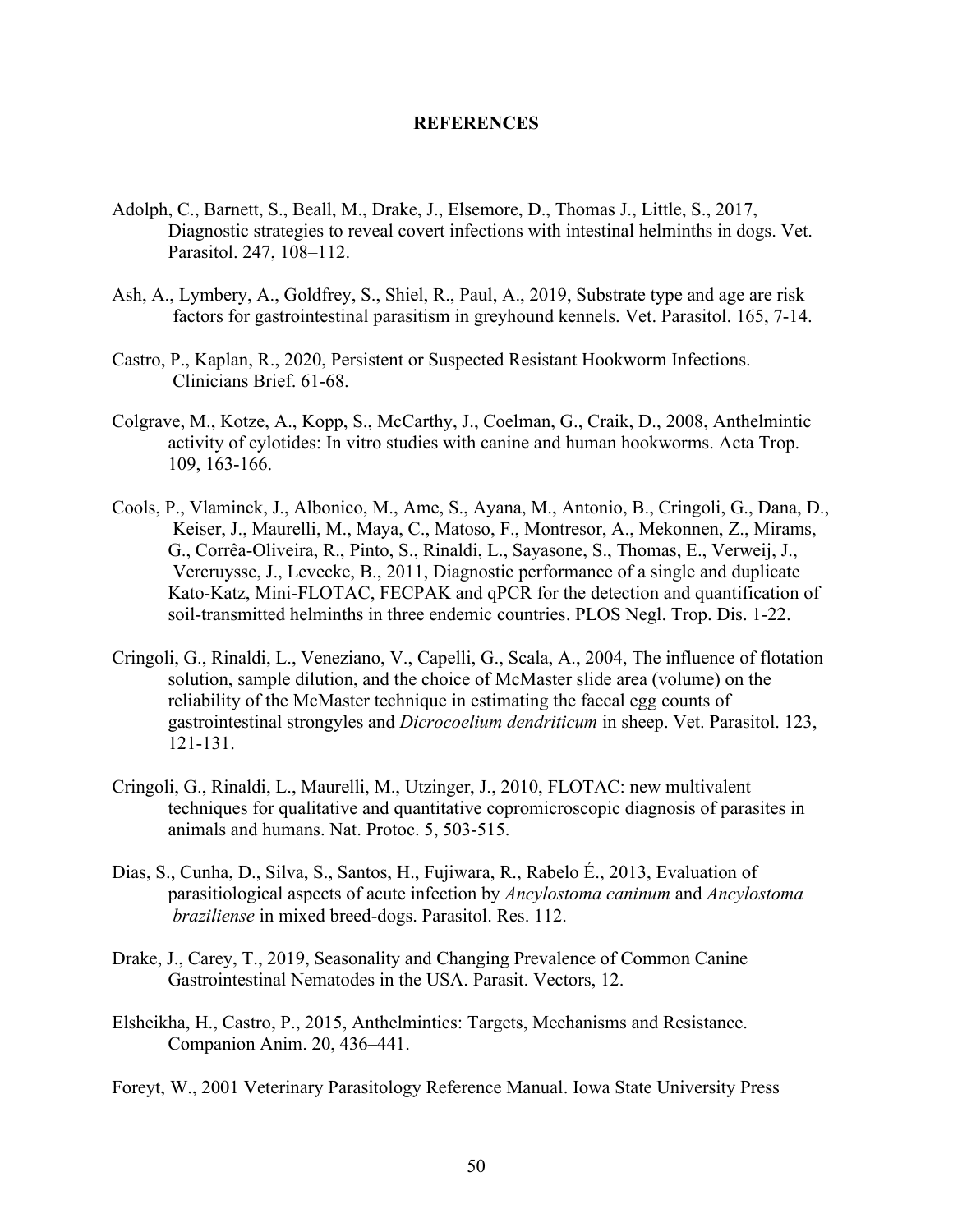- Foth, B., Tsai1, I., Reid, A., Bancroft, A., Nichol1, S., Tracey, A., Holroyd1, N., Cotton, J., Stanley, E., Zarowiecki1, M., Liu, J., Huckvale, T., Cooper, P., Grencis, R., Berriman, M., 2014, Whipworm genome and dual-species transcriptome analyses provide molecular insights into an intimate host-parasite interaction. Nat. Genet. 46, 693-700.
- Jaleta, T., Zhou, S., Memm, F., Schär, F., Khieu, V., Muth, S., Odermatt, P., Lok, J., Streit, A., 2017, Different but Overlapping Populations of Strongyloides Stercoralis in Dogs and Humans—Dogs as a Possible Source for Zoonotic Strongyloidiasis. PLOS Negl. Trop. Dis. 11, 1–21.
- Katagiri, S., Oliveria-Sequeira, T., 2010, Comparison of three concentration methods for the recovery of canine intestinal parasites from stool samples. Exp. Parasitol. 126, 214-216.
- Kopp, S., Coleman, G., McCarthy, J., Kotze, A., 2007, Application of in vitro anthelmintic sensitivity assays to canine parasitology: Detecting resistance to pyrantel in *Ancylostoma caninum*. Vet. Parasitol. 152, 289-293.
- Kopp, S., Coleman, G., Traub, R., McCarthy, J., Kotze, A., 2008, Acetylcholine receptor subunit genes from *Ancylostoma caninum*: Altered transcription patters associated with pyrantel resistance. Int. J. Parasitol. 39, 435-441.
- Kotze, A., Kopp, S., 2008 The potential impact of density dependent fecundity on the use of faecal egg count reduction tests for detecting drug resistance in human hookworms. PLOS Negl. Trop. Dis., 2.
- Krupp, I., 1961, The effects of crowding and of superinfection on habitat selection and egg production in *Ancylostoma caninum*. J. of Parasitol. 47, 957-961.
- Little, S., Johnson, E., Lewis, D., Jaklitsch, R., Payton, M., Balgburn, B., Bowman, D., Moroff, S., Tams, T., Rich, L., Aucoin., 2009, Prevalence of Intestinal Parasites in Pet Dogs in the United States. Vet. Parasitol. 166, 144–152.
- Martin, J., Robertson, A., 2007, Mode of action of levamisole and pyrantel, anthelmintic resistance, E153 and Q57. Parasitol. 134, 1093-1104.
- Maurelli, M., Rinaldi, L., Alfrano, S., Pepe, P., Coles, G., Cringoli, G., 2014, Mini-FLOTAC, a new tool for copromicroscopic diagnosis of common intestinal nematodes in dogs. Parasit. Vectors.
- Mazur-Melewska, K., Jończyk, K., Modlińska-Cwalińska, A., Figerowicz, M., Slużewski, W., 2014, Visceral larva migrans syndrome: analysis of serum cytokine levels in children with hepatic lesions confirmed in radiological findings. Parasite Immunol. 36, 668- 673.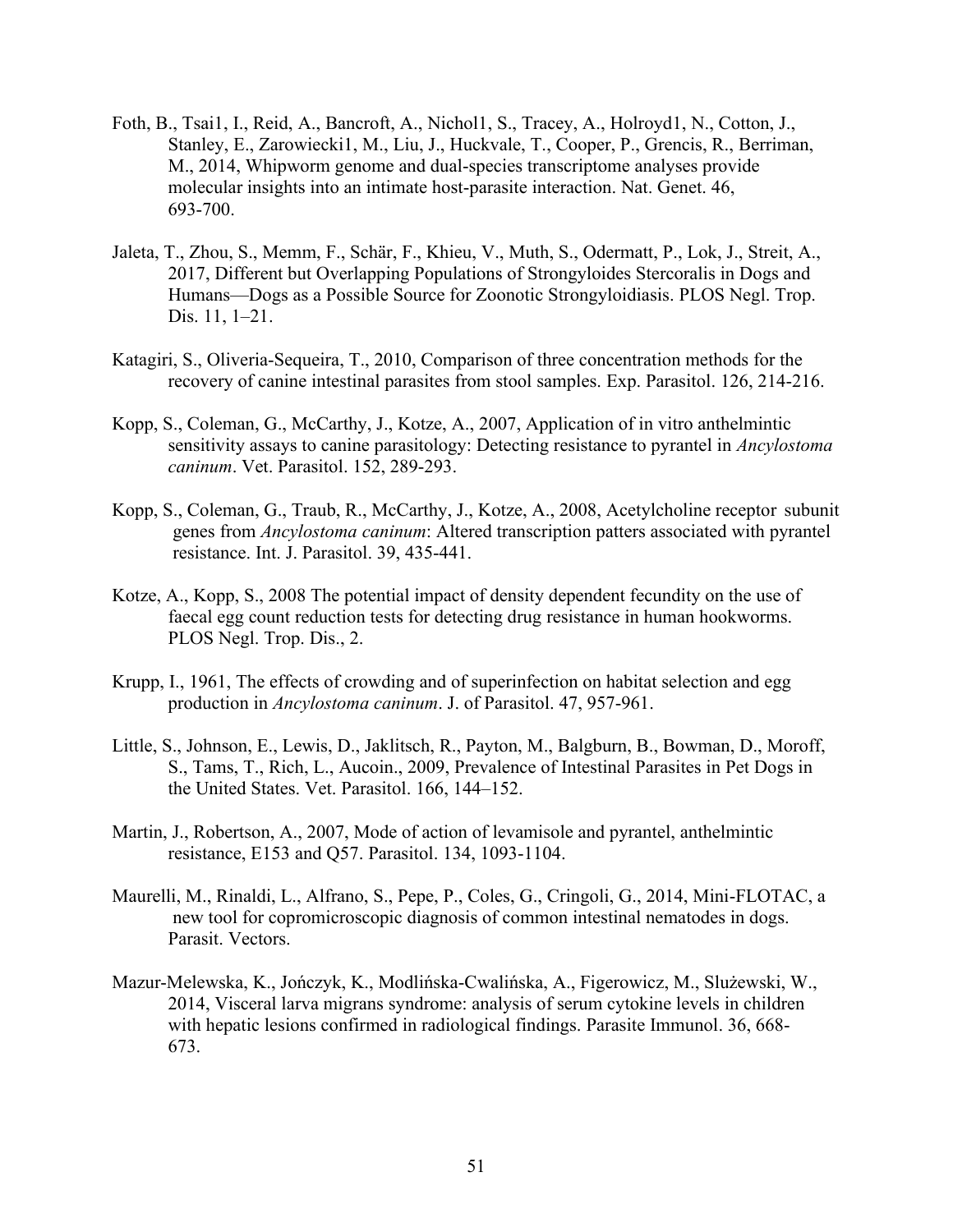- Ortuño, A., Castellà, J., 2011, Intestinal Parasites in Shelter Dogs and Risk Factors Associated with the Facility and Its Management. Isr. J. Vet. Med. 66, 103–107.
- Paras, K., George, M., Vidyashankar, A., Kaplan, R., 2018, Comparison of fecal egg counting methods in four livestock species. Vet. Parasitol. 257, 21-27.
- Parham, P. 2015, The Immune System: Fourth Edition. Garland Science Group, Taylor and Frances Group, LLC.
- Pereira, A., Martins, Â., Brancal, H., Vilhena, H., Silva, P., Pimenta, P., Diz-Lopes, D., Neves, N., Coimbra, M., Alves, A., Cardoso, L., Maia, C., 2016, Parasitic zoonoses associated with dogs and cats: A survey of portuguese pet owners' awareness and deworming practices. Parasit. Vectors. 9, 1–9.
- Raza, A., Rand, J., Qamar, A., Jabbar, A., Kopp, S., 2018, Gastrointestinal parasites in shelter dogs: occurrence, pathology, treatment and risk to shelter workers. Animals. 8.
- Rinaldi, L., Pennacchio, S., Musella, V., Maurelli, M., Torre, F., Cringoli, G., 2015, Helminth Control in Kennels: Is the Combination of Milbemycin Oxime and Praziquantel a Right Choice? Parasit. Vectors. 8, 853–865.
- Romero, C., Heredia, R, Bolio, M., Miranda, L., Reyes, l., Arredondo, M., Flores, A., 2020, Comparison of In Vitro Efficacy of Six Disinfectants on the Hatching of Larval Eggs of *Toxocara canis*. Iran J. Parasitol. 15, 315–320.
- Schluter, D., Whitlock, M., 2020, The Analysis of Biological Data. W.H. Freeman and Company.
- Schnieder, T., Laabs, E., Welz, C., 2011, Larval development of *Toxocara canis* in dogs. Vet. Parasitol. 175, 193-206.
- Slusarewicz, P., Understanding Fecal Egg Counting, MEP Equine Solutions, 1-10.
- Torgerson, P., Macpherson, C., 2011, The Socioeconomic Burden of Parasitic Zoonoses: Global Trends. Vet. Parasitol. 182, 79–95.
- Vadlejch, J., Petrtyl, M., Zaichenko, I., Cadková, Z., Jankovská, I., Langrová, I., Moravec, M., 2011, Which McMaster egg counting technique is the most reliable? Parasitol. Res. 109, 1387-1394.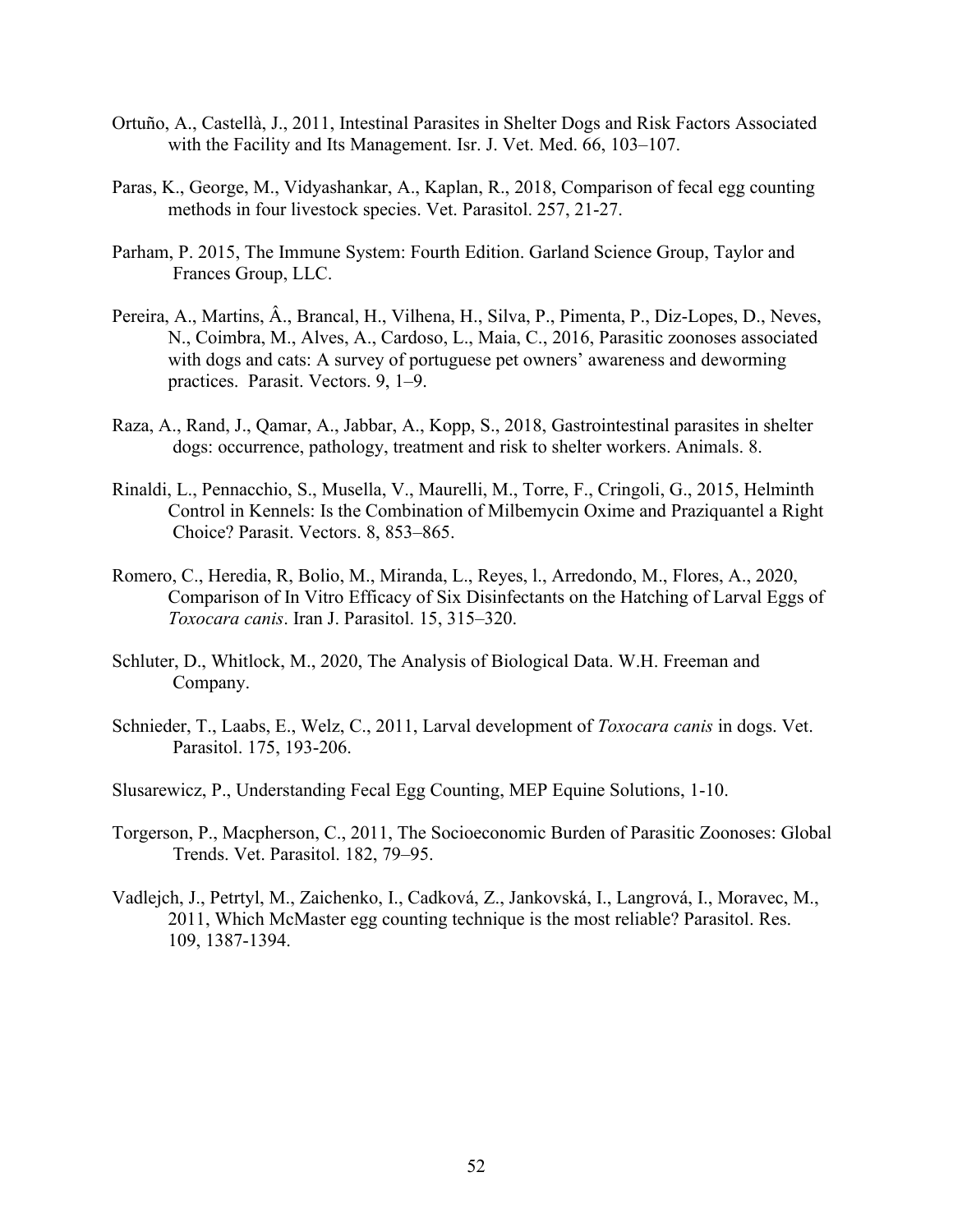# **APPENDICES**

# **Appendix A: Research Compliance**



Protocol #2021-05 IACUC approved 4/12/2021

## **ANIMAL CARE & USE APPLICATION**

INSTITUTIONAL ANIMAL CARE & USE COMMITTEE v. July 2019

All Animal Care & Use Applications should be submitted electronically to **IACUC@missouristate.edu**.

| Investigator Information<br>А.                                                                                                                                                    |                                                                                                                 |                                                                                                                            |  |  |  |
|-----------------------------------------------------------------------------------------------------------------------------------------------------------------------------------|-----------------------------------------------------------------------------------------------------------------|----------------------------------------------------------------------------------------------------------------------------|--|--|--|
| Principal Investigator:                                                                                                                                                           | Department: Animal Science                                                                                      | Office Address: Karls Hall 206                                                                                             |  |  |  |
| Lacy Sukovaty                                                                                                                                                                     |                                                                                                                 |                                                                                                                            |  |  |  |
| Office Phone: 417-836-6491                                                                                                                                                        | Emergency Phone: 417-770-1770                                                                                   | Email: hobbs7@missouristate.edu                                                                                            |  |  |  |
| <b>Project Information</b><br>В.                                                                                                                                                  |                                                                                                                 |                                                                                                                            |  |  |  |
|                                                                                                                                                                                   |                                                                                                                 | Project Title: Prevalence and Treatment Efficacy of Intestinal Parasites in a Rural Shelter Dog Population through FEC     |  |  |  |
| and FECRT                                                                                                                                                                         |                                                                                                                 |                                                                                                                            |  |  |  |
| <b>Protocol Action:</b>                                                                                                                                                           | <b>Protocol Type:</b>                                                                                           | <b>Protocol Class:</b>                                                                                                     |  |  |  |
| New Proposal                                                                                                                                                                      | Research                                                                                                        | Agricultural                                                                                                               |  |  |  |
| Pilot Study                                                                                                                                                                       | Teaching                                                                                                        | Behavioral                                                                                                                 |  |  |  |
| Renewal (due to protocol expiration)                                                                                                                                              |                                                                                                                 | Biomedical                                                                                                                 |  |  |  |
| Review for Exemption                                                                                                                                                              |                                                                                                                 | Wildlife/Conservation                                                                                                      |  |  |  |
|                                                                                                                                                                                   | Is this project externally funded and/or do you anticipate future funding?                                      | Yes<br>No                                                                                                                  |  |  |  |
|                                                                                                                                                                                   | If Yes, what is the name of the Funding Agency and grant number/title?                                          |                                                                                                                            |  |  |  |
| C. Previous Approved Protocol                                                                                                                                                     |                                                                                                                 |                                                                                                                            |  |  |  |
|                                                                                                                                                                                   |                                                                                                                 | For work that is similar to a previously approved protocol, provide the original protocol number and approval date. On the |  |  |  |
|                                                                                                                                                                                   | remainder of the forms, indicate changes to the originally approved protocol in bold font.                      |                                                                                                                            |  |  |  |
| Original Protocol Number:                                                                                                                                                         | Approval Date:                                                                                                  |                                                                                                                            |  |  |  |
| 2021-05                                                                                                                                                                           | 04/09/2021                                                                                                      |                                                                                                                            |  |  |  |
| D.<br><b>Investigator Assurances</b>                                                                                                                                              |                                                                                                                 |                                                                                                                            |  |  |  |
| The information provided herein is accurate and, to the best of my knowledge, conforms to all applicable University, PHS,<br>1.                                                   |                                                                                                                 |                                                                                                                            |  |  |  |
| and USDA policies on the use of animals in research and teaching.                                                                                                                 |                                                                                                                 |                                                                                                                            |  |  |  |
| 2.                                                                                                                                                                                |                                                                                                                 | I affirm that all procedures involving vertebrate animals will be performed only by personnel trained in the humane care,  |  |  |  |
| handling, and use of animals and that all personnel will abide by the recommendations of the University's Occupational                                                            |                                                                                                                 |                                                                                                                            |  |  |  |
| Health and Safety Program.                                                                                                                                                        |                                                                                                                 |                                                                                                                            |  |  |  |
| з.<br>I agree not to proceed with any portion of this project until I receive written approval from the Missouri State University<br>Institutional Animal Care and Use Committee. |                                                                                                                 |                                                                                                                            |  |  |  |
| I agree any changes in the procedures contained in this protocol will be promptly forwarded to the IACUC for review and<br>4.                                                     |                                                                                                                 |                                                                                                                            |  |  |  |
| approval prior to performing any revised procedures.                                                                                                                              |                                                                                                                 |                                                                                                                            |  |  |  |
| I agree to provide proper, current documentation (e.g., licenses, permits and additional approval forms), when applicable,<br>5.                                                  |                                                                                                                 |                                                                                                                            |  |  |  |
|                                                                                                                                                                                   | to the Office of Research Compliance throughout the course of this project.                                     |                                                                                                                            |  |  |  |
| 6.                                                                                                                                                                                |                                                                                                                 | I agree to allow inspection of my research facilities by members of the IACUC, including the veterinarian, and to comply   |  |  |  |
|                                                                                                                                                                                   | promptly if informed of any violations of the Missouri State University's Animal Care and Use Policy.           |                                                                                                                            |  |  |  |
| I have taken into consideration the three "Rs" (replacement, reduction, and refinement) for my study and provided<br>7.                                                           |                                                                                                                 |                                                                                                                            |  |  |  |
|                                                                                                                                                                                   | adequate justification for the animal model chosen, animal numbers requested, and procedures to reduce pain and |                                                                                                                            |  |  |  |
| distress.                                                                                                                                                                         |                                                                                                                 |                                                                                                                            |  |  |  |
| 8.                                                                                                                                                                                | I have conducted a literature search to ensure that I am not unnecessarily duplicating previous experiments.    |                                                                                                                            |  |  |  |
|                                                                                                                                                                                   |                                                                                                                 |                                                                                                                            |  |  |  |
| Lacy Sukovaty                                                                                                                                                                     |                                                                                                                 | 2/26/2021                                                                                                                  |  |  |  |
| Signature of Principal Investigator                                                                                                                                               |                                                                                                                 | Date                                                                                                                       |  |  |  |
|                                                                                                                                                                                   |                                                                                                                 |                                                                                                                            |  |  |  |
|                                                                                                                                                                                   |                                                                                                                 |                                                                                                                            |  |  |  |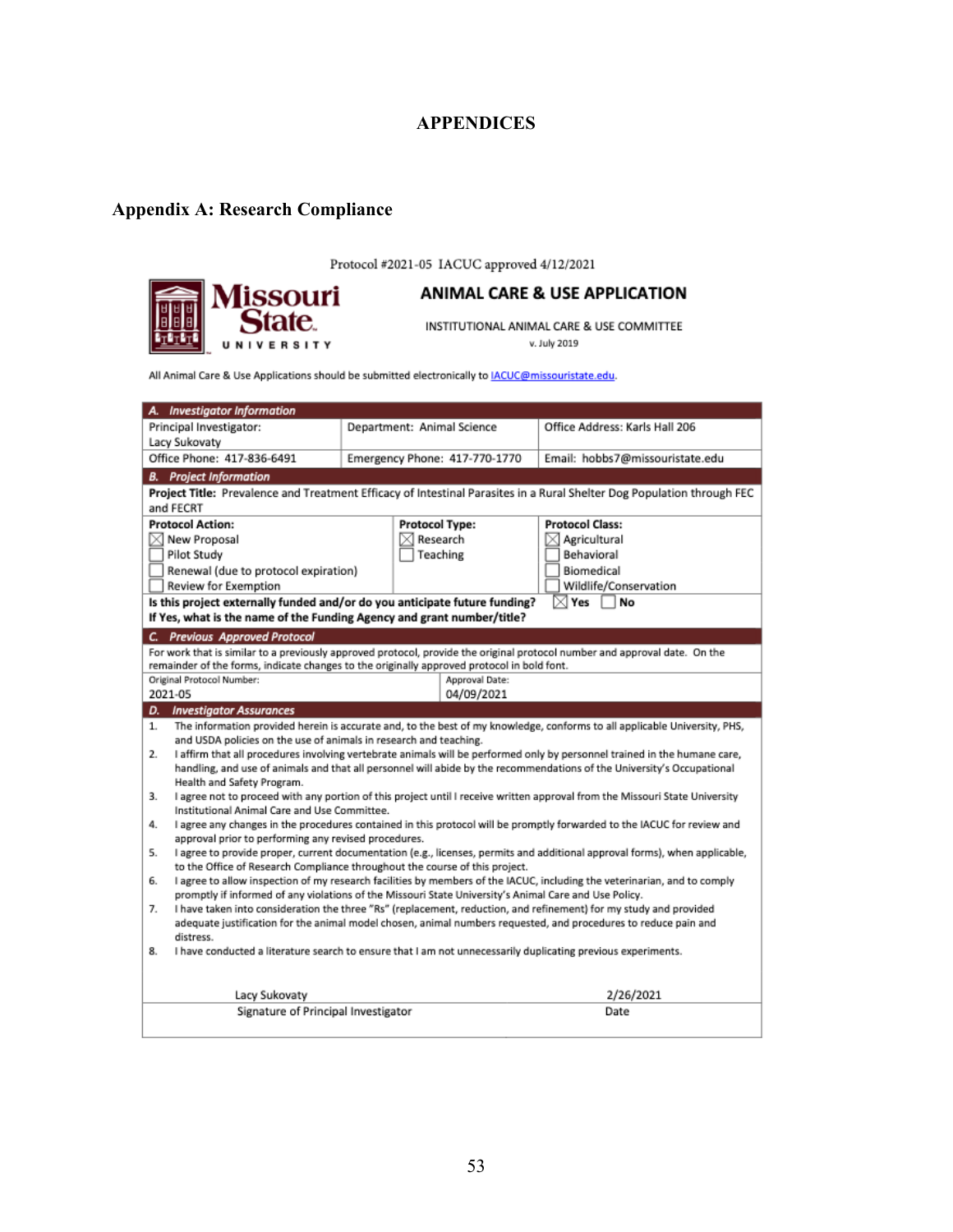**Appendix B: Intake Sheet Submitted by the Shelter with Each Canine's Sample**

| Shelter ID#<br><u> 1999 - John Harrison, mars et al.</u>                |                                                                                                                                                              |
|-------------------------------------------------------------------------|--------------------------------------------------------------------------------------------------------------------------------------------------------------|
| <b>Breed</b>                                                            |                                                                                                                                                              |
| Age                                                                     |                                                                                                                                                              |
|                                                                         |                                                                                                                                                              |
| Date of Fecal Collection Time of Collection                             |                                                                                                                                                              |
| intestinal parasite study. Place an 'X' in the appropriate answer field | Owner Questionaire: Please complete the following questions to the best of your ability for an                                                               |
| How old is the dog? $\Box$ Under 6 months $\Box$ 6 months to 1 year     | □ Over 1 year                                                                                                                                                |
|                                                                         |                                                                                                                                                              |
| Is the dog?<br>□ Male<br>Intact<br>$\Box$ Female                        | _Neutered<br>_Unknown _Pregnant<br>or Spayed                                                                                                                 |
| When was the dog last dewormed?                                         | □ Within the last 14 days                                                                                                                                    |
|                                                                         | $\Box$ Within the last months                                                                                                                                |
|                                                                         | $\Box$ Less than 6 months ago                                                                                                                                |
|                                                                         | $\Box$ More than 6 months ago                                                                                                                                |
|                                                                         | $\Box$ Unknown                                                                                                                                               |
|                                                                         | If dewormed, please list product used if known. ________________________________                                                                             |
| Has the dog received flea/tick preventative?                            | □ Yes, date applied ______________<br>□ No<br>Name of Product Name of Product                                                                                |
| Does the dog visit any of the following                                 | □ Dog Parks □ City Parks □ Boarding                                                                                                                          |
| How has the dog been housed?                                            | □ Mostly Indoor<br>□ Indoor with large amounts of outdoor time<br>□ Completely outdoor<br>$\Box$ Only dog<br>□ Multi-dog Household, Number dogs in household |